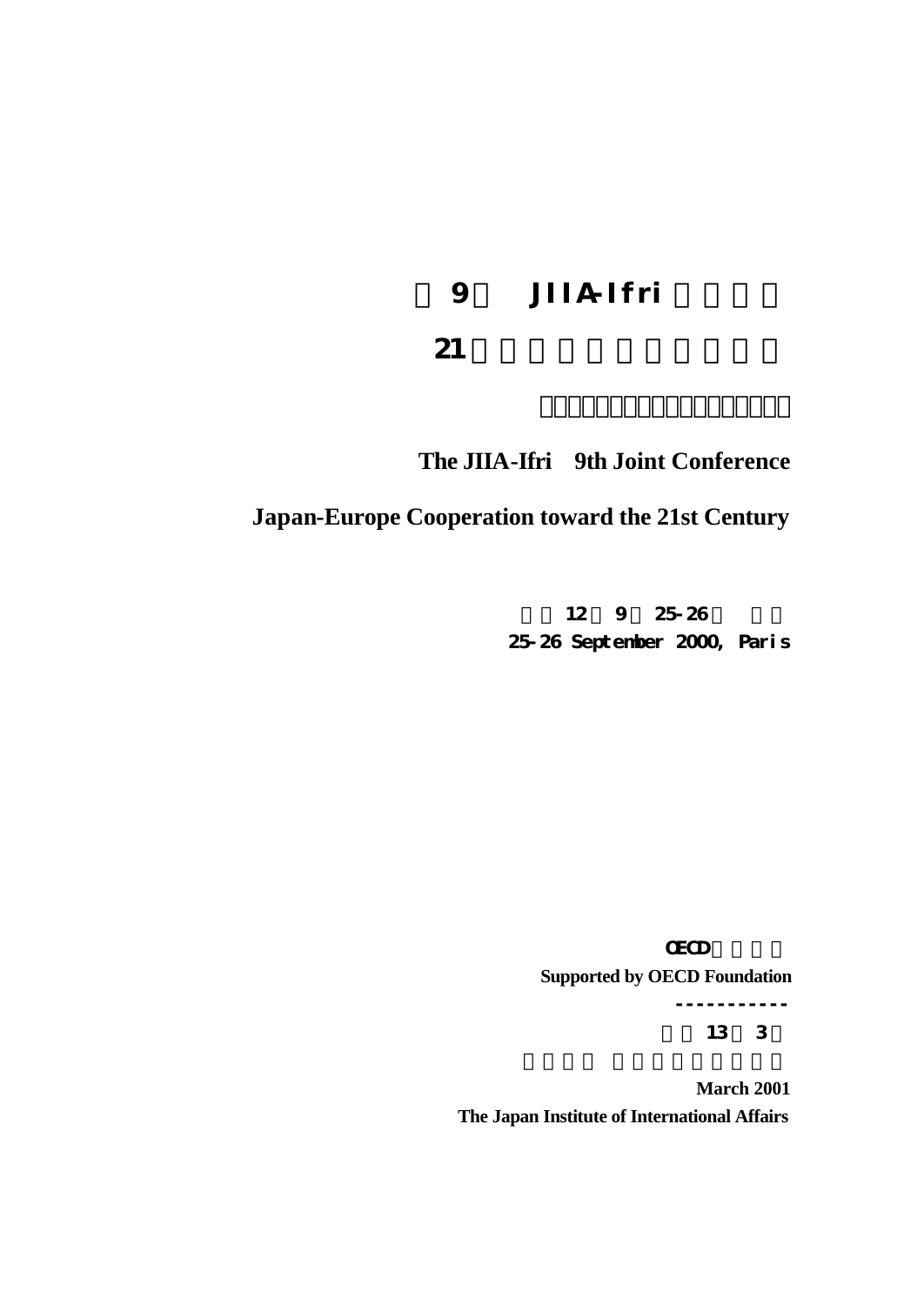### **Contents**

 $\overline{a}$ 

| Foreword                                                                                                                           |                |
|------------------------------------------------------------------------------------------------------------------------------------|----------------|
| Hisashi OWADA                                                                                                                      | $5^{\circ}$    |
| Outline of the 9th JIIA-Ifri Joint Conference                                                                                      |                |
| Sadaharu KATAOKA                                                                                                                   | $\overline{7}$ |
| The Korean Peninsula after the Summit Meeting: A Japanese Perspective                                                              |                |
| Hideya KURATA                                                                                                                      | 13             |
| The Aftermath of the Financial Crisis in Asia                                                                                      |                |
| Seiichi KONDO                                                                                                                      | 21             |
| The EURO, the Growth Potential and the Financial Markets in Europe                                                                 |                |
| Michel AGLIETTA                                                                                                                    | 29             |
| The Enlargement of European Security Organizations                                                                                 |                |
| <b>Guillaume PARMENTIER</b>                                                                                                        | 39             |
| The Expansion of Regional Organizations and Implications for Regional and Global Security<br>Comments on Parmentier's presentation |                |
| Sadaharu KATAOKA                                                                                                                   | 41             |
| The Expansion of Regional Organizations and Implications for Regional and Global Security                                          |                |
| - Security Agenda in Asia -                                                                                                        |                |
| Satoshi MORIMOTO                                                                                                                   | 45             |
| Introduction and comments on the Paper by Prof. Satoshi Morimoto                                                                   |                |
| Masahiro OMURA                                                                                                                     | 51             |
| Disarmament Process in Trouble                                                                                                     |                |
| Akira HAYASHI                                                                                                                      | 55             |
| Agenda                                                                                                                             | 63             |
| List of participants                                                                                                               | 65             |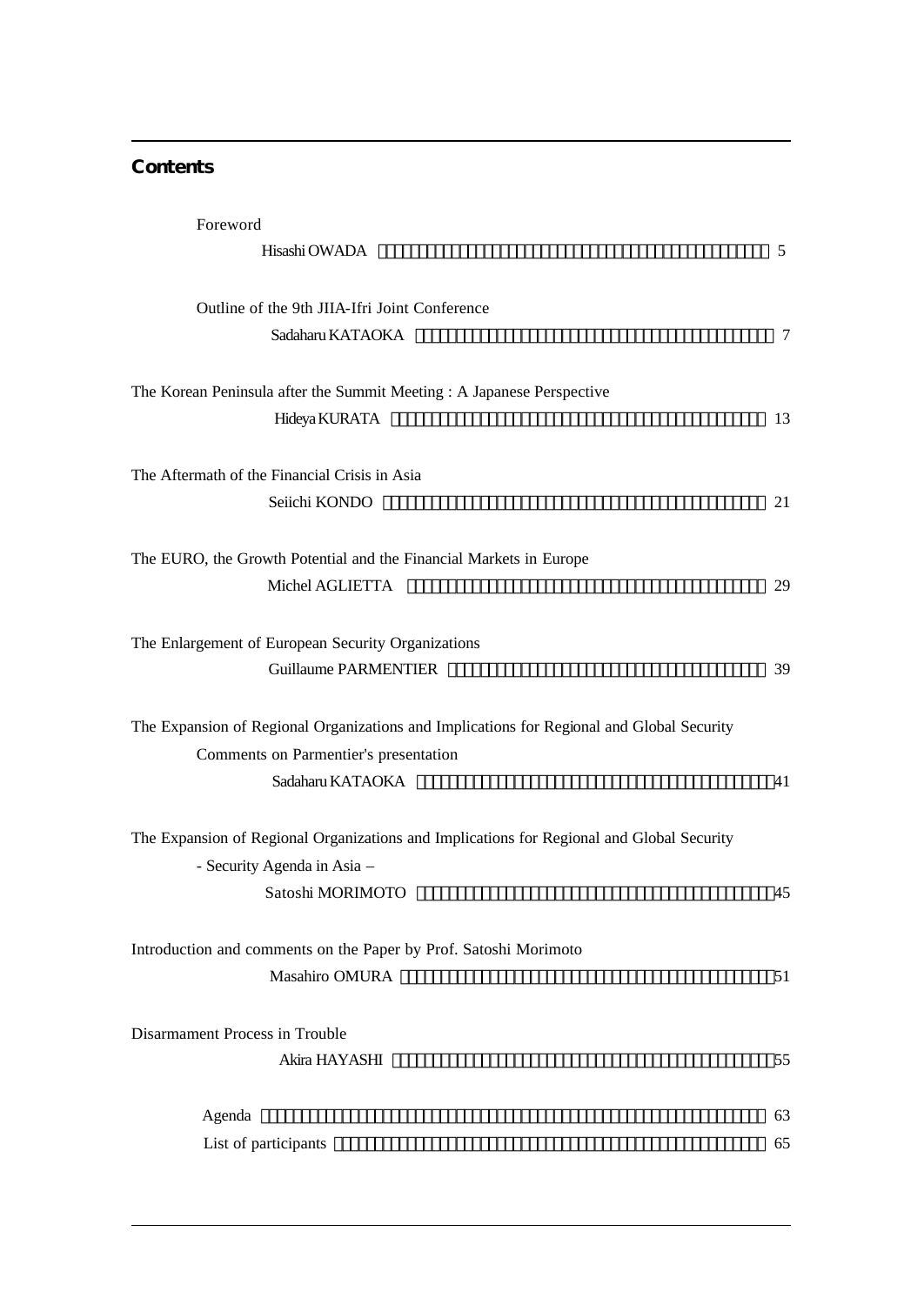

はいしょう しゅうしゅう しゅうしゅう しゅうしゅう しゅうしゅう しゅうしゅう しゅうしゅう

9  $\blacksquare$ 

NMD/TMD

平成 13 3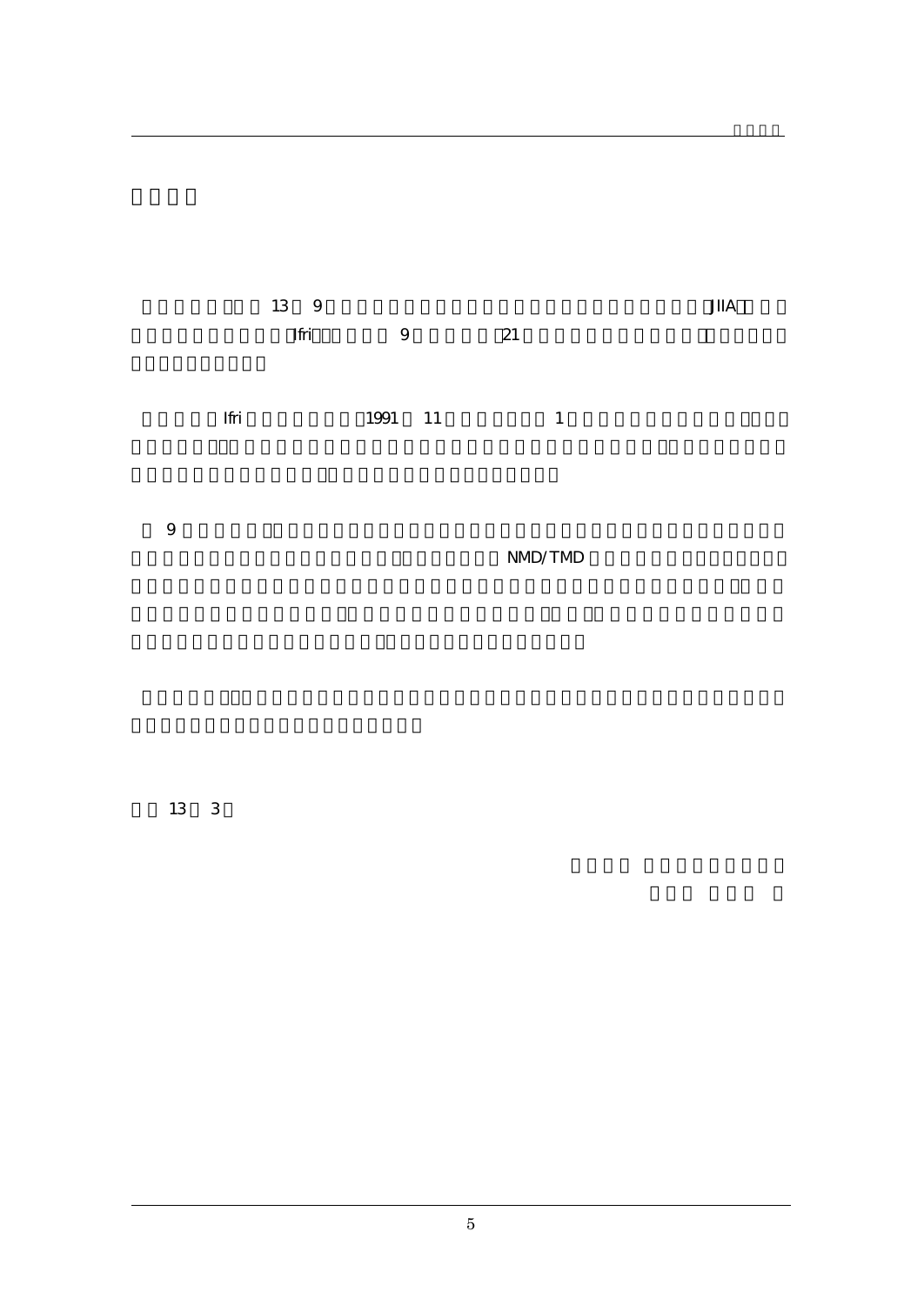# **Foreword**

 $\overline{a}$ 

 $\overline{a}$ 

 This 9th Franco-Japanese Conference shows that the dialogue between experts from both countries on geopolitical, geoeconomic and security matters is now deeply rooted.

We have made significant progress since our first conference in November 1991.

 The bilateral dialogue has expanded considerably. The issues on the Korean peninsula, the development of regional security organizations in Europe and Asia, the disarmament process and NMD/TMD as well as issues of economics and security such as the aftermath of the Asian financial crisis and the current state of the euro are now part of the debates to be found in the following contributions.

 This meeting brought to light once again the significance of holding annual meetings between the research institutes representing Japan and France.

> **Hisashi OWADA President, JIIA March 2001**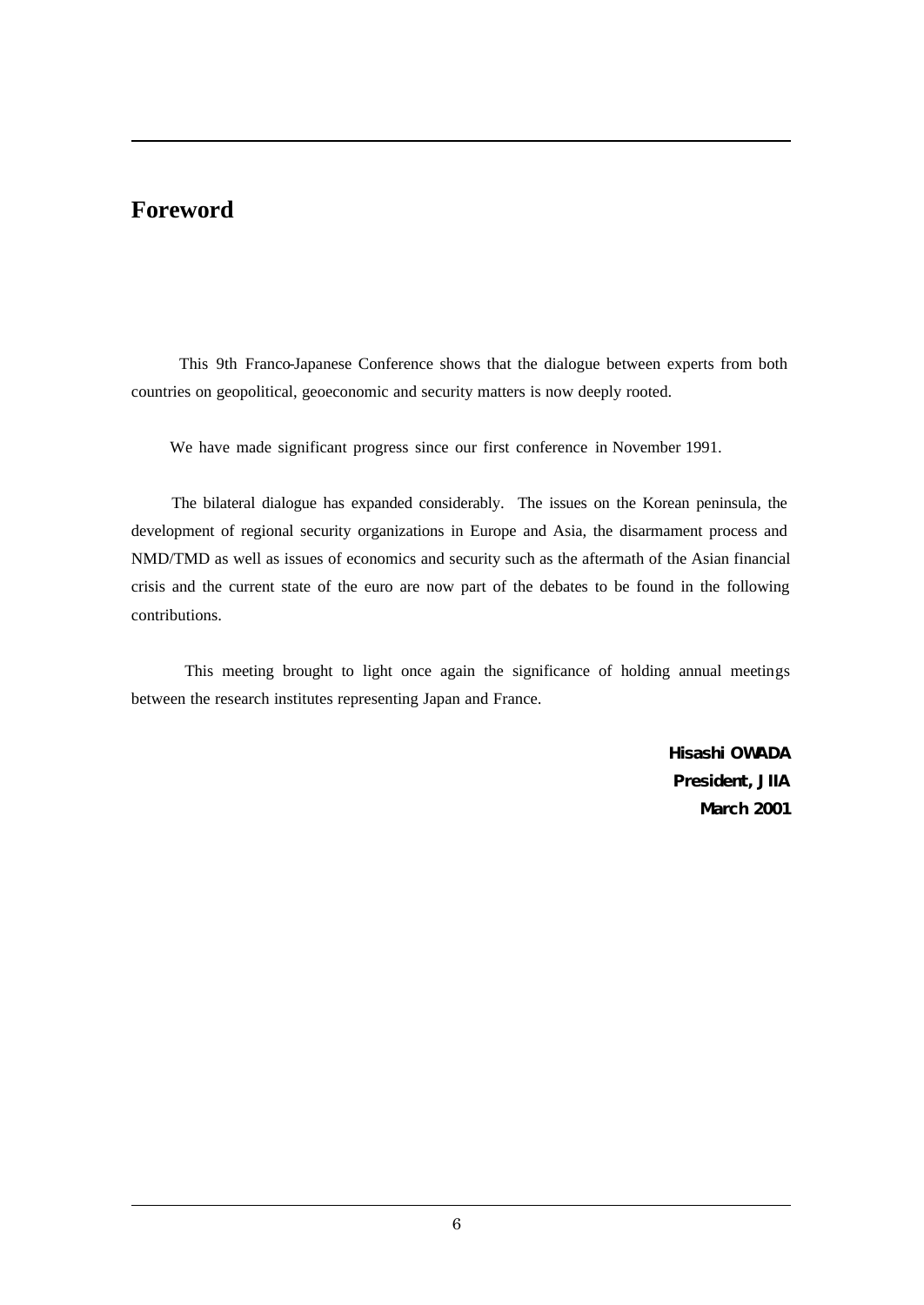# JIIA Ifri 21

| 9 25 26 | JIIA Ifri 9    | $J\!I\!I\!A$      |  |
|---------|----------------|-------------------|--|
| Ifri    |                | 91<br>$\mathbf I$ |  |
|         | $\overline{5}$ |                   |  |
|         |                |                   |  |
|         |                |                   |  |
|         |                |                   |  |
|         |                |                   |  |
|         |                |                   |  |

 $\mathcal{S}2$ 

 $OECD$   $97$ 

 $\mathbb{I}$ 

 $NATO$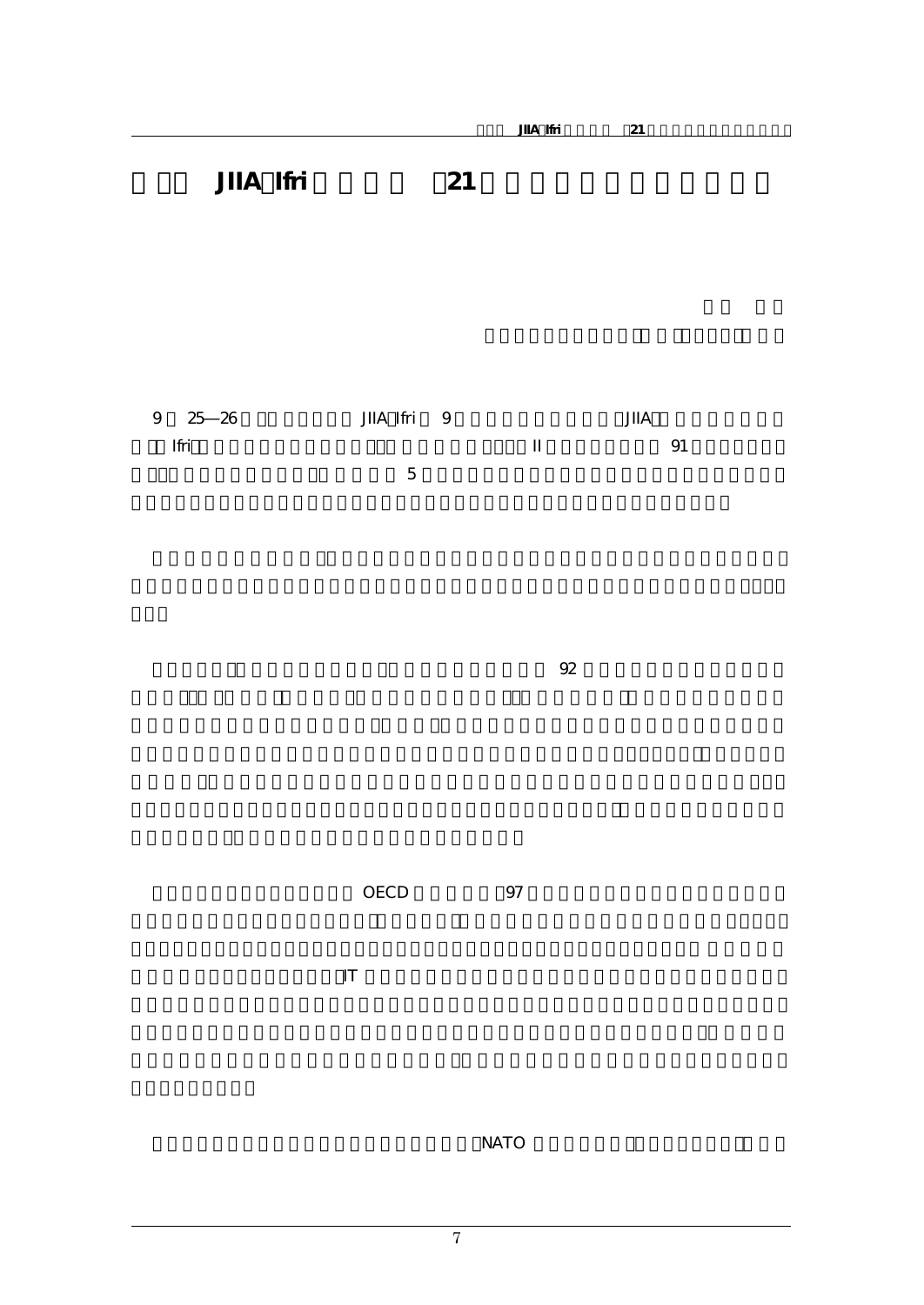|            | JIA Ifri    | 21          |              |  |
|------------|-------------|-------------|--------------|--|
|            | <b>NATO</b> | EU          |              |  |
|            | <b>NATO</b> |             | EU OSCE NATO |  |
|            | NPT         | 10<br>$NMD$ |              |  |
| <b>TMD</b> |             |             |              |  |

| 1                | 91<br>11  |
|------------------|-----------|
| $\boldsymbol{2}$ | 92        |
| 3                | $93$<br>1 |
| 4                | 94        |
| 5                | 95<br>12  |
| 6                | 9<br>6    |
| 7                | 12<br>97  |
| 8                | 1<br>99   |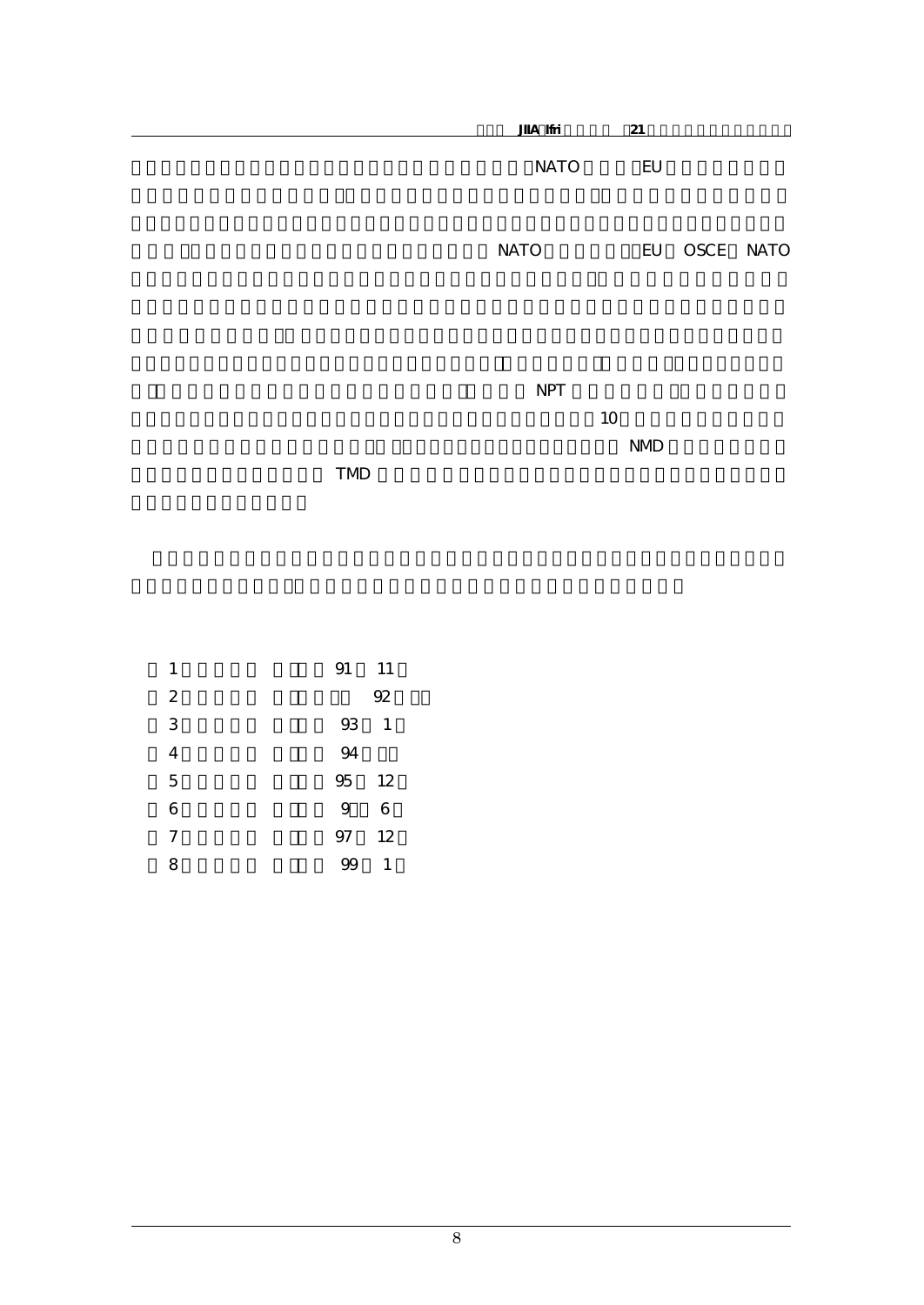## **Outline of the 9th JIIA-Ifri Joint Conference**

### **Sadaharu KATAOKA**

Research Fellow, European Studies and African Issues, JIIA

 The 9th JIIA-Ifri Joint Conference entitled "Japan-Europe Cooperation toward the 21st Century" was held in Paris on September 25 and 26, 2000. Regular exchange between JIIA and Ifri (Institut Francais des Relations Internationales) began from 1991 as part of Track II diplomacy, and September meeting was the fifth such meeting held in Europe. It was also the first JIIA-Ifri Joint Conference in which Ambassador Owada, President of JIIA, participated, serving as Chairman for all the sessions.

 The objective of the JIIA-Ifri Joint Conferences is to have the two think tanks consider current international affairs and to engage in frank exchanges of views on security matters and other foreign policy issues.

 In the first part of Session 1: Energy Issues and security; *The Korean peninsula after the summit meeting-Japanese perspective*, Hideya Kurata, JIIA Adjunct Research Fellow, commented in detail on a comparison of the 1992 Accord and the recent North-South Summit Talks, the effectiveness of the Perry Report, the background to the North-South Summit Talks, and the prospects for North-South relations after the signing of the North-South Joint Communique. Kurata sees no signs, even after the North-South Summit Talks, that North Korea has abandoned the idea of seeking a bilateral North Korea-US agreement, and he expressed a cautious view towards military confidence-building measures between North and South Korea. Francois Godement, Senior Research Fellow of Ifri, pointed out that there are still opaque areas in the policy- and decision-making processes within North Korea.

 In the second part; *The future of energy resources: a sub-regional assessment (Russia, Near and Central Asia)*, Anita Tiraspolsky, Research Fellow, East European and Post-Soviet Economies of Ifri, offered a detailed report and the latest figures on the energy situation in the former Soviet republics, including oil and natural gas production in these republics, the Caspian Sea, and Central Asia.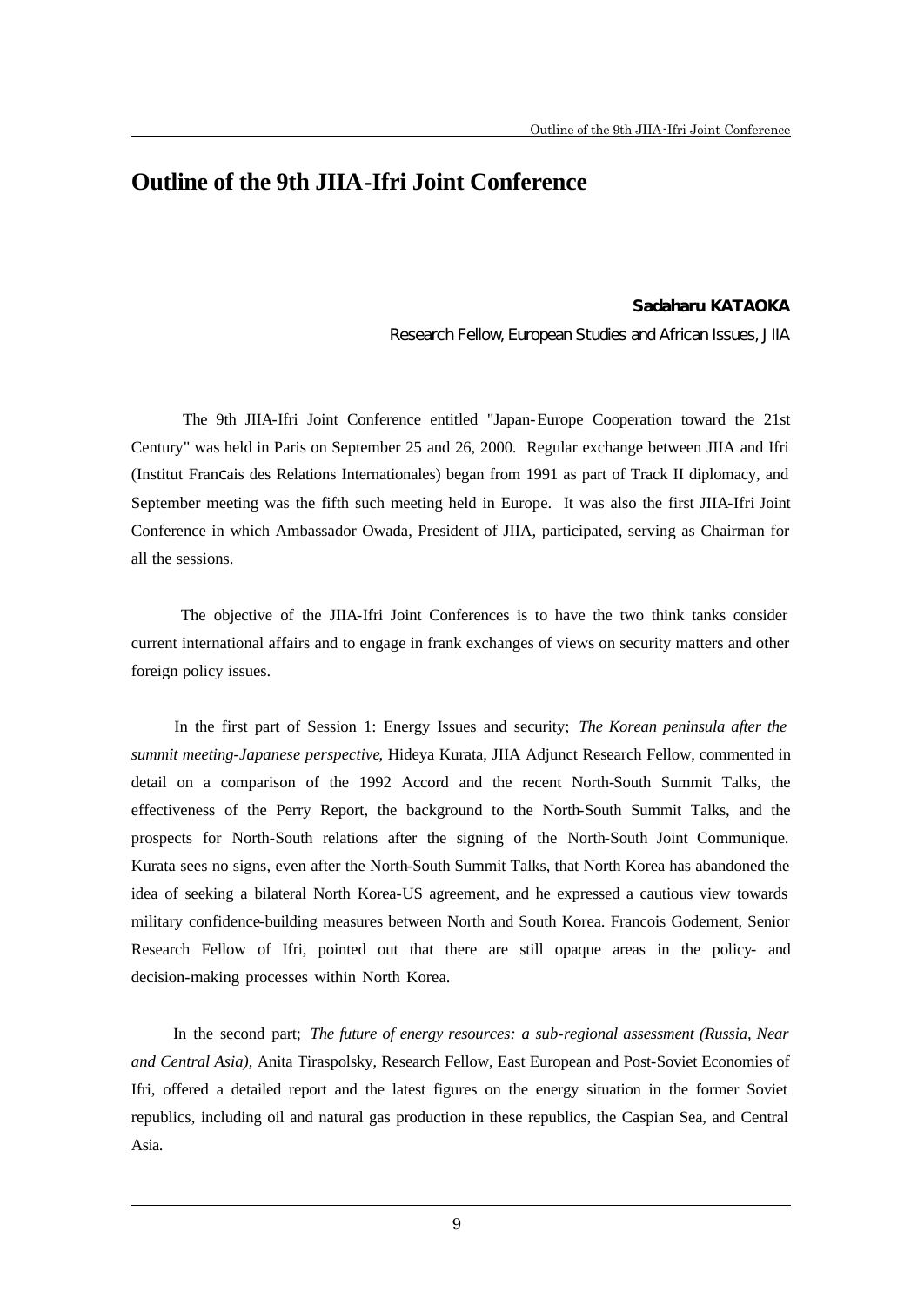In Session 2: Economic issues and security; The issue of integration and mutual dependence revisited; in the first part, Seiichi Kondo, Deputy Secretary General of the OECD, in his presentation titled *the aftermath of the financial crisis in Asia* analyzed the causes of the 1997 Asian economic crisis and the measures taken thereafter, and he pointed out the need for improvement of "governance" and transparency in the countries of Asia. Francaise Nicolas, Senior Economist of Ifri, noted the peculiar nature of regionalism in Asia.

 On the issue of European currency integration (the second part of Session 2: *European monetary integration and its impact on the international financial system)*, Michel Aglietta, Professor of Economies of the Universit de Paris 10, explained that firm economic growth in the US supported by the IT revolution and the potential for still more growth have prompted a massive outflow of capital from the euro region, causing the euro to continue to fall versus the dollar. On the other hand, Shinichi Yoshikuni, Chief Representative in Europe of the Bank of Japan, asserted that investment within Europe would expand and the euro likely rise in value if the countries of Europe succeed in restructuring their individual economic systems.

 During the first part of Session 3: Security Issues in Asia and Europe *(the Expansion of regional organizations and its implications for regional and global security)*, with regard to Europe, Professor Guillaume Parmentier, a NATO expert, discussed the expansion of the European security system, dividing the topic into two parts: on the one hand, NATO expansion, and on the other EU expansion and the concept of an independent security system. Such an expansion would not in any case be carried out in a process acceptable to all countries, and dissatisfied countries would no doubt emerge. Sadaharu Kataoka, Research Fellow of JIIA, stated that NATO remains the central focus of the European security system, and that the EU and the OSCE simply play a supplementary role to NATO. With regard to Asia, Masahiro Omura, Director of Research Coordination of JIIA, presented a paper prepared by Professor Satoshi Morimoto of Takushoku University, who was himself unable to attend. Morimoto asserted that the US presence remains the most important element in the security of Europe and Asia, and that efforts must be made to maintain this US presence.

 In the second part of Session *3 (The disarmament process and NMD/TMD)*, Akira Hayashi, Japanese Ambassador to Italy, Former Ambassador of Japan to the Conference on Disarmament, declared that this spring's NPT Review Conference was a success in the sense that it did not allow efforts towards nuclear disarmament to be completely frustrated, but he warned that the nuclear disarmament regime would be greatly undermined if progress is not seen over the next ten years.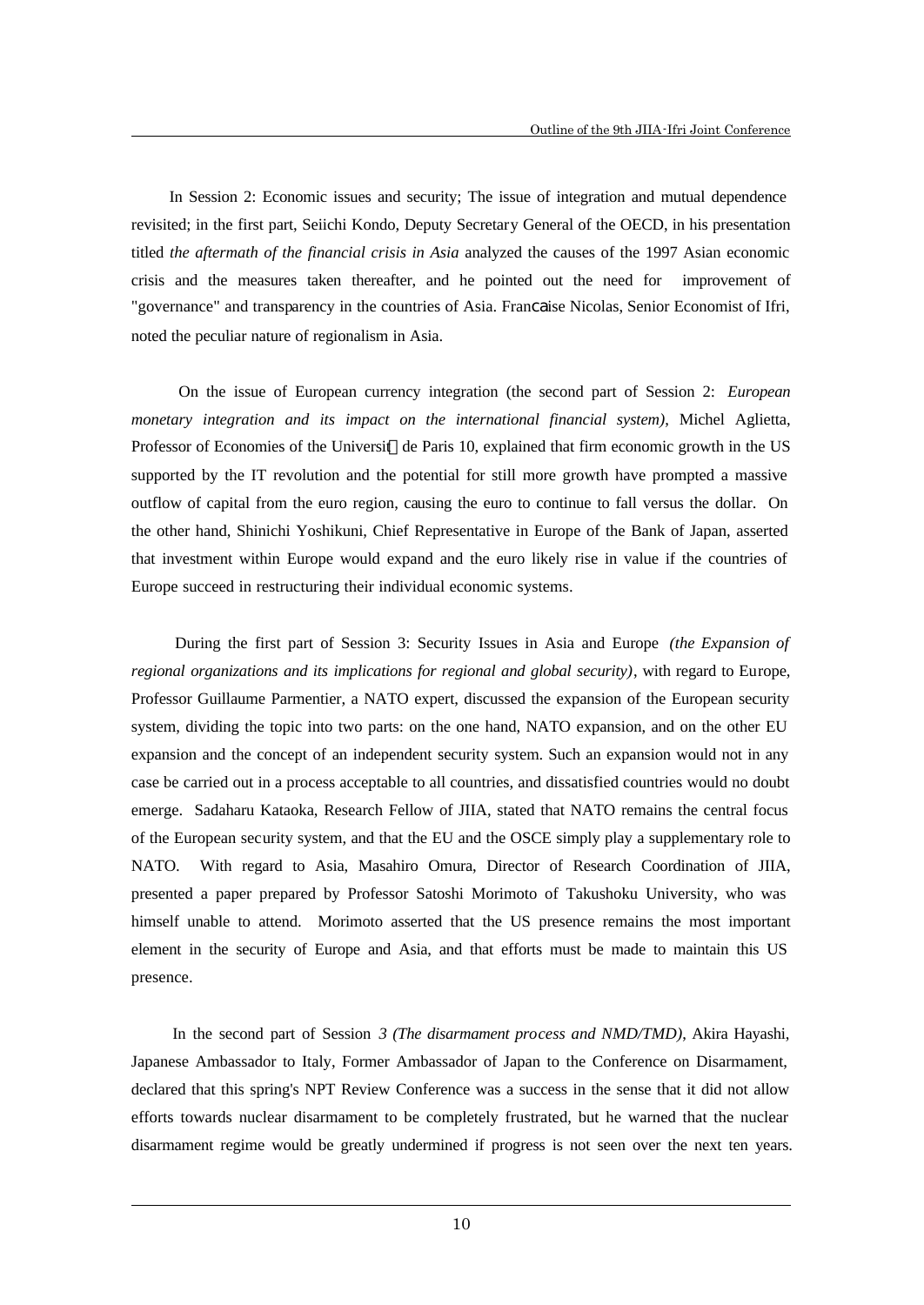He also explained, in connection with the NMD issue, that Japan, given its purely defensive posture, is carrying out joint TMD research as the only possible means of defense against a missile threat.

 Throughout the conference, researchers, specialists, and officials offered frank opinions from their respective perspectives and experiences, resulting in a meaningful exchange of views suited to high-level Japanese-French intellectual exchange.

| 1st Japan-France Conference (Paris)  | November 7-8, 1991  |
|--------------------------------------|---------------------|
| 2nd Japan-France Conference (Berlin) | June 4-5, 1992      |
| 3rd Japan-France Conference (Tokyo)  | January 11-12, 1993 |
| 4th Japan-France Conference (Tokyo)  | June 2-3, 1994      |
| 5th Japan-France Conference (Paris)  | December 4-5, 1995  |
| 6th Japan-France Conference (Tokyo)  | June 23-24, 1997    |
| 7th Japan-France Conference (Paris)  | December 1-2, 1997  |
| 8th Japan-France Conference (Tokyo)  | January 11-12, 1999 |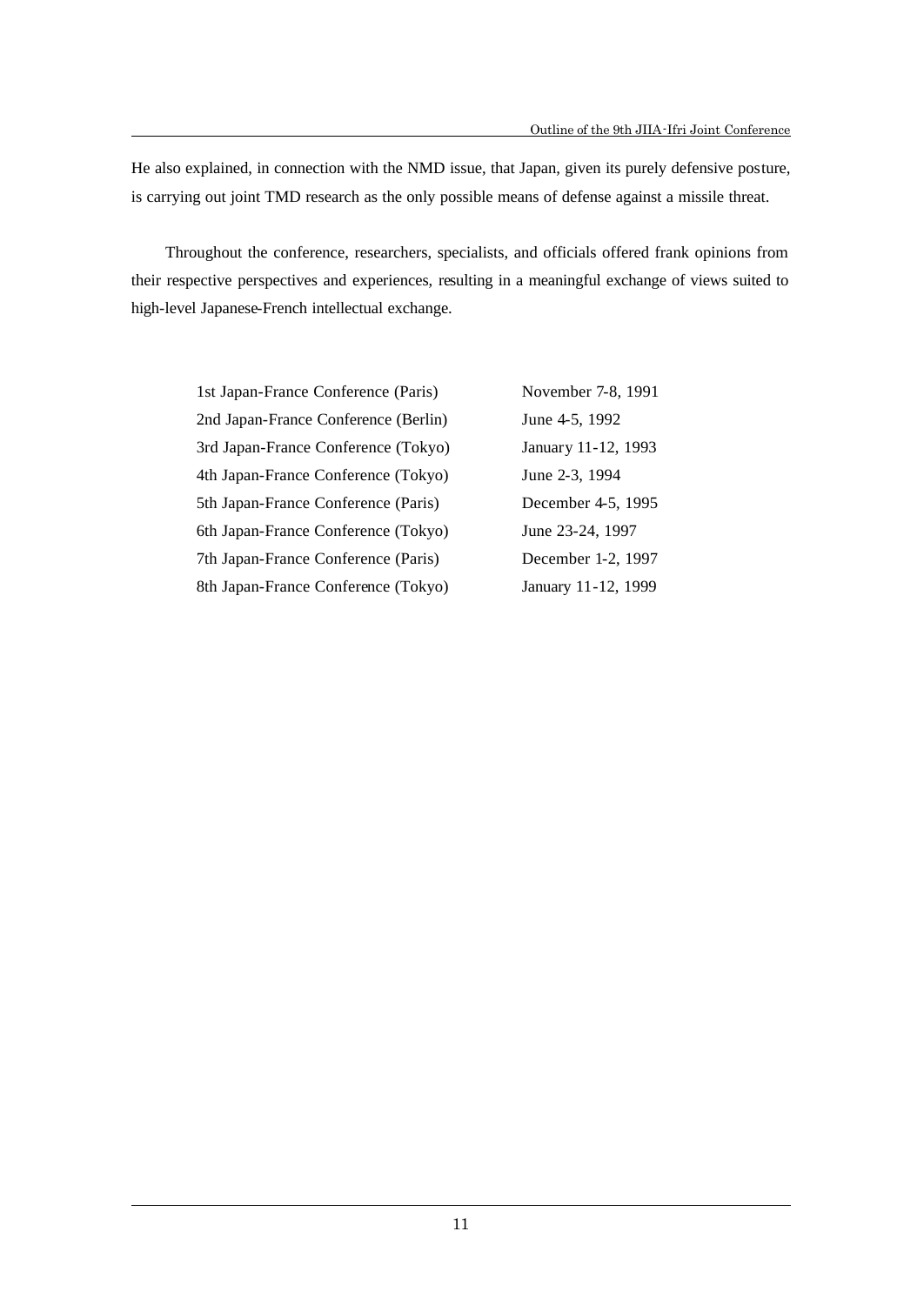# **The Korean Peninsula after the Summit Meeting :**

## **A Japanese Perspective**

### Prof. Hideya KURATA Adjunct Research Fellow, JIIA

### **1. Preface**

 $\overline{a}$ 

The North-South Summit Meeting on June 13-15 2000 was the second attempt to make a breakthrough in inter-Korean relations after the end of the Cold War in June 1994, both the North and the South had agreed to hold a summit meeting between Presidents Kim Il-sung and Kim Young-sam in Pyongyang, but it was aborted due to the sudden death of President Kim Il-sung on July 8 of that year. The international setting in which Kim Il-sung proposed the summit meeting was extremely unfavorable to the DPRK; the US was about to impose punitive sanctions against the DPRK s efforts to preserve the nuclear option, and Japan as well as the ROK also had made clear that they would join the collective sanctions unless the DPRK alleviated their suspicions regarding its alleged nuclear program. Neither the resumption of Japan-DPRK talks nor North-South dialogue had seemed likely until Kim Il-sung s unexpected offer of a summit meeting. Kim Il-sung s offer, therefore, was motivated by a wish to make a breakthrough in the unfavorable international environment and to eschew the collective sanctions.

Unlike in 1994, the agreement to hold a summit meeting between Kim Jong-il and Kim Dae-jung was announced while the DPRK was successfully seeking improved relations and widening its diplomatic ties with Western countries. In the US and DPRK relations, the tension had eased since the mid-September agreement the previous year in Berlin stipulating the suspension of the DPRK's missile test-fire in exchange for mitigation of the US economic sanctions imposed on the DPRK. In parallel with the eased US-DPRK relations, Japan lifted sanctions imposed in the wake of the Taepodong test-fire in August 1998 and agreed with the DPRK to resume talks on normalization. The DPRK, furthermore, succeeded in establishing full diplomatic ties with Italy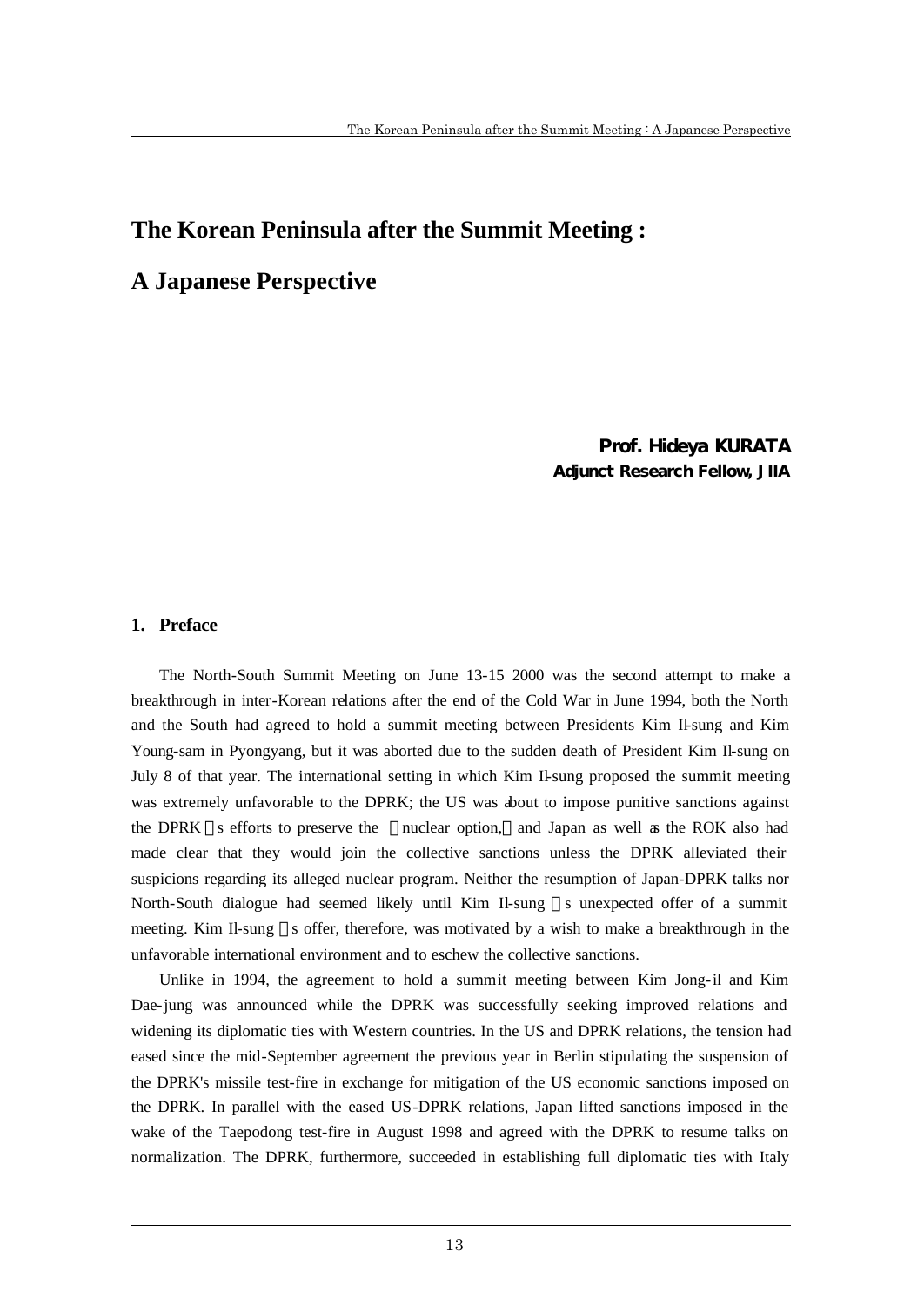early 2000 and subsequently resuming ties with Australia.

Bearing the comparison in mind, this paper examines the background of the summit meeting between Kim Jong-il and Kim Dae-jung and the prospects of inter-Korean relations after the signing of the 'North-South Joint Declaration ' at the historic event. The primary conc ern is placed on whether or not the summit meeting will prove conducive to creating a favorable international environment in Northeast Asia. To this end, this paper will begin with a discussion on the Korean experience in forging a desirable international system favorable for the Korean people striving for peaceful unification and for the people in the surrounding countries hoping for stability on the Korean Peninsula as well.

### **2. 'The 1992 System' Reconsidered**

 $\overline{a}$ 

In considering the most stable and desirable international system for the Korean Peninsula, one needs to look back to inter-Korean relations and the relations among the four major powers around the Peninsula in the early 1990s. In the lingering aftermath of the end of the Cold War, North and South Korea had held the High-Level Talks headed by their respective Prime Ministers since September 1990. In the 5th North-South High-Level Talks, both sides adopted the comprehensive and practical framework called the 'Agreement on Reconciliation, Non-aggression, Exchange and Cooperation between the North and the South' (hereafter cited as the 'Basic Accord') on December 13, 1991. The preface of the 'Basic Accord' stipulated that the two sides "recognize their relations, not as a relationship between states, but as constituting a special relationship stemming from the process towards unification<sup>"(1)</sup>, and the 'Basic Accord' was a document pledging confidence-building, non-aggression and economic cooperation on the basis of the national zeal for unification. This document was effectuated at the 6th North-South High Level Talks together with 'The Joint Declaration on the De-nuclearization on the Korean Peninsula; (adopted on December 31, 1991) embracing a pledge on mutual inspections, on February 19, 1992. In addition, in late January of the same year, the DPRK signed the Safeguard Agreement with the International Atomic Energy Agency (IAEA), a legal obligation imposed on every non-nuclear-weapon signatory state to the Nuclear Non-proliferation Treaty (NPT), which the DPRK had long rejected. Subsequently, in April 1992, at the 3rd meeting of the 9th session of the Supreme People's Assembly, the DPRK smoothly ratified the Safeguard Agreement.

In retrospect, the process that the North-South High-Level Talks preceded and highlighted at the adoption and effectuation of the 'Basic Accord' was that of effecting a shift in international relations surrounding the Peninsula to 'cross-recognition'. In September 1990, when the 1st North-South High-Level Talks were held in Seoul, the ROK successfully established diplomatic ties with the former Soviet Union. In the concurrent visit of Shin Kanamaru and Makoto Tanabe to Pyongyang, Japan and the DPRK agreed to initiate talks on normalization, and the two governments held talks from January 1991. A year later, in September 1991, both North and South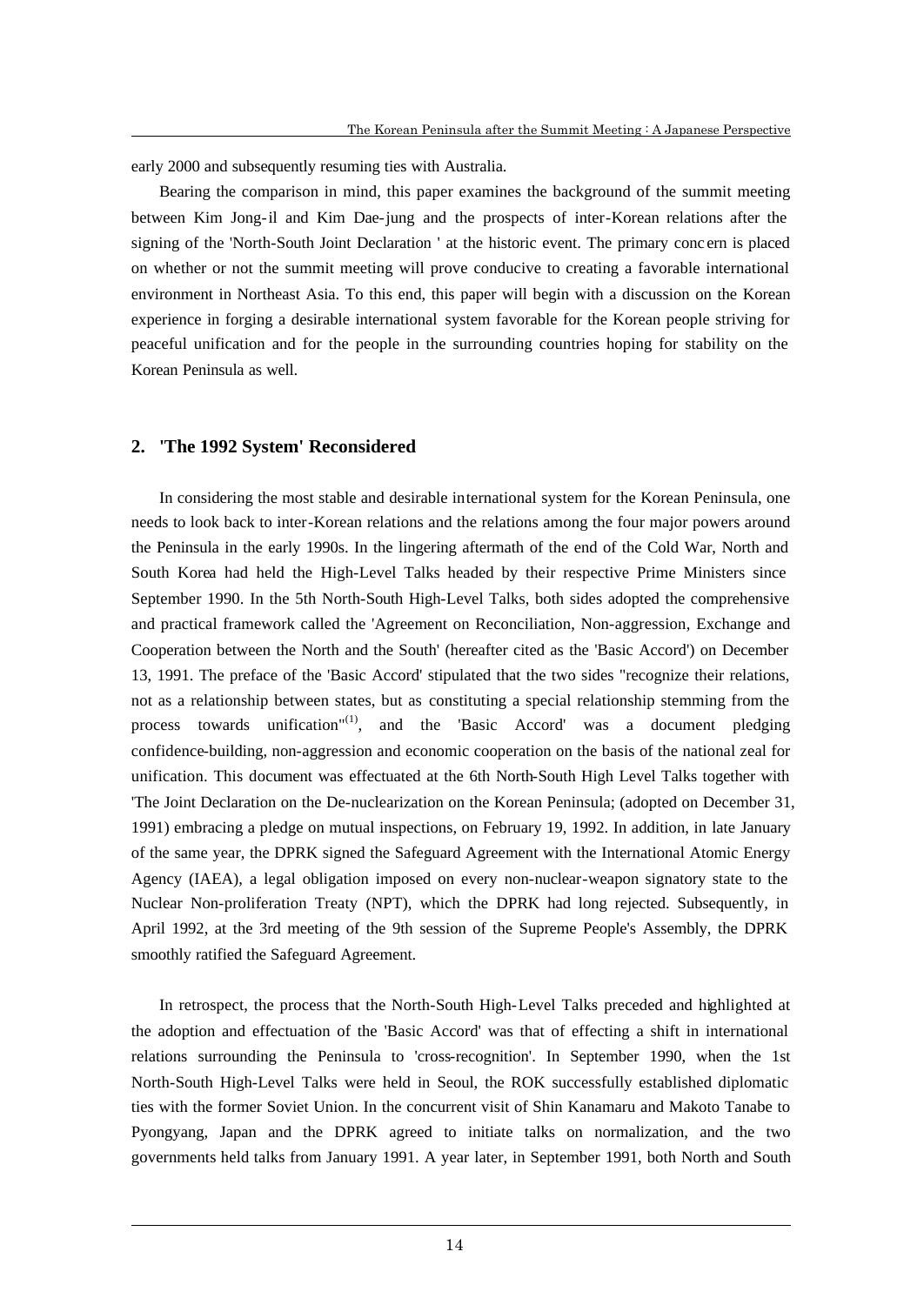joined the United Nations at the 46th UN General Assembly. Also taking a glance at US-DPRK relations, consular-level talks between the two countries in Beijing were upgraded to the first high-level talks between Deputy Secretary of State Arnold Kanter and Secretary Kim Young-sun in New York on January 22, 1992. It was in April 1992 President Kim Il-sung referred to the possible establishment of embassies in the respective capitals of the two countries in an interview with the *Washington Times* <sup>(2)</sup>. In parallel with the DPRK's attempts to normalize its relations with the US, China normalized its relations with the ROK in August 1992. South Korea eventually established ambassador-level diplomatic ties with all the four major countries involved with the Peninsula.

A concentric development of relations had been witnessed since 1991 and was completed in 1992, while an institutional framework emerged with inter-Korean relations at its core  $(3)$ . In that period, the DPRK not only adjusted to the non-proliferation regime but also widened its diplomatic ties with 'hostile' countries, i.e., the US and Japan, for the sake of its regime's survival. If one might be allowed to call the international system the '1992 System,' then one can say that the '1992 System' is the most desirable system available for lessening the possibilities of armed attack with weapons of mass destruction (WMD) between the North and the South. On the one hand, the international community urged the DPRK to alleviate its suspicions through international nuclear inspections under the NPT/IAEA regime; on the other, North and South Korea implemented a pledge on inter-Korean mutual inspections to lessen distrust.

Regarding the institutional arrangements, it should be noted in particular that Article 5 of the 'Basic Accord' stipulated, "the two sides shall endeavor together to transform the present state of Armistice into a solid state of peace between the South and the North and shall abide by the present Military Armistice Agreement (of July 27, 1953) until such a state of peace is realized." Signing the 'Basic Accord,' the DPRK modified its previous proposal on concluding a peace pact with the US and adjusted its stance toward the ROK's claim that a peace regime had to be built between the North and the South. Certainly, prior to the adoption of the 'Basic Accord,' the delegation of the DPRK's Korean People's Army (KPA) to the Military Armistice Commission (MAC) at Panmunjom had already rejected attendance at a full-dress meeting of the MAC in protest of the appointment of ROK Major General Hwang Wok-tak as the replacement for a US Major General in March 1991. However, the paralyzed MAC was expected to recover its functions as Article 5 of the 'Basic Accord' was implemented, and the United Nations Command (UNC) placed in Seoul after the Armistice was also expected to be dissolved; the Korean War would be legally ended in accordance with the establishment of an inter-Korean peace regime. If this were realized, the US and China, the *de facto* signatories to the Military Armistice Agreement, would play important roles in guaranteeing the inter-Korean peace regime. Though Japan and Russia are not signatories to the Military Armistice Agreement, the economic recovery of the DPRK would be doubtful without Japan's contribution, and the region-wide confidence-building system surrounding the Peninsula would not be real without Russia's cooperation; the two countries are also qualified to help forge a multilateral arrangement concerning the Peninsula.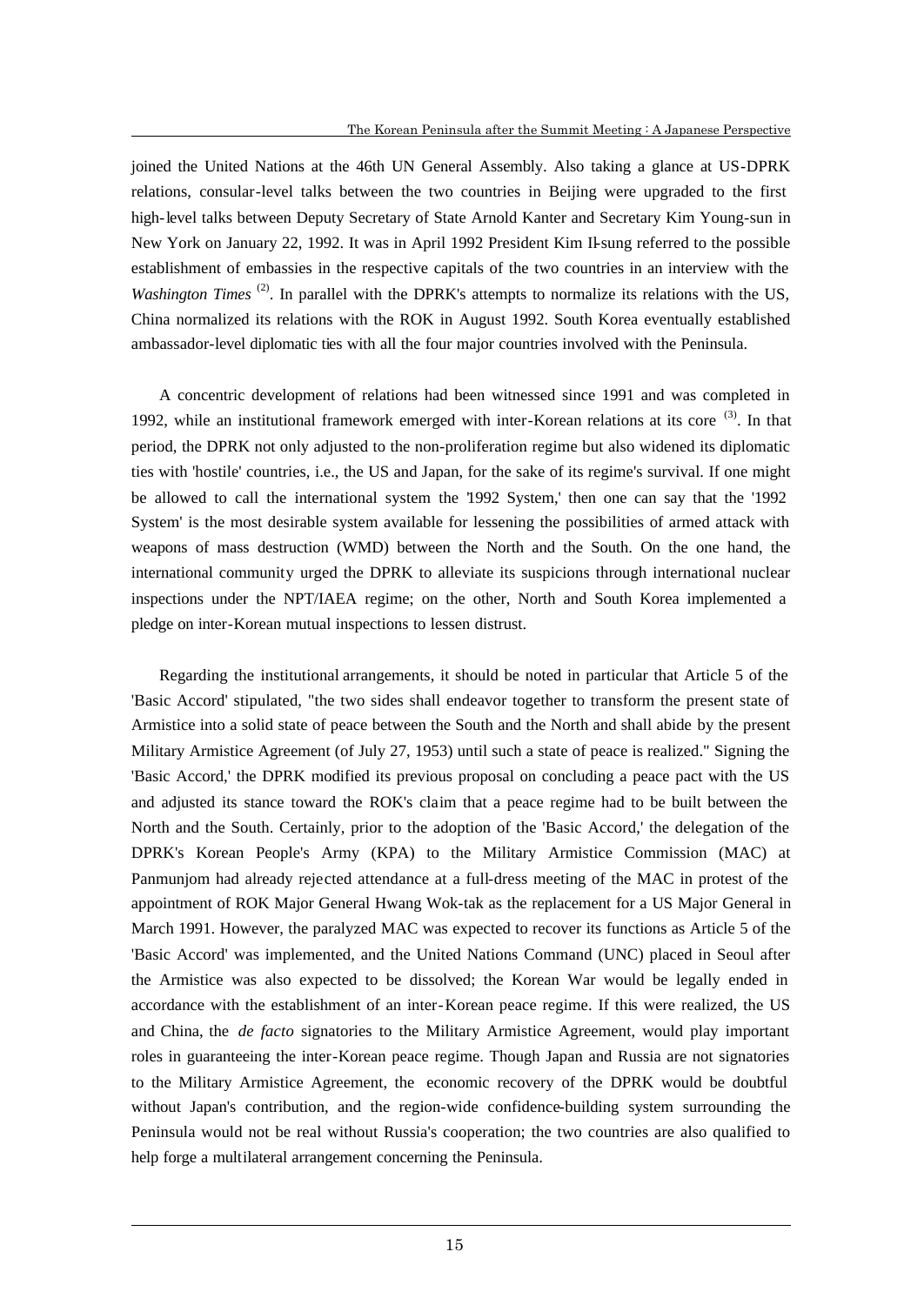### **3. 'The 1992 System' Convulsed**

The '1992 System' seemed to have provided the basis for the loose multilateral arrangement frequently called the '2+4 System.' However, the DPRK's announcement of its withdrawal from the NPT in March 1993 and its subsequent talks with the US undermined the '1992 System.' For regime survival, the DPRK attempted to forge a more favorable international environment by placing US-DPRK relations at the core. The international environment with US-DPRK relations at the core that the DPRK sought was not compatible with the '1992 System,' which had inter-Korean relations at its core. The DPRK had to seek improved relations with the US at the sacrifice of the '1992 System.' Although the '1992 System' served as a necessity for the DPRK regime's survival, it did not suffice in that it did not tolerate the preservation of the 'nuclear option.' As long as the international community headed by the US prohibited it the 'nuclear option,' the DPRK would attempt to obtain more favorable conditions for regime survival in talks with the US.

Seen from this perspective, the Agreed Framework in October 1994 that promised the provision of technological support for light water reactors (LWRs) in return for the DPRK's pledge on cessation of 'nuclear activities' as well as the promised normalized relations between the US and DPRK must have appeared to be a great achievement for the regime survival of the latter. The international consortium known as the Korean Peninsula Energy Development Organization (KEDO) that provides crude oil annually to the DPRK must also have been an indispensable mechanism for its regime survival. Of more importance is the DPRK's proposal of the 'New Peace Arrangement' that sought to replace the Military Armistice Agreement with a peace pact with the US, excluding the ROK from the peace process. Concurrent with the announcement on April 28, 1994, the DPRK decided to withdraw the KPA delegation from the MAC while establishing the Panmunjom mission of the KPA in the following month. Subsequently in September, the DPRK evicted the delegation of the Chinese People's Volunteer Army from the MAC (completed on December 15, 1993). Furthermore, the DPRK paralyzed the Neutral Nations Supervisory Commission (NNSC), evicting the Czech (May 1993) and Polish (February 1995) delegations from the Communist side of the Commission. These measures were clear violations of Article 5 of the 'Basic Accord,' which pledged the establishment of an inter-Korean peace regime, but they eloquently reveal the DPRK's attempts to forge international relations with US-DPRK relations at the core  $(4)$ .

The promoted Four-Party Talks, the ultimate aim of which was the establishment of an inter-Korean peace regime, were the mechanism established to counter the DPRK's 'New Peace Arrangement.' As stated earlier, 'the 1992 System' embraced the possible development of a multilateral arrangement to guarantee the inter-Korean peace regime after the Military Armistice Agreement was kept in good faith and the North and South abided by Article 5 of the 'Basic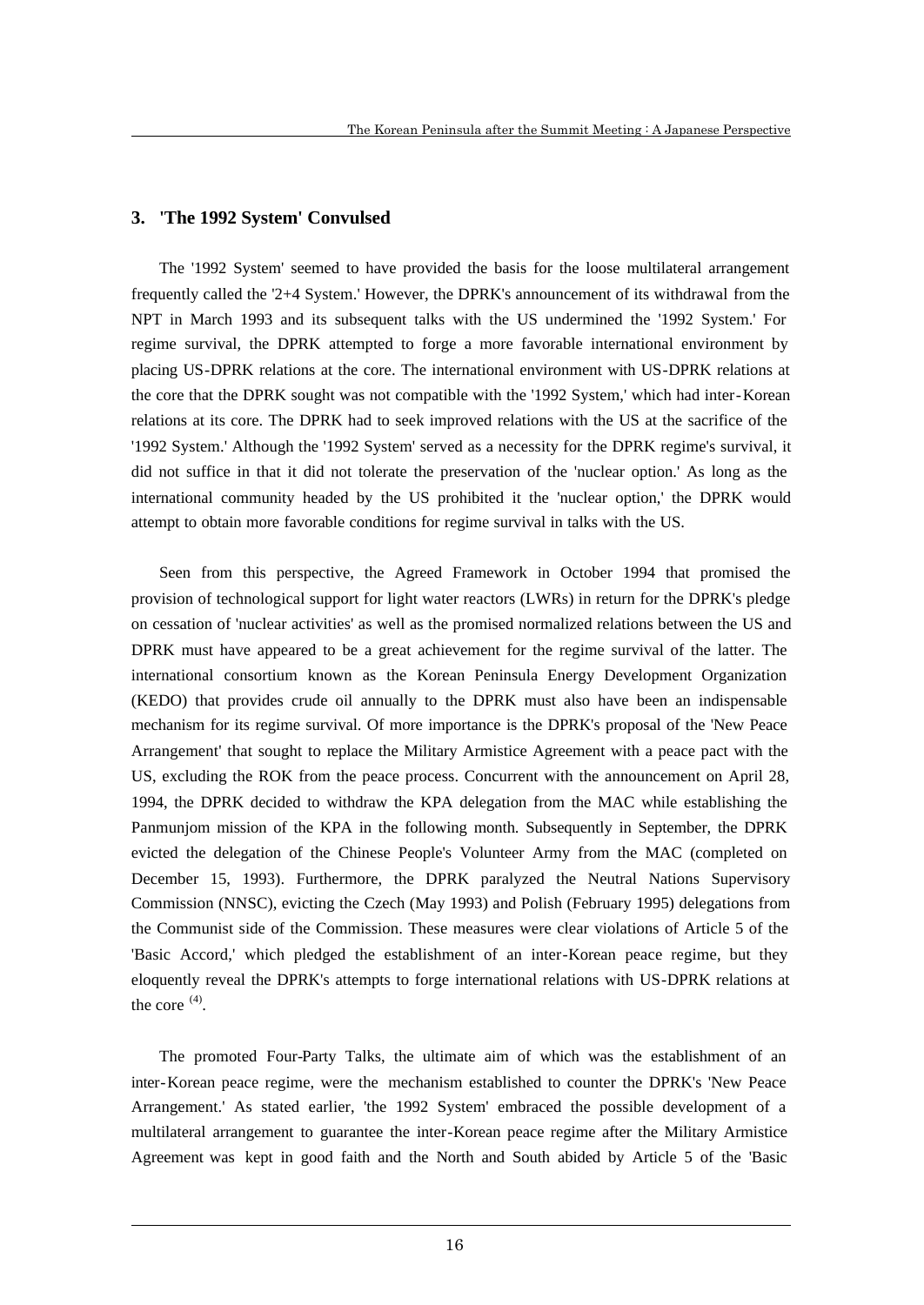Accord'. The arrangement was supposed to involve eventually the de facto signatories to the Military Armistice Agreement, the US and China. However, the Four-Party Talks were proposed and convened not on the condition that Article 5 of the 'Basic Accord' be implemented but in light of the fact that the Armistice mechanism had been paralyzed and no measures had been taken concerning Article 5 of the 'Basic Accord.' The Four-Party Talks, therefore, are not at the stage of constructing a multilateral arrangement to guarantee the inter-Korean peace system. Moreover, the Talks have been out of session since the 6th plenary talks (August 5th to 9th, 1999) were closed without agreement on a date for holding the next meeting. This is primarily due to the DPRK's adherence to the 'New Peace Arrangement,' which shows that the DPRK's acceptance of the Four-Party formula does not indicate its compliance with the aims of the formula.

However, it does not necessarily follow that the Four-Party Talks have served no purpose. It is an unprecedented achievement by the ROK that China shared the same view with the ROK and the US regarding the peace regime issue. Insofar as the Four-Party Talks were proposed to establish an inter-Korean peace regime, China's participation in the Talks indicates that China opposes the DPRK's proposal for 'the New Peace Arrangement.' Viewed from a different angle, China seems to be curbing the DPRK's efforts to conclude a peace pact with the US and inducing the DPRK to join the inter-Korean peace regime within a multilateral framework.

### **4. Revival of 'The 1992 System' ?**

 $\overline{a}$ 

### **(1) Appraisal of the 'April 8 Agreement'**

There are few doubts that 'the 1992 system' should be revived on the Korean Peninsula and that the North-South Summit Meeting should give an impetus to the revival of the system. However, the 'April 8 Agreement' shows that the DPRK is not necessarily positively inclined toward the implementation of the 'Basic Accord.' The 'April 8 Agreement' refers only to the 'July 4 North-South Joint Communique,' saying "the South and the North, reaffirming the three principles of national unification as proclaimed in the historic July 4 Joint Communique..."<sup>(5)</sup>.

On the other hand, as stated earlier, the 'Basic Accord' is a comprehensive and practical framework rather than an agreement on principles. President Kim Dae-jung also repeatedly reiterated the significance of the 'Basic Accord' for improving inter-Korean relations while calling for a 'South-North Economic Community' in his New Year's Speech in January and his 'Berlin Declaration' in March this year, both of which are supposed to have opened the way for the summit meeting. It is speculated that the ROK's special envoy, Park Chi-won, must have insisted that the 'Basic Accord' as well as the 'July 4 North-South Joint Communique' be referred to in the 'April 8 Agreement' during the secret meeting with his DPRK counterpart, Song Ho-gyong.

However, the actual 'April 8 Agreement' stated that the parties have come together "with a view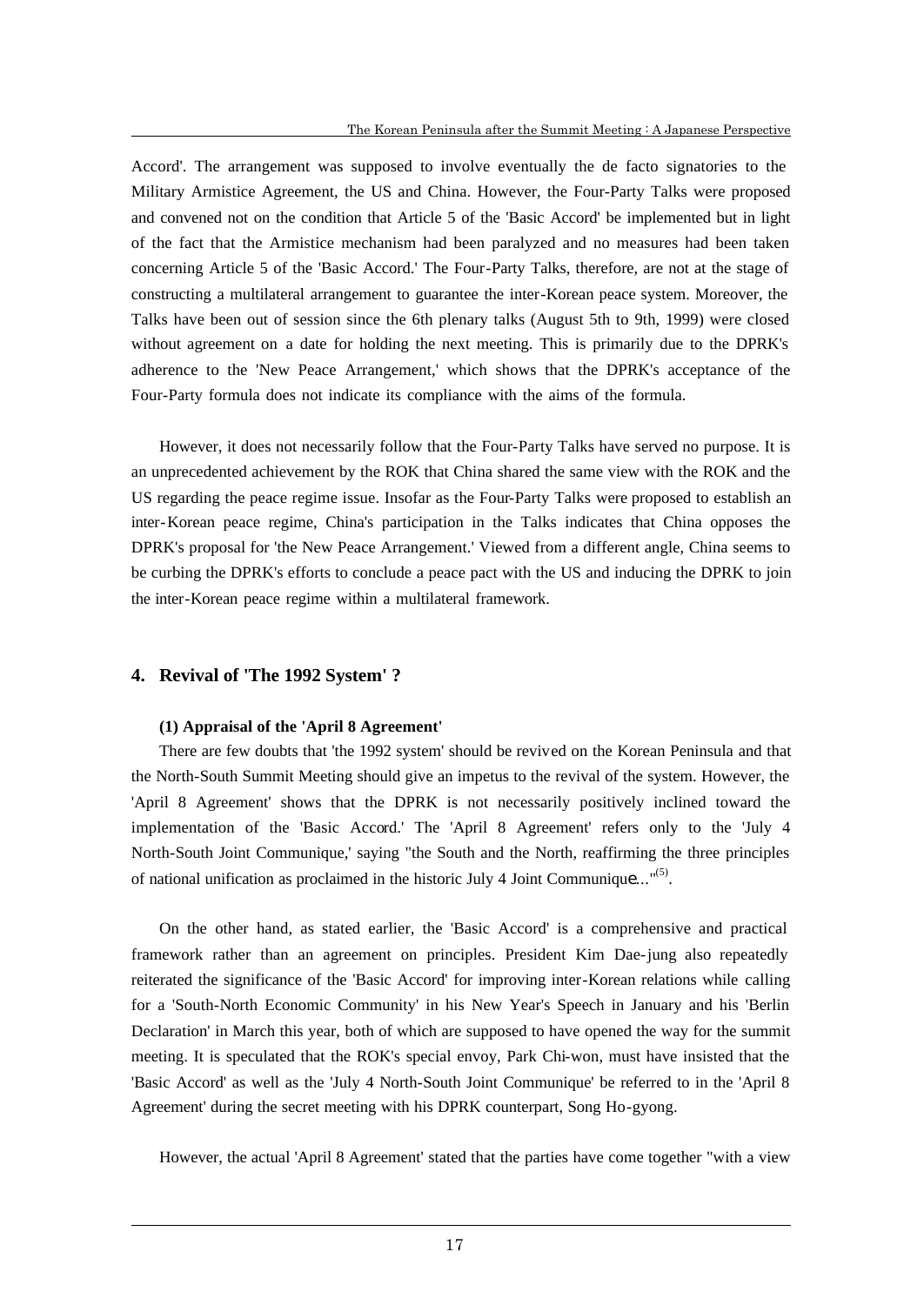to advancing the reconciliation and unity, exchange and cooperation and peace and unification of the people...," failing to insert the formal name of the 'Basic Accord: 'Agreement on Reconciliation, Non-aggression, Exchange and Cooperation between the North and the South'. If this vague expression was due to a refusal by the DPRK to refer to the formal name of the 'Basic Accord,' it is hard to imagine that the North and the South will successfully implement the document after the summit meeting. It is the natural course of events that the DPRK will ignore Article 5 of the 'Basic Accord' the pledge on a inter-Korean peace regime as long as it remains committed to 'the New Peace Arrangement' and its call for a US-DPRK peace pact. Seen from these perspectives, the DPRK is consistent in agreeing to hold a summit meeting with the ROK while insisting on 'the New Peace Arrangement' with the US.

### **(2) 'The Joint Declaration' and 'Basic Accord'**

It seems that North Korea adhered to 'the New Peace Arrangement' at the North-South Summit Talks in June this year. The leaders of both Koreas adopted 'the North-South Joint Declaration' (Hereafter cited as the 'Joint Declaration'), in which the North and the South agreed to resolve the question of reunification independently and through the joint efforts of the Korean people, who are the masters of the country (Item1), while pledging to resolve humanitarian issues such as exchange visits by separated family members and unswerving Communists who have been given long prison sentences in the South (Item 3). Moreover, both leaders also agreed to consolidate mutual trust by promoting balanced development of the national economy through economic cooperation by stimulating cooperation and civic, cultural, sports and other exchanges (Item 4).

Attention should be paid more to what was not in the document than what was in it. It is supposed that South Korea's President Kim Dae-jung, who frequently stressed the significance of the 'Basic Accord' in the management of North-South relations, asserted that the 'Basic Accord' should be cited in the 'Joint Declaration' at the summit meeting. However, the 'Joint Declaration' failed to cite the 'Basic Accord,' which revealed that the North had adhered to its 'New Peace Arrangement'.

The North's reluctance to revitalize the 'Basic Accord' could be seen in the agreed economic cooperation. There is no doubt that the North hopes for the South's economic cooperation to revive its devastated economy, for which the 'Basic Accord' had provided the practical framework. After the 'Basic Accord' was put into force, the North-South Exchange and Cooperation Joint Commission was set up as the official body to implement the items on economic cooperation in the 'Basic Accord.'

In addition, the annexed protocol on the North-South Exchange and Cooperation Joint Commission embraced a detailed agreement on promoting inter-Korean economic cooperation. Article 1 of the annexed protocol stipulates, "The South and the North shall determine, through mutual consultation, the procedures for guaranteeing investment, avoiding double taxation and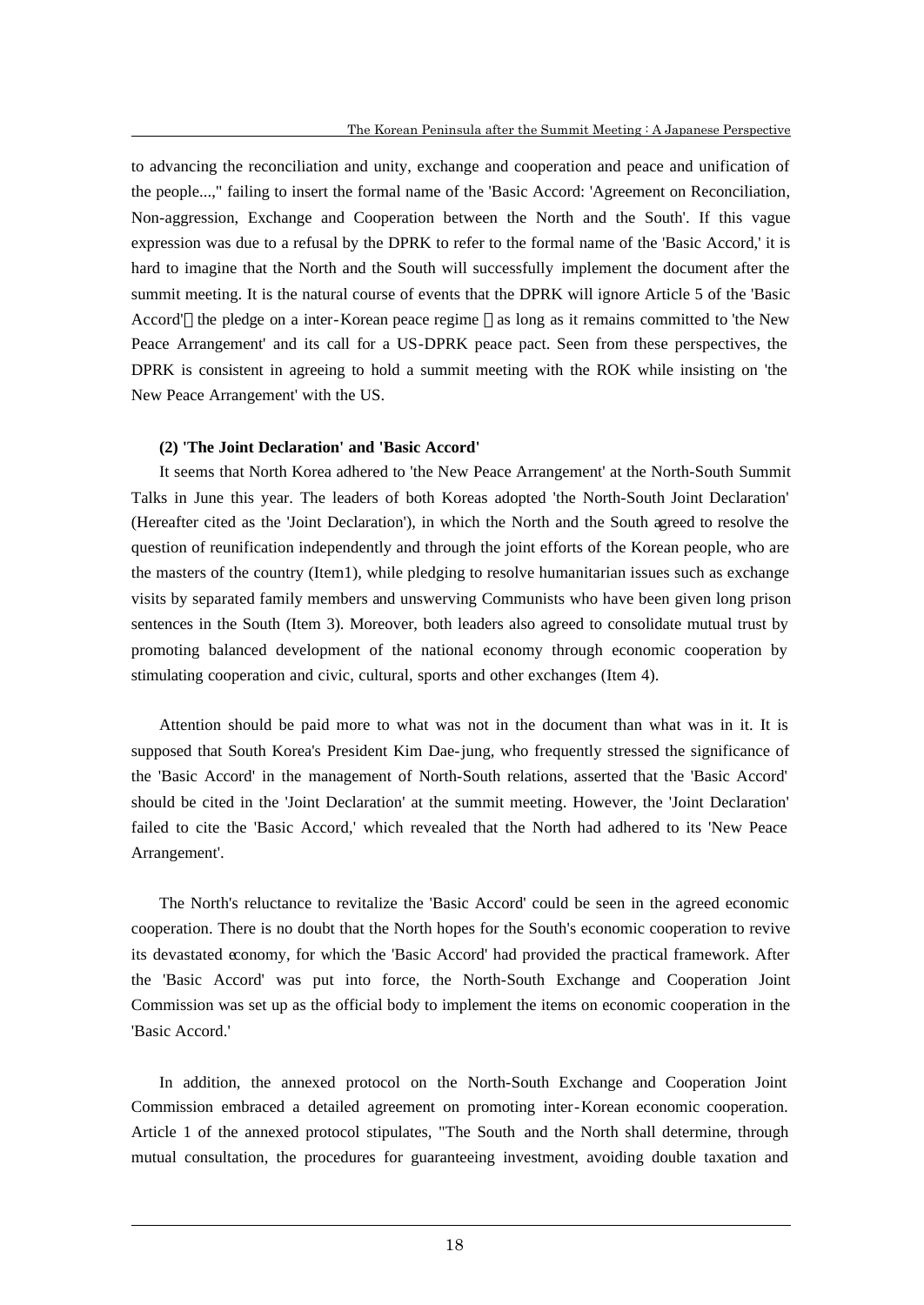arbitrating disputes and other matters necessary to smoothly carry out economic exchange and cooperation"(Item 12). Concerning social infrastructure, Article 3 also stipulates, " ...the South and the North shall open additional sea routes, connect the Seoul-Shinuiju Railroad, the Munsan-Keasung Highway and other land routes and shall open an air route between Kimpo Airport and Sunan Airport"(Item  $2^{(6)}$ . In the aftermath of the summit meeting, the two Koreas held the North-South Ministerial Meeting, not the North-South High-Level Talks that produced the 'Basic Accord,' though both agreed to make efforts to reconnect the railroad $(7)$  in accordance with Item 2 of the annexed protocol on the North-South Exchange and Cooperation Joint Commission.

The form of the inter-Korean governmental talks was largely due to the North's reluctance to revitalize the 'Basic Accord.' The North might have been concerned that, if the inter-Korean governmental talks proceeded along the lines of the 'Basic Accord,' it would be seen as complying with the document, eventually losing momentum in pushing for talks with the US.

### **5. Conclusion: Local Structure in the Regional Context**

Even though the immediate achievements after the summit meeting are generally limited to the economic sphere, the military Confidence-Building Measures (CBM) between North and South Korea are still required, and they will have regional implications. For example, the bilateral confidence-building between Japan and the DPRK is limited as long as the North and the South implement no CBMs. In other words, the chances for Japan-DPRK confidence-building will be widened only when North and South Korea implement CBMs, not vice-versa.

In this context, attention should be paid to the DPRK's recent proposal for a 'three-party military organization (or US-DPRK-ROK military body). The Panmunjom mission of the KPA first made this proposal in October 1998<sup> $(8)$ </sup> and subsequently the KPA side submitted this proposal in the General-level Official Talks at Panmunjom. This proposal is unique in that it acknowledges a role for the ROK in the security of Panmunjom, while giving an eye to US-DPRK relations for building a peace regime; in addition to that, it accepts the continuous stationing of US troops in the ROK for the time being. As long as the proposal calls for a US-DPRK peace pact, however, it seems extremely unlikely that the ROK will accept it. However, it is noteworthy that Kim Jong-il showed understanding toward the continued stationing of US troops in South Korea at the Summit Meeting. It is likely that the North will propose a more realistic framework for arms control on the Peninsula, while accepting the presence of US troops.

This does not necessarily mean, though, that North Korea will be willing to revitalize the 'Basic Accord', and it is also hard to imagine it will easily drop its insistence on the 'New Peace Arrangement' in the near future. However, the North seems to have judged that tension reduction is required for the sake of continued visits by South Korean labor resources. The recent agreement to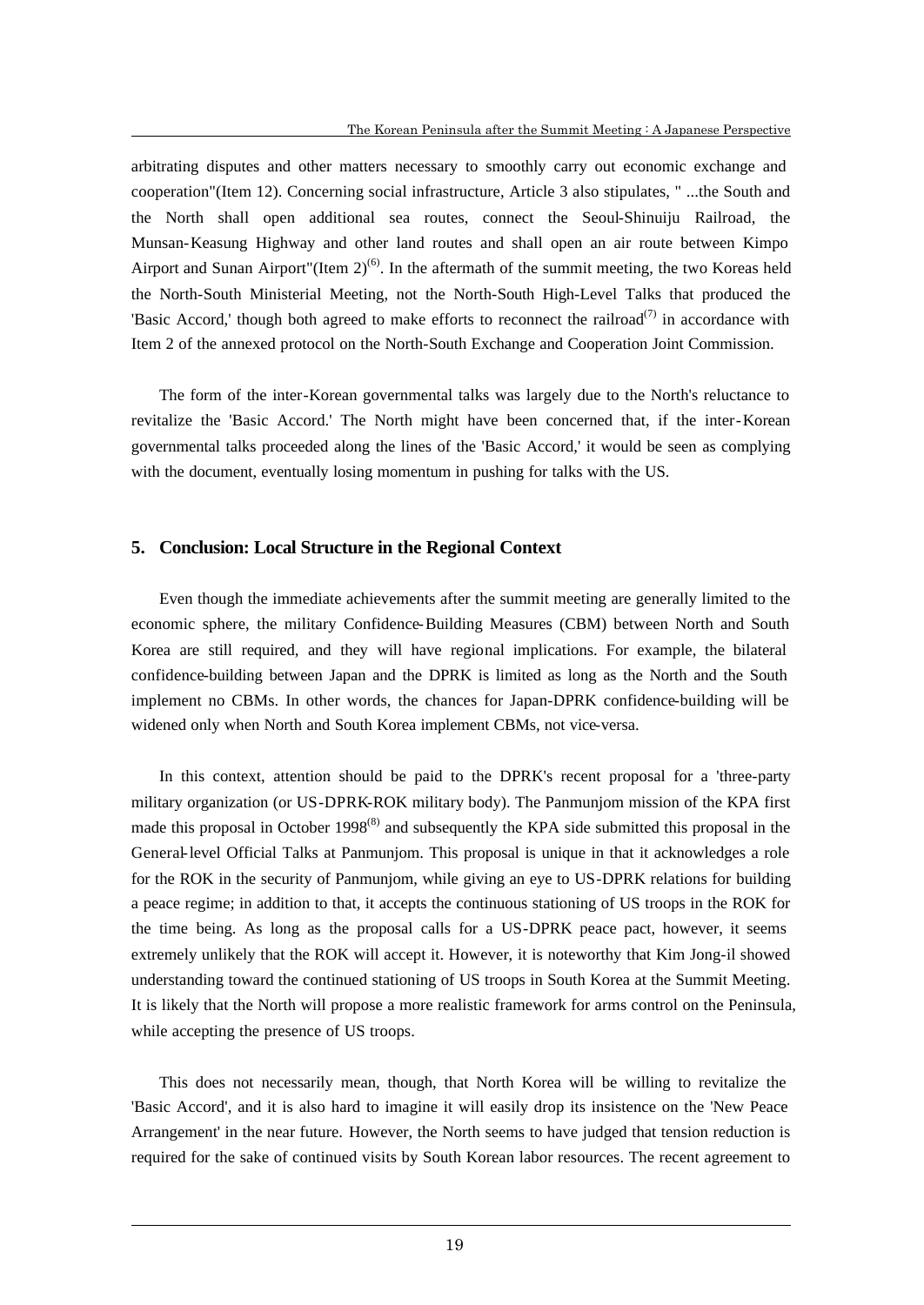hold a defense ministers' meeting between the North and South demonstrates the North's judgment.

What the South must do is not to insist that the North revitalize the 'basic Accord in a hasty manner, but instead achieve the de facto implementation of the document. The North-South defense ministers' meeting will be one step in this direction and will be conducive to shifting the North's focus from US-DPRK relations to DPRK-ROK relations in the framework among the DPRK, ROK and US. Should it take place, the North-South defense ministers' meeting is expected to play a role in restoring the MAC mechanism at Panmunjom. That will in turn help region-wide CBMs by involving Russia. Inter-Korean relations and relations among the four major powers would be stabilized in a concentric manner and will be more solid than in the '1992 System.'

### **Note;**

 $\overline{a}$ 

.

- (1) "Agreement on Reconciliation, Nonaggression and Exchanges and Cooperation between the South and the North," *Intra-Korean Agreements*, Seoul: National Unification Board, October 1992, p.3. Hereafter citations from the 'Basic Accord' will refer to this document.
- (2) *Kim Il-sung Chojakjip (Kim Il-sung Collective Works)*, Pyongyang: Chosun Rodongdang Chulpansa, 1996, p.346.
- (3) See, Hideya Kurata, "Conceptualizing Multilateral Arrangements for the Korean Problem after the Cold War: 'Concentric Multilateralism' and Its Dynamics," *Les Cahier de l'ifri; France and Japan in a Changing Security Environment*, Volume 1, Paris: Institut Francais des Relations Internationales, 1997.
- (4) See, Hideya Kurata, "The International Context of North Korea's Proposal for a 'New Peace Arrangement': Issues after the US-DPRK Nuclear Accord," *The Korean Journal of Defense Analysis*, Vol. VII, No.1 Seoul: Korean Institute for Defense Analyses, (Summer 1995).
- (5) "South-North Agreement, April 8, 2000" (English Translation).
- (6) "Protocol on the Compliance with and Implementation of Chapter III, South-North Exchanges and Cooperation, of the Agreement on Reconciliation, Nonaggression and Exchanges and Cooperation between the South and the North," *Intra-Korean Agreements, op. cit*., pp.27-28.
- (7) "Joint Press Release of the 1st South-North Ministerial Level Talks," *The 1st South-North Ministerial Talks, 2000. 7. 31*, Ministry of Unification, Republic of Korea, pp. 3-4.
- (8) See, Hideya Kurata, "Chosen-Hanto Heiwa-Taisei-Juritsu-Mondai no Kihan-teki Kozo (The Normative Structure of the Peace-Building Issue on the Korean Peninsula," *Kokusai Mondai,(International Affairs)*, No.474 (September 1999), p.30.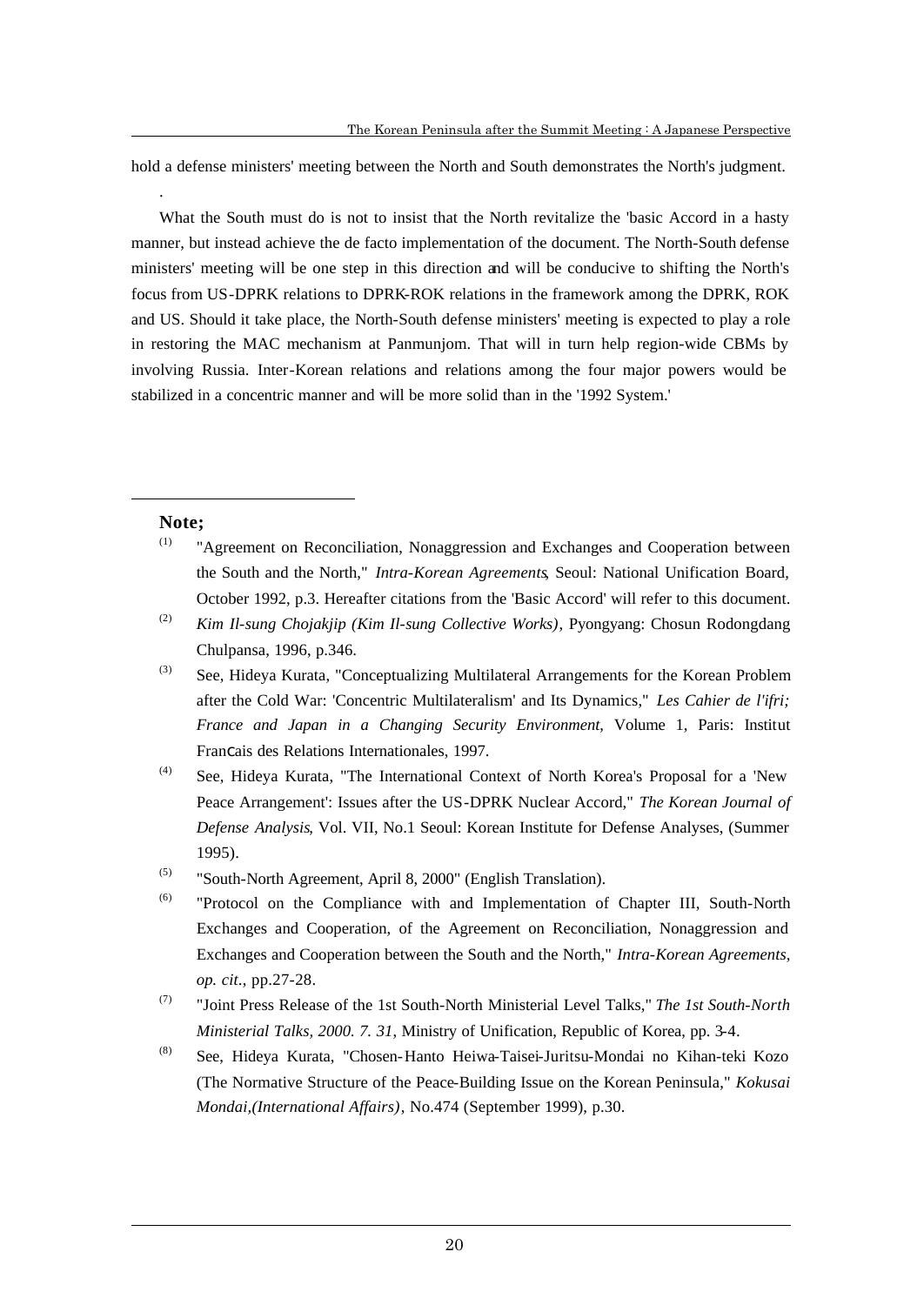# **The Aftermath of the Financial Crisis in Asia**

Mr Seiichi KONDO Adjunct Research Fellow, JIIA

1. It is a great honour to be a part of the IFRI - JIIA Annual Joint Conference, which focuses on the co-operation between Japan and Europe. This focus is quite welcome, given that this has been the weakest part of the triangular relationship between the US, Europe and Japan.

### **What is the Asian Crisis?**

 $\overline{a}$ 

2. It is surprising to note that the outbreak of the Asian Crisis was only three years ago. It seems that it is already becoming a part of history. "History," Jawaharlal Nehru said, "is written by the victors and conquerors." It is very appropriate, therefore, to look back upon the crisis now, and give fresh thought to its implication from a broad perspective, before victors, whoever they are, set the tone.

3. The causes and lessons of the Asian Crisis continue to be much debated, so my remarks today will reflect my personal views, and not those of the OECD Secretariat or OECD Members.

4. The crisis cost three countries - Thailand, Korea, and Indonesia - enormously. In 1998, their economies contracted by between 7 per cent and 13 per cent. Unemployment rates more than doubled, accompanied by social and political turmoil. In the media, admiration for the "Asian model" of growth that had been created over the last two decades suddenly turned to contempt.

5. One could now easily agree that the main common factors that induced the crises were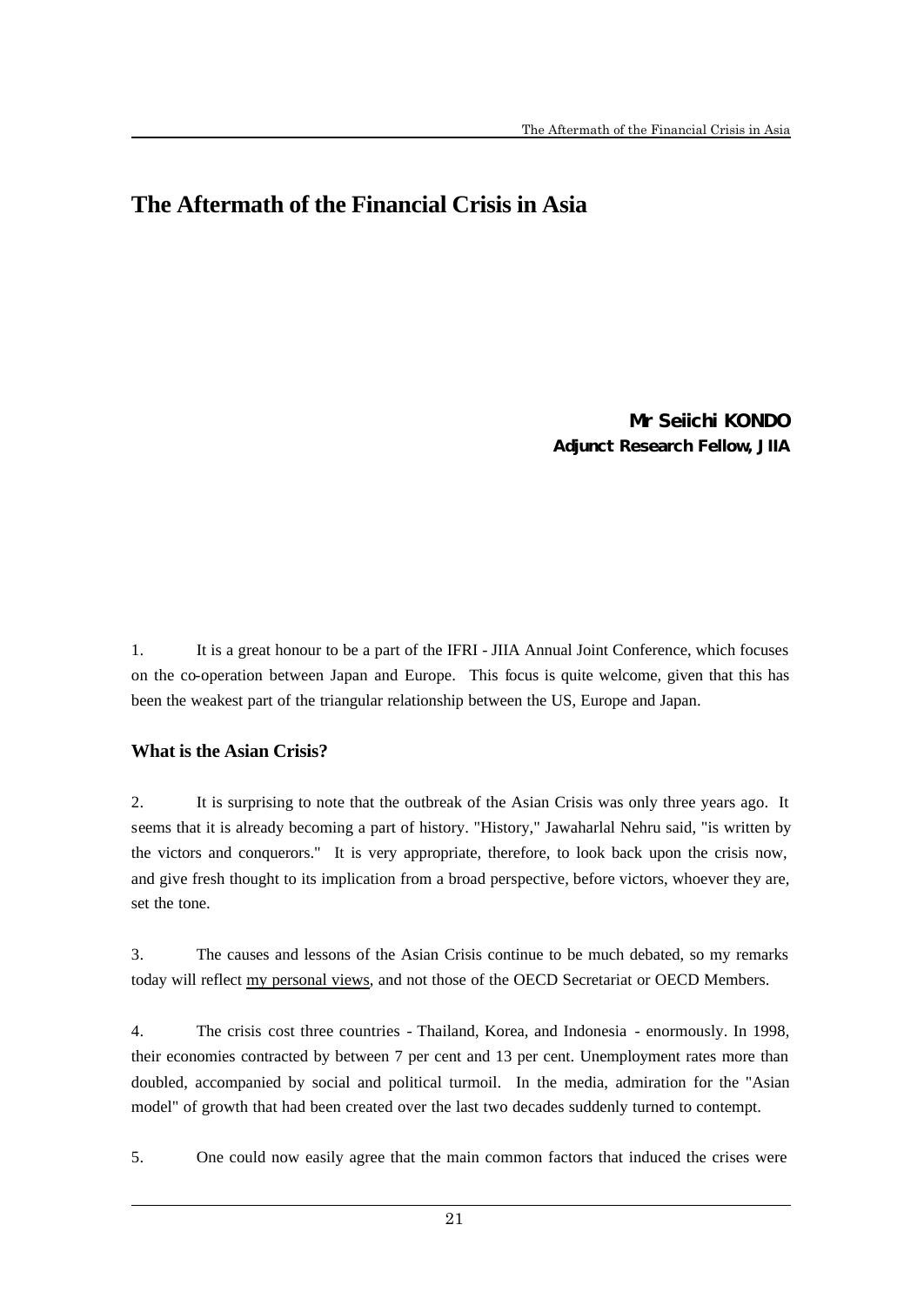dollar-pegged currencies, growing dependence on short-term foreign capital, and weak domestic financial sectors.

6. But today, many Asian economies are already back on a strong path toward growth: the latest OECD estimates project real GDP growth this year of 8.5 % in Korea, 6.2 % in Malaysia, 5.5 % in Thailand, and 3 % in Indonesia.

7. Can we then conclude that the lessons of the Asian crisis have been learned, that its problems have been fixed, and that the risk of future crises has largely been diminished? I would not give a clear "yes" on all three accounts. Much remains to be learned and to be done. Recoveries of crisis-hit countries owe much to strong demand, particularly from within the region, including Japan, and from the U.S. While situations differ across countries, reforms in the supply side, such as financial market reforms, are clearly not sufficient. Therefore, continuing efforts will be needed to further reduce risks of future financial instability.

8. But more fundamentally, I would not say "yes" because the lessons from the Asian crisis should not be seen in the context of the Asian crisis alone. These lessons are relevant to a much broader challenge posed by recent events that signal the arrival of a new age in the history of civilisation - the end of the Cold War, the proliferation of the market economy, the unprecedented growth and size of private capital, a power shift from states to markets, and the rise in power of civil society.

### **How to Characterise the New Age?**

 $\overline{a}$ 

9. What characterises the new age that is arriving? It is a world where international order and prosperity will be achieved neither by the hegemony of a superpower nor a balance of power among states in the traditional sense, but by co-operation among four main actors - states, international organisations, markets, and civil society.

10. Markets create wealth, they create jobs, and they allocate resources most efficiently. They are at the heart of the free market system, and the symbol of rationality.

11. Civil society represents citizens in a way that complements the domestic electoral system. Human beings possess two contradictory desires: the tireless wish for free, rational, universal, and open human relations on the one hand; and the yearning for the sense of belonging that comes with stable, special, and closed human relations on the other. Human history is a constant struggle for the realisation of the former by resisting tyrants. That is why Francis Fukuyama introduced the notion of an end to history when democracy and the free market system prevailed over communism.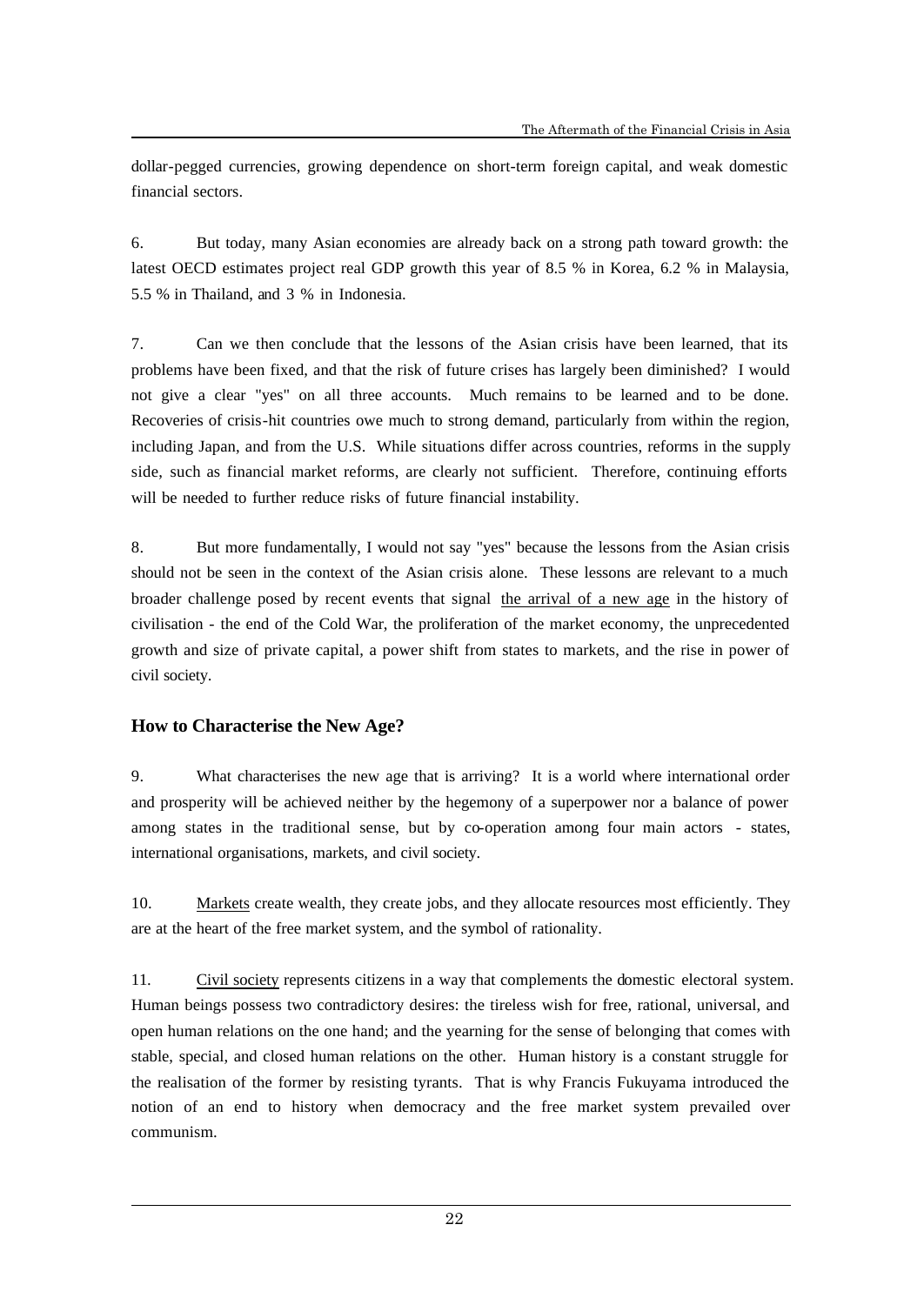12. The rapid advance of globalisation, however, plunged many people into anxiety. Globalisation, the exemplar of freedom, rationality, universality, and openness, gave rise to losers in competition, and the fear that anyone could be a loser tomorrow. Financial and information networks bypassed national borders and drove markets rapidly toward uniformity. As a result, everyone began to feel at the mercy of the dictates of a gigantic, inhuman market ruled by rationality alone.

13. This sense of helplessness often took the form of fear of being forced to fight a lonely battle, in the name of self-responsibility, in faceless cyberspace. And the more universal the global standards people needed to acquire in order to survive the battle, the greater their identity crisis. Civil society is instinctively seeking a return to stable, special, closed human relations. Somewhat ironically, it has gained an enormous power through Internet communication.

14. States indeed seem to have yielded much to markets, although retaining unquestioned power in such areas as defence, public security, and taxation. Nevertheless, states play new and strengthened roles: to promote smooth and proper functioning of market forces by ensuring a competitive environment and by introducing a proper regulatory framework; to respond to public concerns over the negative impact of globalisation by building a social safety net to ensure that everyone has an opportunity to lead a dignified life in this new, competitive environment; and to combat the abuses of free markets (to address cartels, tax evasion, money laundering, etc). Susan Strange says that states are retreating.<sup>(1)</sup> She is only right in terms of business operations. States are not retreating. They are shifting roles from player to referee.

15. International organisations not only provide a means of co-ordinating policy and making independent analysis that cannot be accomplished by individual states acting alone, but also serve as autonomous regimes for carrying out the collective will of nations.

### **How do these actors operate?**

 $\overline{a}$ 

16. The characteristics of the interaction among these four actors is that while the relationship keeps evolving, none of them can be a dominant power. And none of them can survive unless co-operating with the others.

17. As the new age approached, markets started to gain power. In the foreign exchange markets alone, \$1.5 trillion of money moves around the world every day. Markets are said to be the best judge of economic performance, but they can become biased once they are locked into a certain mindset. And when markets recognise their mistake, they can turn around abruptly and rush in the opposite direction.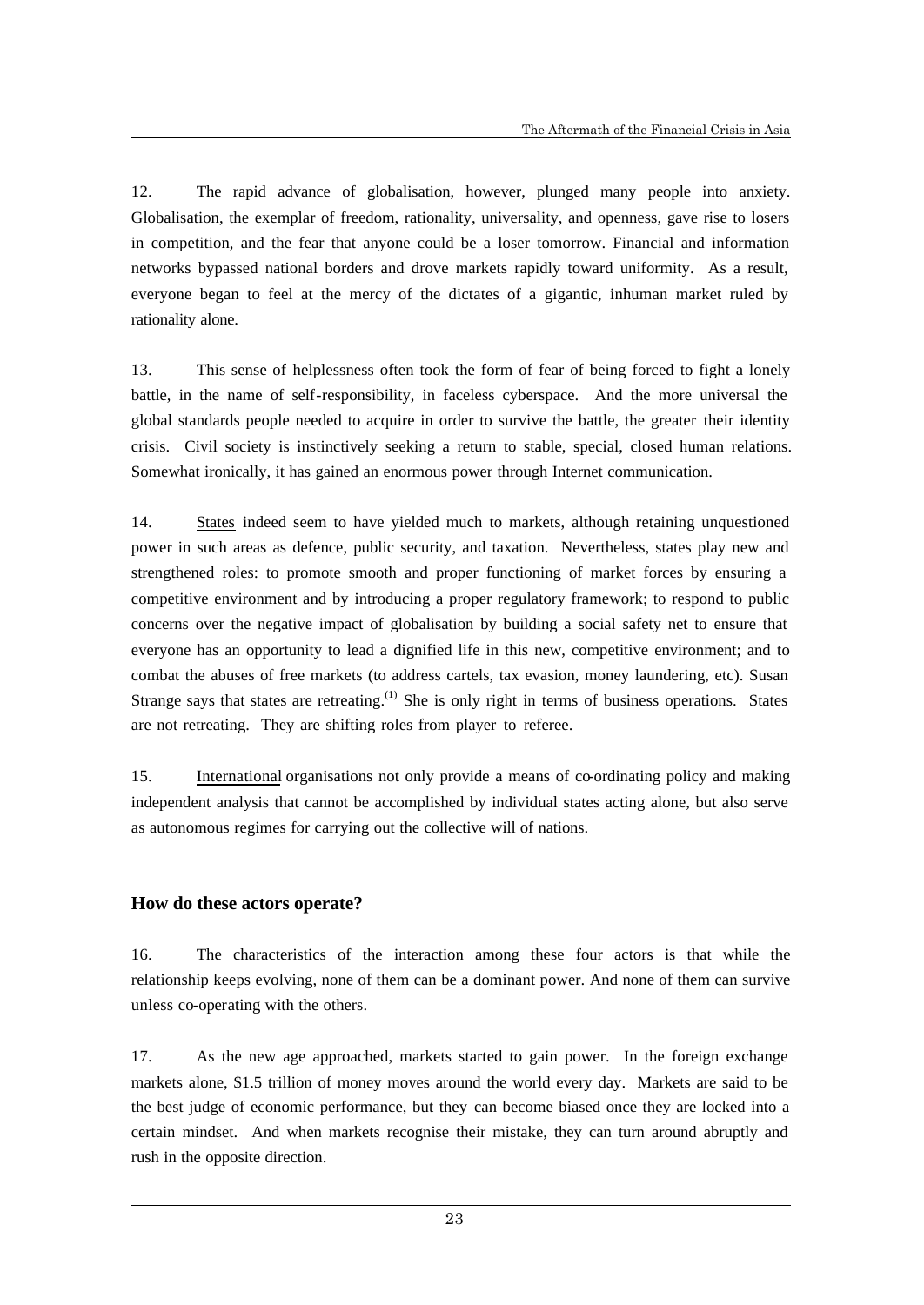18. This enormous power of markets was demonstrated in Asia in two opposite directions. The notion of an "Asian miracle," backed by fairly sound macroeconomic policies, induced a flood of investment in Asia, as well as increased desire by foreign investors to enjoy the fruits of that miracle. This trend was further encouraged by the perception that governments would effectively guarantee loans. But when the deterioration of the current accounts and the accumulation of short-term, unhedged dollar debt passed a critical level, financial markets decided that the situation was no longer sustainable and would no longer continue to finance the current deficit of Thailand. Once confidence was lost, rushed hedging of foreign currency debt aggravated the situation. This had a contagious effect. The inflow into the emerging economies in East Asia was around US\$ 40 billion in 1994, and doubled to nearly US\$ 100 billion in 1996. In 1997, it reversed to an outflow of around US\$ 12 billion.

19. I do not subscribe to any "conspiracy theory" behind the Asian crisis. Everybody did what they thought was right to protect themselves. It simply turned out that there was no system in place to counter-balance the shortcomings of powerful markets.

20. This reinforces the notion that states have already handed over their power to markets. Susan Strange has argued that in the absence of hegemonic power of states, what we have now is a "ramshackle assembly of conflicting sources of authority," because profit-oriented, powerful markets are not accountable to anyone. However, it did not take long for the other actors to react. States and international organisations started to initiate economic reforms, in some cases in consultation with civil society. The attempt to strengthen the "international financial architecture" by the G7 and the IMF has made some progress so far, in strengthening supervision over lender-side institutions such as hedge funds, and strengthening private sector involvement in crisis prevention and resolution.

21. We also see a growing endeavor to incorporate social elements in business behaviours and decision-making processes. The recent revision of the OECD Guidelines for Multinational Enterprises was one such step forward in expanding business responsibilities in relation to the environment, labour standards, and ethical behaviour, and in enhancing monitoring mechanisms by states and civil society. When I attended the Baltic Development Forum Summit in Malmo, Sweden, last week, I was asked to speak about "socially responsible investment." When the power of one actor becomes too strong, other actors take actions to redress the balance.

### **How can we ensure that order and justice are established?**

 $\overline{a}$ 

22. What is the mechanism to guarantee order and justice, in the absence of hegemonic power? Is it the balance of power among the four actors in the traditional sense? The answer is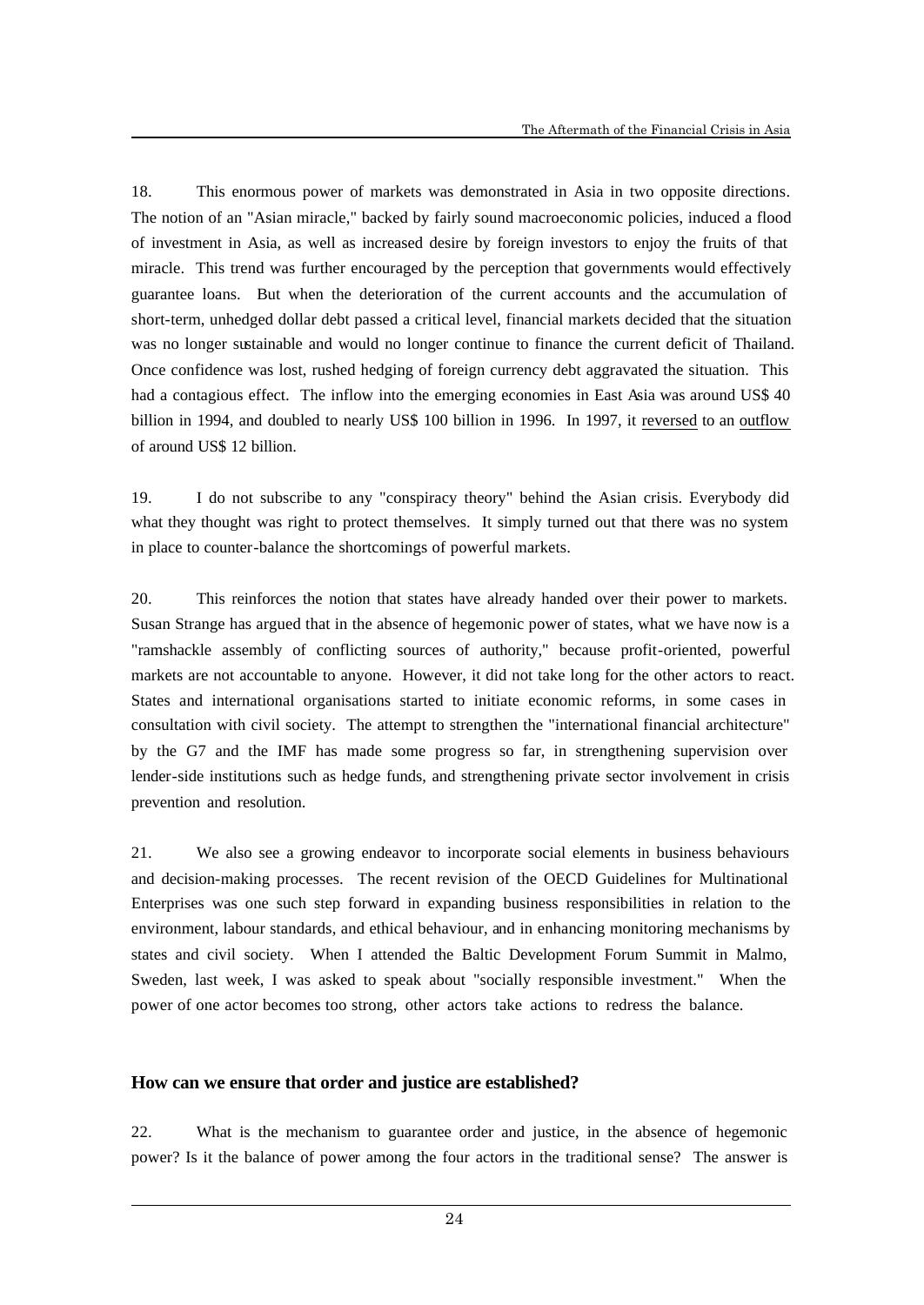"no." Rather, there is a need to institutionalise interdependence, by way of establishing "good governance" among all of the actors. The notion that if someone fails, you will fail too, serves as a basis for the co-operation. Interdependence and systemic risks are two sides of the same coin. And good governance systems in all the institutions, both public and private, will ensure the process of the formation of order. Governments are expected to have proper regulatory regimes, including prudential regulation and insolvency regimes, to have high ethical standards, and to be accountable. International organisations are expected to have their own governance system to ensure compatibility and complementarity of national systems, and to establish global governance for those areas where each country acting alone cannot achieve its objectives. Private companies need to develop a sense of corporate responsibility and to enforce high standards of corporate governance, and financial institutions need to have high credit assessment skills. Citizens need to be equipped with knowledge and skills to understand the complexities of and to compete in the new information age.

23. For this system to work most efficiently, transparency is the key. Transparency helps to avoid misunderstanding, misinterpretation, and undue speculation. It fosters accountability -- the notion that all actors are responsible and answerable for their actions, not just governments -- by allowing for scrutiny and possible challenge. It builds mutual trust, the basis of co-operation. Transparent walls will help prisoners get out of the dilemma.

24. Asia in 1997 lacked many of these elements of governance. Conglomerates linked to large financial institutions and to the state operated under conditions that made effective external monitoring very difficult. Because of their high-level connections and the perception of implicit government guarantees, these conglomerates had easy access to external debt and finance without appropriate controls. At the same time, minority shareholders as well as creditors had neither the information nor the effective means to monitor corporate operations. Lack of transparency and accountability led, in turn, to distorted incentive structures, excessive conglomeration, over-investment and dangerously high corporate indebtedness. Poor disclosure and lack of independent and good quality audit only made the situation worse, by delaying the appearance of warning signs of the deteriorating financial conditions of corporations. Creditors and the international system as a whole lacked governance, too. Citizens were not fully equipped with sufficient levels of knowledge and skills. Therefore, confidence was lost, which led to a downward spiral.

25. The next question is: who creates the governance system, and when will we complete the work? It is states, and international organisations who take the lead, in close consultations with business and civil society. The sovereign power of states in making regulations and collecting taxes plays an important role in establishing good governance systems throughout society, and in financing public goods.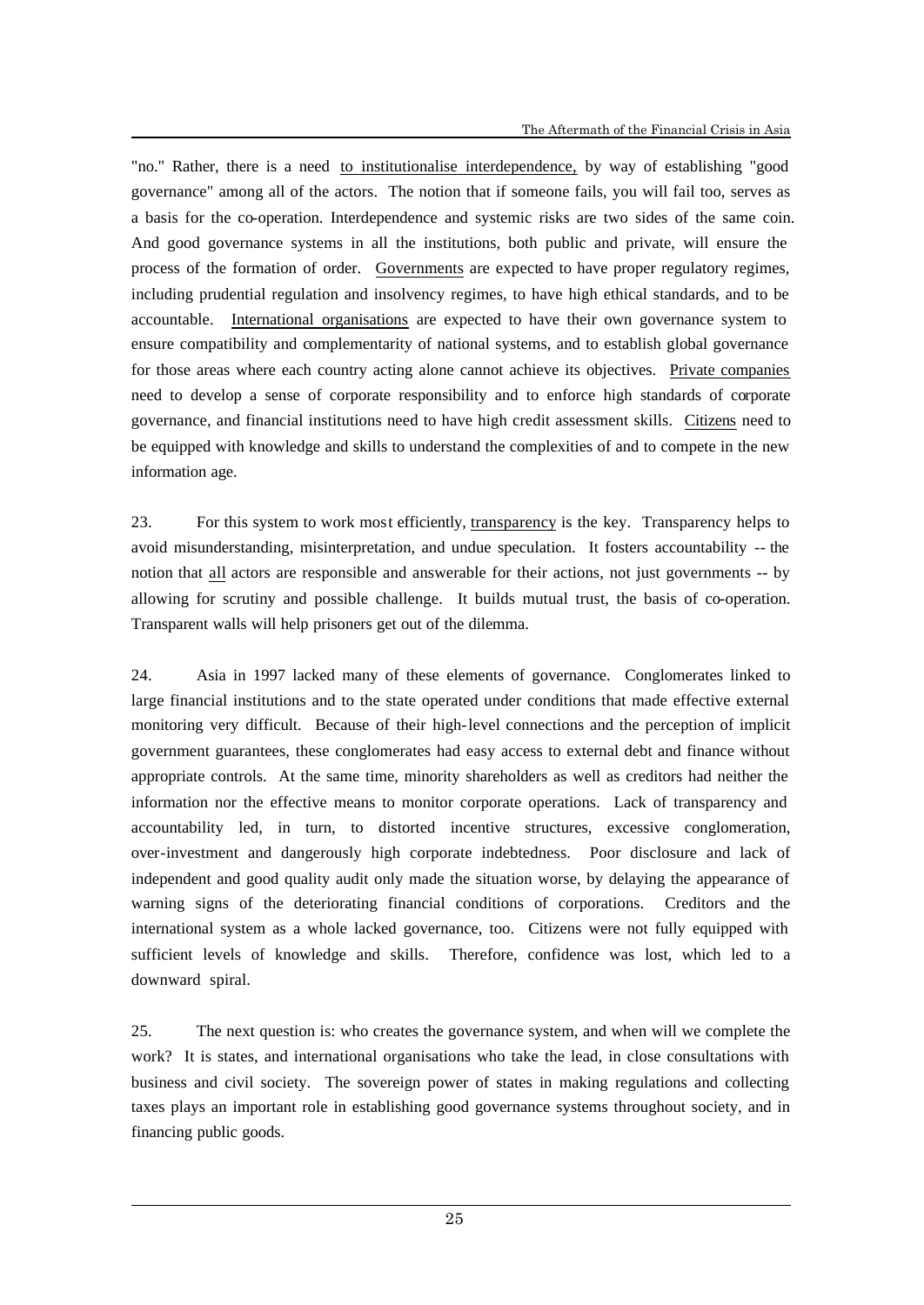26. The OECD is working to help establish a good governance system, such as through periodic in-depth country reviews, regulatory reform reviews, corporate governance principles, the convention to combat bribery of foreign public officials, and guidelines on investment and multinational enterprises, just to name a few. We are trying to disseminate our norms to non-Members as well. Next month, I am going to Kiev to attend a Corporate Governance Roundtable involving Eurasian countries. This is my fourth presence in this series, following roundtables in Moscow, Sao Paulo, and Hong Kong, which have demonstrated how international standards can be considered and applied on a regional basis. In December, I will go to Seoul for the second Anti-bribery Workshop in Asia.

27. There are two lessons I learned from these trips. First, international standards never complete themselves. They keep evolving, in response to the ever-changing world economy and technology. We shall never reach a stage where all the rules and principles are set, and everybody can live a peaceful and prosperous life by just abiding by existing rules.

### **Internationalism vs. Regionalism**

 $\overline{a}$ 

28. My second lesson is that there is no one-size-fits-all standards. And this relates to the recent rise of regionalism. Europe is integrating further, deeper and wider. So are NAFTA and Mercosur. There is a slow but steady move in Asia toward establishment of a regional monetary co-operative arrangement. If globalisation is a good thing and if we are responding to it by establishing globally applicable standards, why do we need regionalism?

29. The demise of a formidable common enemy, and ever-tightening international competition are making countries vulnerable, and are driving them to form regional alliances to increase their negotiating power. The public supports this as a means to go back, as I stated earlier, towards stable, special, closed human relationships, to counter fears of globalisation, and to maintain identity. Markets go global, but human beings stay local. Being human beings alone does not create identity. Even Europe seems to be too big to give identity to citizens. In Malmö last week, I felt a strong sense of Baltic/Nordic regional identity shared by the people there. The Mayor of the town who hosted a welcoming reception referred to it as a "transnational European region."

30. This regionalism could impede the formation of international standards. But, we should see its positive side, as well. Each country and region has its own history, culture, and social background. Any sets of standards have to be acceptable to all those countries, if they are to be applied universally. But those standards have to be high enough to be a guiding benchmark to many countries. Therefore, we need constant efforts to bridge the international standards and national specificities. International standards evolve over the years, and so do cultures. Our efforts are to bridge two moving targets, to promote the development of good global governance.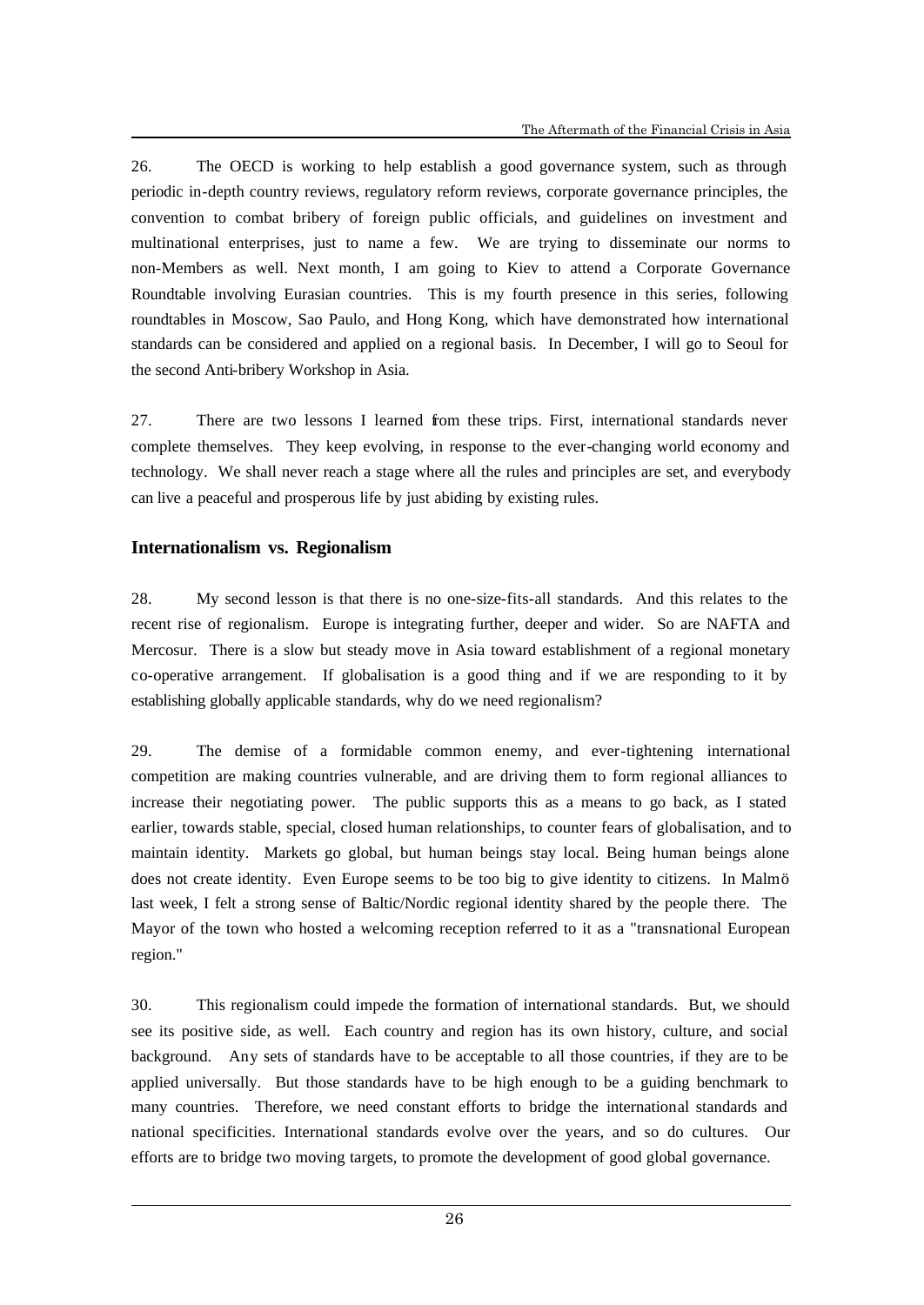31. This points to the positive role regionalism can play. Regional fora can serve as a bridge between international standards and local requirements. They have better knowledge of the local economic situation, and can survey local developments much more closely than an international body, such as the IMF. They could provide more effective measures to respond to crisis, more quickly. They also could make sure that economies in the region abide by the rules and conditionalities set by the IMF. Regional co-operation could supplement global efforts.

32. The Asia-Pacific region responded to the Asian crisis by establishing the Manila Framework. There is also a move toward a network of bilateral exchange and repurchase agreement facilities among ASEAN countries, China, Japan and Korea, using Asian currencies and Asian government bonds, respectively (Chiang Mai Initiative). Asia has inherent difficulty in establishing regional economic or financial fora, due to its diversity, lack of vertical integration, which the Americas have, and lack of strong political will for horizontal integration, which Europe has. However, given the potential role this kind of regional co-operation can play, one should not discourage the emerging efforts in various regions, including Asia, on the condition of compatibility with international standards. Here again transparency is the key word.

### **Conclusions**

 $\overline{a}$ 

33. The end of the Cold War significantly diminished the danger of military conflict. Some felt that the proliferation of democracy and the market economy would lead us towards utopia. But, we soon learned that we are entering into a new age with new security concerns in the economic area.

34. To cope with them, we need to equip ourselves with knowledge and skills to ensure that democracy and the market economy work properly. We need to establish good governance across the earth, both in public and private institutions, and in each citizen. This can be achieved only through co-operation among the four major actors in the international arena - states, international organisations, markets, and civil society, with states taking a leading role.

35. The key to ensure smooth functioning of co-operation is the institutionalisation of interdependence through transparency.

36. Lack of governance can cause financial crises. Why did this occur in Asia? Why in 1997? And why was Asia punished so cruelly? It is not because Asia in 1997 alone lacked governance. Asia lacked it for many years before 1997. Other regions lacked it, too. The virtuous circle of high growth expectation backed by the notion of an "Asian miracle," and enormous inflow of foreign investment created an unsustainable situation under weak national and international systems. It was only in 1997 that markets recognized and fully responded to these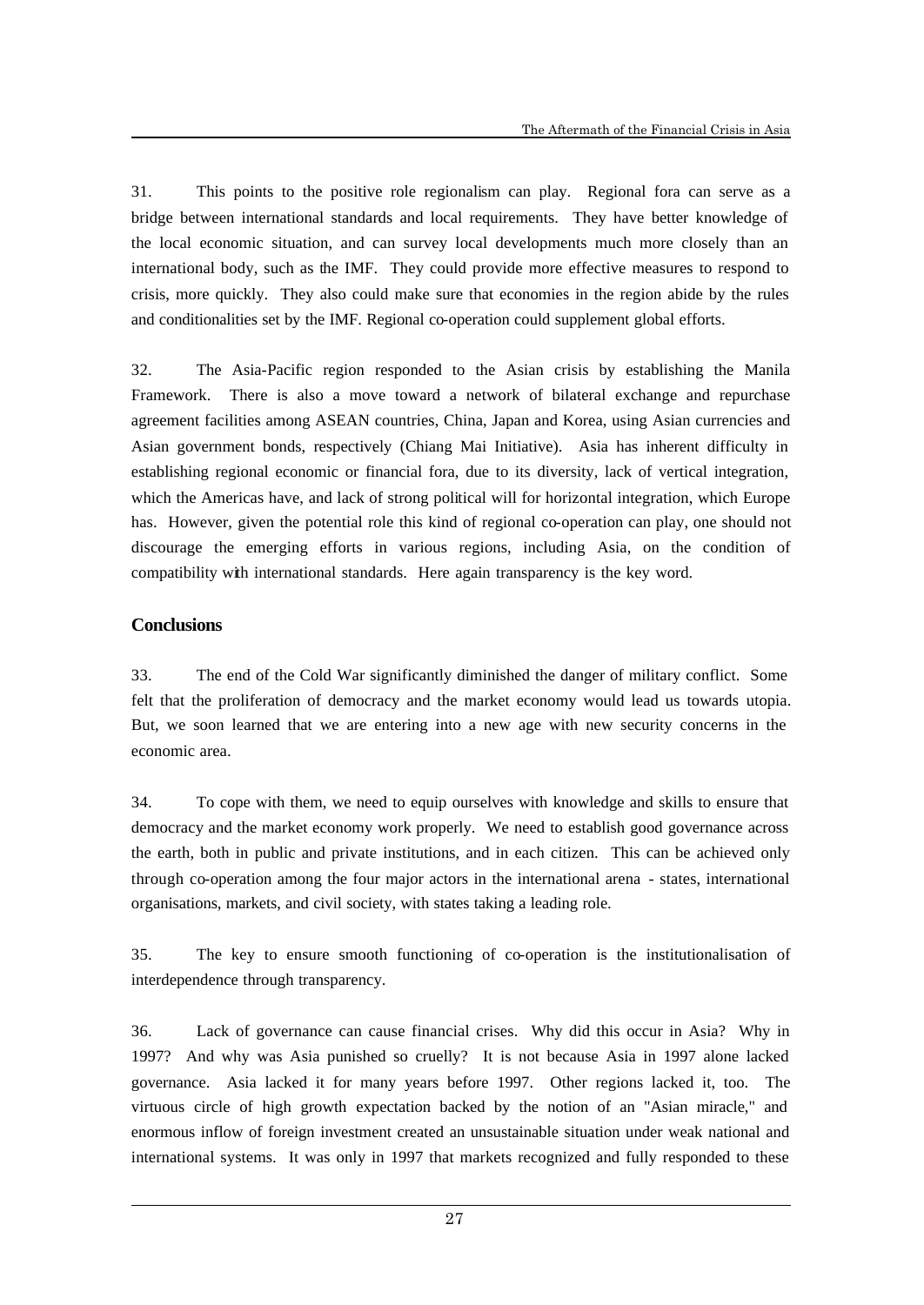weaknesses. The size and nature of the financial market brought about a huge cost to the Asians. They are still paying the cost.

37. The establishment of international order through co-operation is not easy. It requires constant dialogue among the four actors, and it needs to evolve continuously in response to economic and technological changes. It needs to take into account the specific needs and changing situation of each country. Regional co-operation can play a constructive role in our efforts to bridge these two moving targets. Constant and patient efforts are essential to produce and to keep revising international standards that fit all countries.

38. This may be more difficult than establishing order through hegemony in the traditional sense of the word. But only in this way can one expect the establishment of order with "justice". The attention and energy we spent vis a vis communism during the Cold War should now be spent on these efforts.

39. We can be encouraged in these efforts by the words of Immanuel Kant, who wrote in 1795 that "the spirit of commerce, which is incompatible with war, sooner or later gains the upper hand in every state. As the power of money is perhaps the most dependable of all the powers included under the state power, states see themselves forced ..... to promote honourable peace and ..... to prevent war ....." "In this manner nature guarantees perpetual peace by the mechanism of human passions. Certainly she does not do so with sufficient certainty for us to predict the future in any theoretical sense, but adequately from a practical point of view, making it our duty to work toward this end, which is not just a chimerical one." $(2)$ 

### **Note;**

 $\overline{a}$ 

<sup>(1)</sup> Susan Strange, The Retreat of the State: the diffusion of power in the world economy, Cambridge University Press, 1996, pgs.197-198.

 $(2)$  Immanuel Kant, Perpetual Peace: A Philosophical Sketch, First upplement: Of the Guarantee for Perpetual Peace, 1795.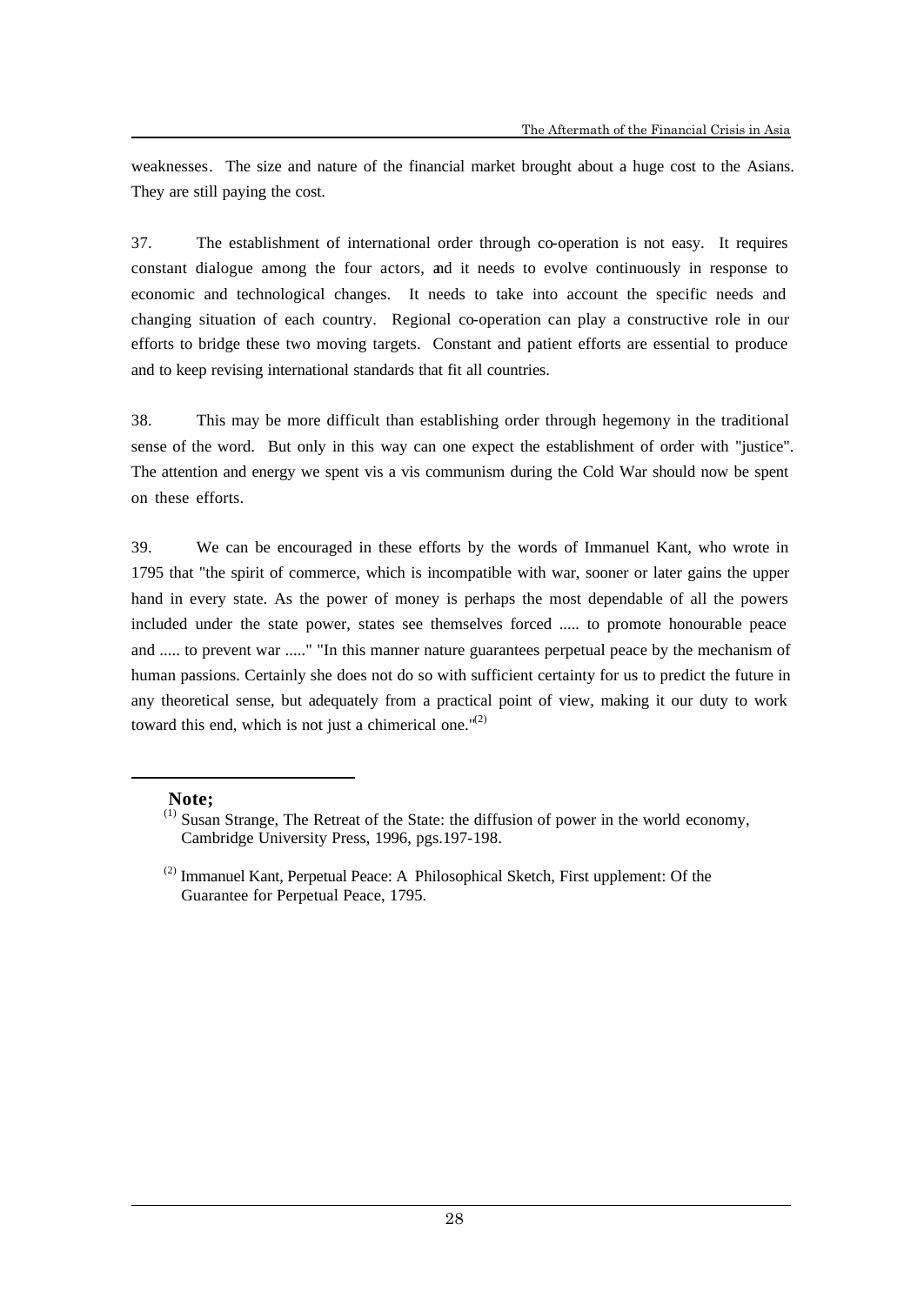# **The EURO, the Growth Potential and the Financial**

# **Markets in Europe**

Dr Michel AGLIETTA Professor of economics, university of Paris 10 and Cepii

Since the beginning of the ongoing year, the weakness of the Euro has surprised most analysts. Indeed the available models of the equilibrium exchange rate and deviations from equilibrium fail to account for the slump of the Euro against the Dollar below parity. It appears that a possible explanation appeals to determinants which are beyond the usual variables, be they interest rate differentials, net foreign assets or discrepancies in output gaps. The changing pattern of capital flows must be scrutinized according to the growth potential linked to the spread of the "new economy". Moreover the external value of the Euro in future years will depend on the ability to raise the investment rate in new technologies, along with the saving to finance it on internal funds and the efficiency of capital markets to channel them.

The paper will draw lessons from previous attempts in assessing the long run equilibrium value of the Euro and show that a standard B.E.E.R (behavioral equilibrium exchange rate) model was reasonably successful up to the end of 1997. It will then gauge the arguments for solving the conundrum of the atypical recent moves. Finally it will look into the future in trying to assess the balance of forces which will shape developments in equilibrium exchange rates.

### **The Equilibrium Value of the EURO in Retrospect.**

 $\overline{a}$ 

A theoretical Euro can be computed from the beginning of the flexible exchange rate era in March 1973 to the end of 1998 in order to estimate the equilibrium value of the effective or the Dollar exchange rate in the long run. On this basis it is possible to give a rough order of magnitude for the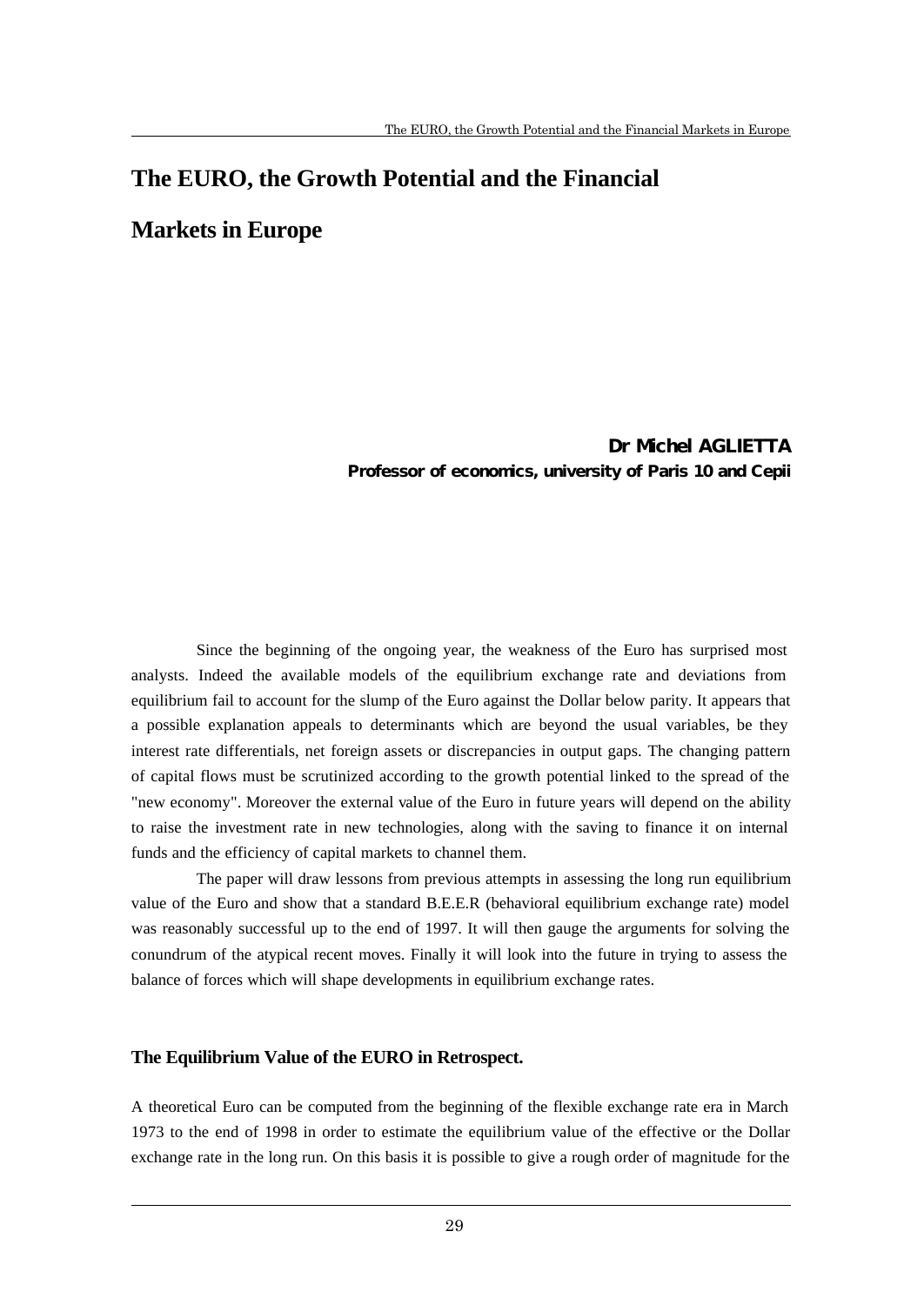overvaluation or undervaluation of the currency and to capture part of the gap in short-run dynamics under the assumption of a mean-reverting behavior to the long-run value.

In a nutshell the BEER approach to the equilibrium real exchange rate amounts to estimating an equation of the following type (with all the variables but the interest rates being expressed in logs):

In the long run, the law of motion of the exchange rate is:

$$
(1) \qquad E(t)=\hat{E}(t)+u(t)
$$

 $\overline{a}$ 

 $\hat{E} = f(\text{prod}, z, \text{ nfa}).$ 

The short-run dynamic of the real exchange is given by the following equation:

(3)  $E(t) - E(t-1) = a[E(t-1) - E(t-2)] + b1[prod(t) - prod(t-1)] + b2[inf(a(t) - nfa(t-1))]$ 

 $+b3[r(t)-r(t-1)]-\mu$ u(t-1)+v(t)

 $\hat{E}(t)$  is the real equilibrium exchange rate and  $E(t)$  the current real exchange rate prod is the labor productivity differential between the home and the foreign country nfa is the net foreign asset of the country whose currency is measured z is an index of non-price competitiveness of the home relative to the foreign country r is the long-run real interest rate differential between home and foreign country.

The model determines  $\hat{E}$  by structural variables at each point of time and a residual u which feeds the short run equation. The term  $-\mu$  u, whenever statistically significant, points to an adjustment process whereby an overvalued exchange rate relative to the equilibrium exchange rate at time t-1 triggers a depreciation in period t and conversely if undervalued.

A few papers have applied the BEER methodology to explain exchange rate changes of the Euro against the Dollar, computing a theoretical Euro to the end of 1997 and 1998. On quarterly time series starting in 1973-I, the variables prod and nfa are significant. Prod was proxied by the relative price between wholesale prices and retail prices in a study by Aglietta and alii, by labor productivity differential in a more recent research run in the  $ECB^{(1)(2)}$ .

The equilibrium real exchange rate of the dollar against the Euro is depicted on figure 1. It is computed from the long-run relationship estimated according to equation (2) here above. The figure shows that the equilibrium value of the dollar depreciated continuously, and thus a trend appreciation occurred for the Euro from the third quarter of 1985 to the first quarter of 1993. The factor contribution to the long-run real exchange rate is depicted on figure 2. Relative prices played an important part in the early 80's and net foreign assets in the 90's up to 1997. The ECB study tells a slightly different story for the latter period. The influence of net foreign assets is found to have been weak and replaced by the impact of long-run real interest rate differential on the equilibrium exchange rate.

All in all it can be said that prior 1998, the long-run equilibrium real exchange rate of the dollar against a basket of European currencies mimicking the Euro was driven by the following fundamentals:

The dollar appreciated whenever the relative price of traded against non-traded goods declined more in the US than in Europe.

The dollar depreciated with the accumulation of foreign debt in the US and with the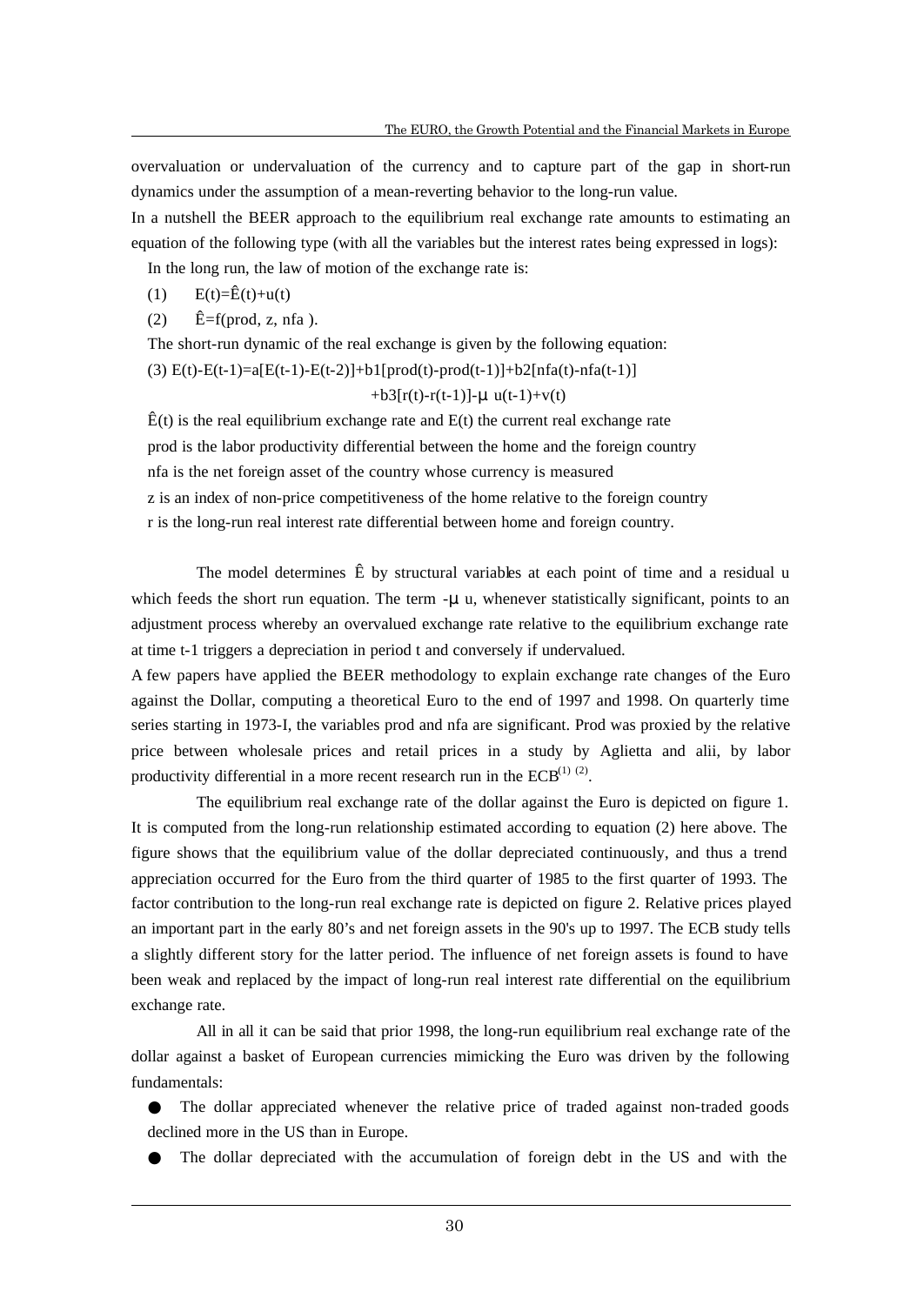building up of a creditor position in Europe.

The dollar appreciated whenever the real interest rate on US Treasury bonds increased relatively to a weighted similar rate in Europe.

In 1997, the estimated real exchange rate amounted to a nominal equilibrium exchange rate for the dollar against the Euro in the range of 1.15 to 1.25 \$ per Euro, taking into account of the huge uncertainty in this type of econometric exercise.

Moreover figure 1 shows how large deviations of the current to the equilibrium exchange rate can be. In the late 70's the dollar was substantially undervalued and in the early 80's of the bubble years it was extravagantly overvalued. But for ten years between the Louvre accord in February 1987 to early 1997 the current exchange rate fluctuated around the equilibrium value in a range of +or-15%.

Everything seemed to fall apart from the time of the Asian crisis onward. The dollar appreciated vigorously relative to the estimated equilibrium value. Worse still, the model underlying the fundamentals is suspected to be no longer relevant.

### **The EURO, the Financial Crises and the New Economy.**

In the course of 1997 the dollar appreciated markedly against the Euro from 1.3 to about 1.1. A short-lived weakness occurred in the wake of the LTCM episode which spurred turmoil in US financial markets, the dollar plummeting from 1.1 to 1.2 Euro. From November 1998 onwards, the Euro has slid almost continuously from 1.2 to 0.9 dollars per Euro, with only a short respite in the summer of 1999. As large as it looks like, this 25% of decline is dwarfed by the 65% rise of the Yen against the Euro and the 45% increase against the dollar from the doomsday of June 16,1998 when the Fed intervened to calm down the market to the second quarter of 2000.

The magnitude of these moves is not unprecedented, but the forces which drove them are not in line with traditional fundamentals and are difficult to disentangle. The main puzzle about the steady slide of the Euro is the following: is it a gross undervaluation of the market exchange rate relative to an equilibrium exchange rate left unchanged in the range 1.15 to 1.25? Is it a drift of the equilibrium exchange rate itself and, if so, what are the factors conducive to this drift? ECB officials tilt obviously toward the first interpretation, never missing an opportunity to emphasize that the Euro has a big potential of appreciation. They may be right, but the upturn of the Euro would not follow the same pattern in either case. If the Euro is excessively depreciated a change in the market mood can be triggered by a favorable event like a successful conclusion of the intergovernmental conference on the reform of the European institutions or the confirmation of a non-inflationary momentum for year 2001. If the Euro is close to its equilibrium value, a recovery would involve the long-run growth potential of the Euro zone, not only the cyclical momentum.

Until the beginning of this year the explanation of the weakness of the Euro by cyclical factors and financial shocks looked relevant. The aftermath of the Asian crisis on world trade had affected two main European countries, namely Germany and Italy. A slowdown for six months in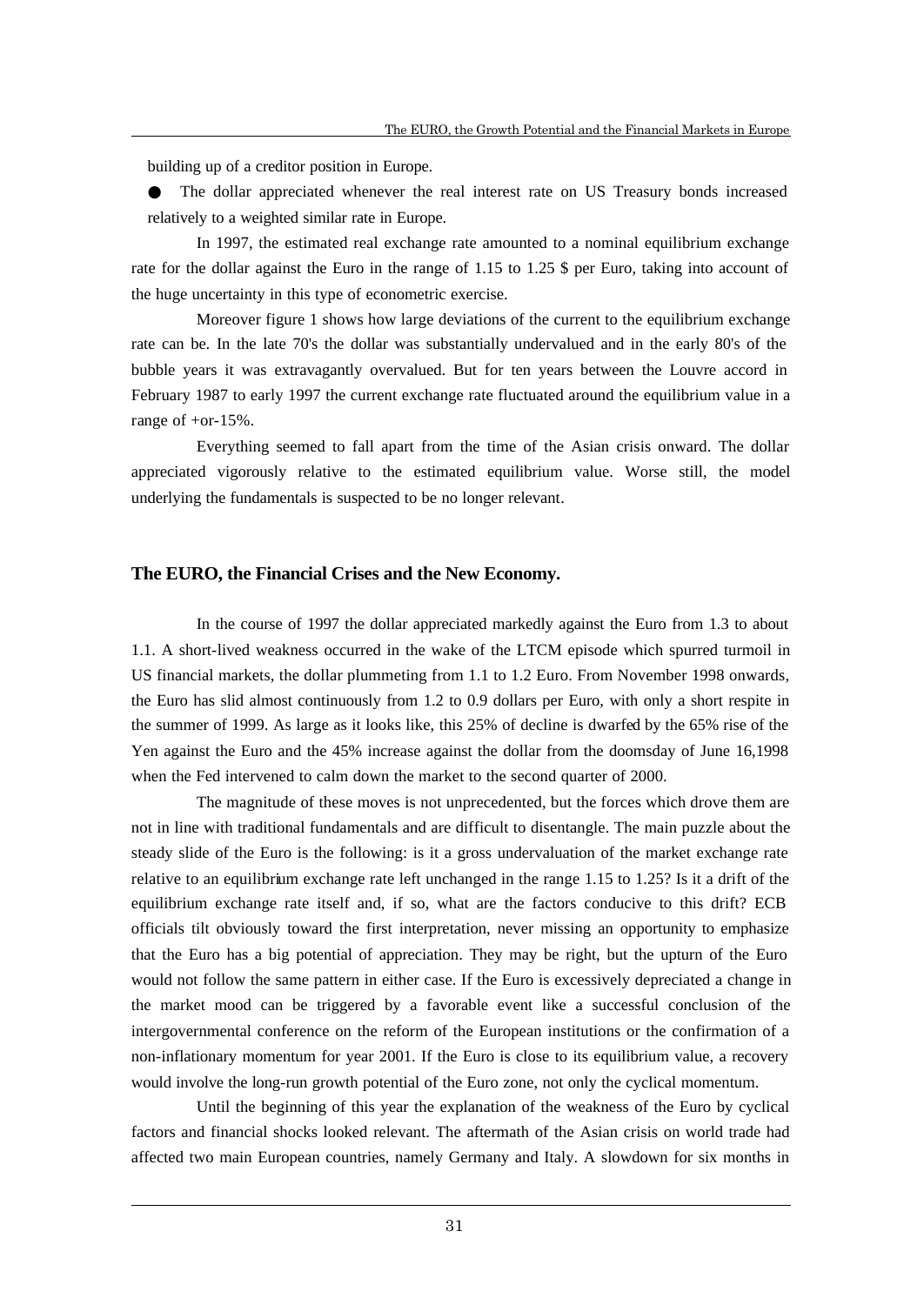late 1998 and early 1999 which impinged upon the whole Euro zone, while the long US upswing continued imperviously. A confirmation that the differential in the output gaps on the two sides of the Atlantic was an active factor arose in mid-1999. As soon as surveys pointing out that near-future economic activity regained momentum in Europe had been released, the Euro recovered a bit and stabilized toward 1.1 dollars per Euro.

Meanwhile changes had occurred in the financial markets since the start of the Asian crisis. When the crisis had worsened in October after the devaluation of the Taiwan dollar and the subsequent attack on the Hong Kong dollar whic h magnified the crisis in Korea and Indonesia (slump of the won by 50% and collapse of the rupiah by 80%), contagion spread all over emerging markets. The correlative flight to quality by foreign investors and international banks triggered huge capital flows denominated in dollars which receded to US bond markets.

Significantly the spread between long run bonds (US-Europe) which was slightly above 100 basis points in the spring of 1997, halved to 50 in November. In the mean time the dollar appreciated from 1.3 to 1.1, as already mentioned. Therefore the safe haven syndrome benefiting US financial markets, directed inflows of capital to the US more than to Europe, engineering a rise in the dollar disconnected from yield differential. The opposite arose in September 1998. Confidence deteriorated in US capital markets across the board, spawning a flight to liquidity. The spread widened to 150 basis points while the dollar waned from 1.1 to 1.2 per Euro.

One can sum up this discussion as follows. For two years between mid-1997 and mid 1999, cyclical factors took the lead in explaining the strength of the dollar. The momentum in US activity was unaffected by the slowdown in world trade. The service sector substituted for manufacturing and the overall supply was highly flexible, partly due to the widening trade account deficit which was itself a consequence of both the speed of US absorption and the strong dollar. Conversely the cyclical recovery in Europe was in its infancy and was affected by the slump in world trade of industrial products. This means that the move of the dollar Euro exchange rate was positively adjusting to the discrepancies between the two big economies. The same cannot be said for the Yen which appreciated hugely despite the deflationary flounder of the Japanese economy. However financial shocks disturbed the relationship between the exchange rate and cyclical factors in the real economy. These shocks underlined the sensitivity of the relative value between international currencies to changes in market sentiment. In crisis conditions interest rate differentials were no longer relevant.

#### *From cyclical to structural factors*

 $\overline{a}$ 

In year 2000, the Euro has continued its downward drift against the dollar albeit uncertainty has plagued the financial markets about the time and the pattern of adjustment in the US economy to a more sustainable growth path. Meanwhile the robustness of the cyclical upgrade in Europe has been confirmed without any positive apparent effect on the Euro whatsoever. Furthermore the spread between US and European public bonds was reduced to 50 basis points in mid-2000 at the time of the worst weakness of the Euro. Found statistically significant in the studies quoted here above, the interest rate differential was disrupted by the financia l crises. More recent regressions run in the research department of the CDC show that the public bond spread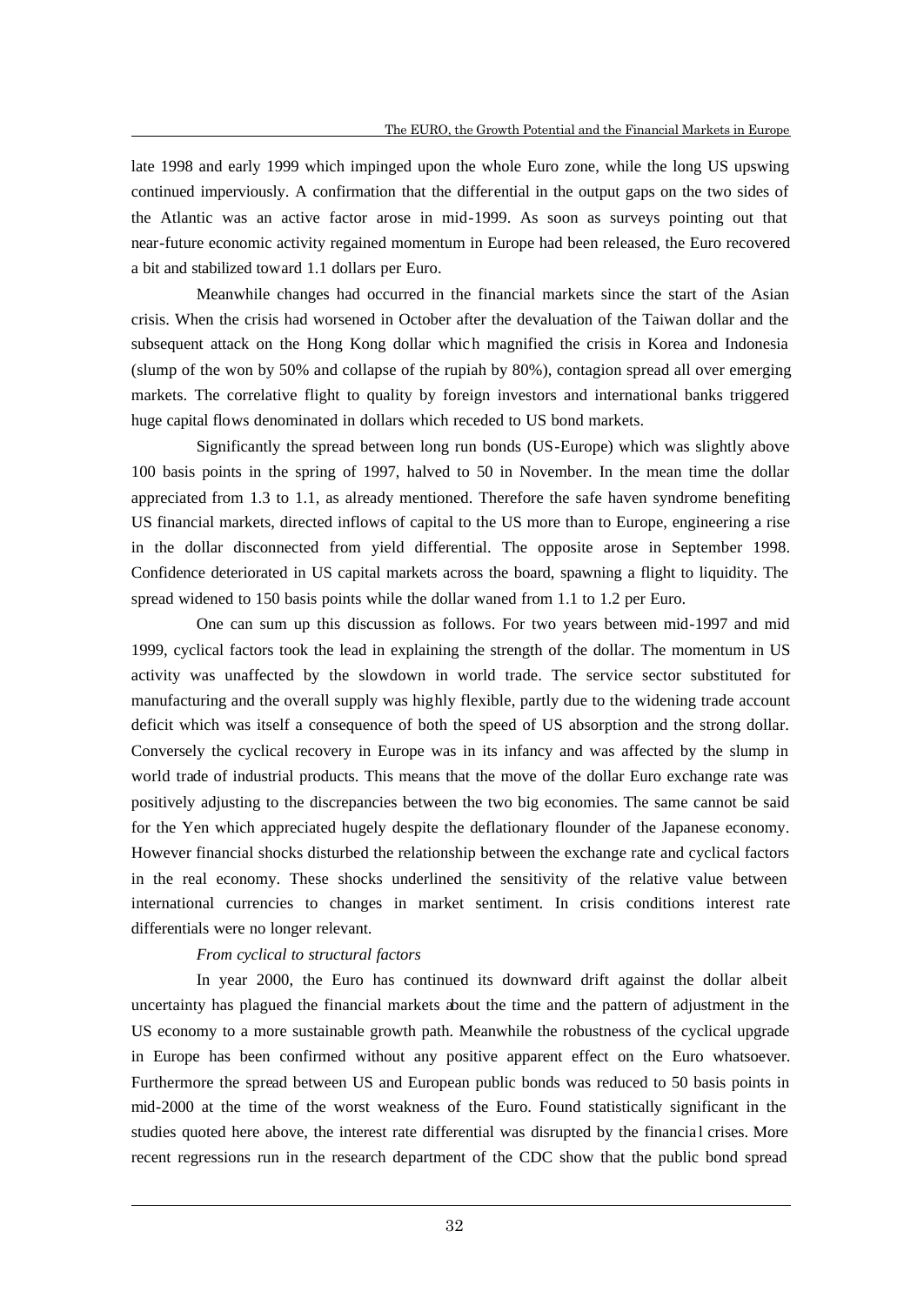resumed its influence in 1999. A 100 basis point increase in the spread was estimated to entail a 13% appreciation of the dollar against the Euro in the long run. But this impact vanished altogether in  $2000^{(3)}$ 

It is not surprising that analysts and forecasters alike have been puzzled by the 10 to 13% stumbling of the Euro in 2000. Most variables singled out in former regressions, be they to explaining the long-run exchange rate or the short run adjustment, are no longer working. The dollar is impervious to the piling up of foreign debt and does not react to benchmark interest rate differentials. Its strength is not eroded by excess demand being converted into inflation scare or fear of Fed reaction leading to a recession. In this context some people in the Fed and in the US academy are inclined to comfort market sentiment and declare that the dollar exchange rate of the Euro is at its equilibrium value. One is tempted to concur with this judgement. It fits with the fact that repeated increases in short rates by the ECB got nothing but a negative short impact on the exchange rate. If market sentiment is convinced that the Euro is at its equilibrium valu e, any attempt to boost it by monetary policy is interpreted as a will to overvalue the Euro in the face of adverse structural forces. Incremental short-term interest rate hikes are simply non credible for that. Indeed the market believes that a more stringent hardening in the stance of monetary policy in Europe will stifle a long overdue effort in productive investment and weaken the long-run value of the Euro further. The relevant question at this point is: what are the fundamentals currently acknowledged by market participants which are not in the in the continuity of long-run historical relationships? Since this question pertains to ongoing structural change, econometric analysis is obviously powerless to investigate it. Yet useful indications are provided in examining the change in the pattern of capital flows.

The first observation is about the long-run spread in interest rates. As mentioned earlier, the spread on public bonds has declined 100bp against dollar debt this year. But the spread on private debt, as measured by the differential on the fixed leg of swaps respectively in dollar and in Euro, has not declined at all. It is still as high as 150bp. The first and foremost reason for it is the debt redemption policy by the US Treasury, which is contracting the supply of public debt even for benchmark maturities( the 10 year and the 30 year bonds). This supply shock increases the price of US debt against the debt of European countries but does not make it less attractive. It does not work against the dollar. The second reason is the massive foreign investment on corporate bond debt. It points to a change in the structure of foreign investment in the US which fits with the dynamism of the private sector. Indeed when the swap spread replaces the public bond spread in the CDC regressions the anomaly no longer arises. The change in the private spread does not work opposite to the expected direction of correlation with the change in the exchange rate the way the public spread does. But introducing the private debt spread is far from being enough to understand the forces which has moved the exchange rate this year. However it gives the clue for further investigation. If capital inflows into the US are attracted by differences in the profitability of investments relative to perceived risk in the US compared to elsewhere in the world, looking at debt investment is far from being enough.

The latest survey of current business which collects and synthesizes data on foreign direct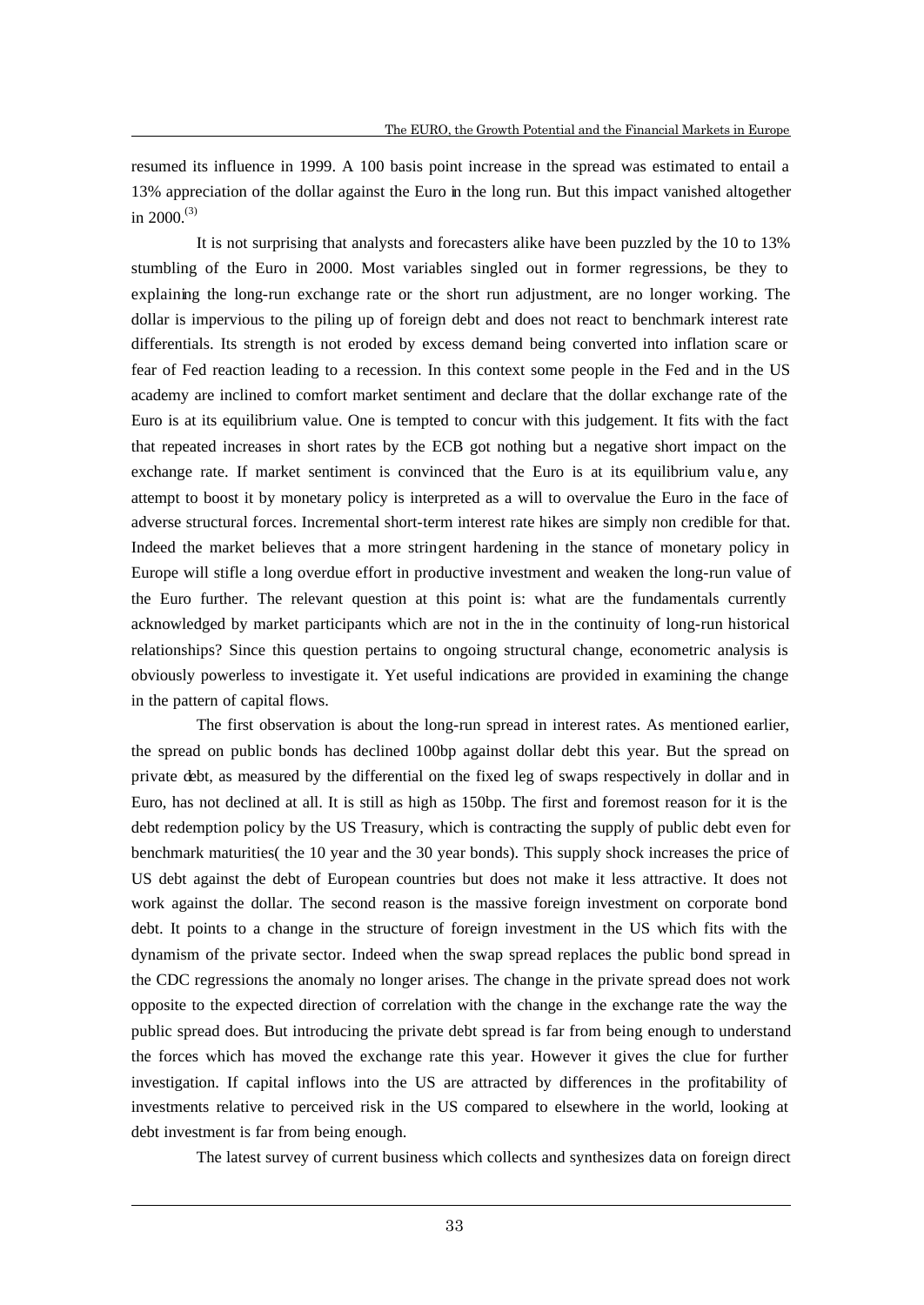investment in the US goes a long way in highlighting the motivations of European investment in the US. Between 1997 and 1999 the value of US businesses acquired by foreign direct investment was multiplied by 4.5. Almost half of this value was supplied by foreign direct investors and half by US affiliates. The structure of this investment by branches of activity underwent a complete overhaul. The share of manufacturing fell from 70 to 26%, the complement going to an aggregate of trade, finance and services. Much more importantly was the impact of new technologies for which the US are much ahead of the rest of the world. The share of computers and electronics products increased from 8.3 to 11.4% despite the very sharp decline in the price of these products. The share of information and communication leapt amazingly forward from 6.2 to 33.0%. Europe was by far the biggest provider of direct investment outlays, its share increasing from63.1 to  $72.5\%$ .<sup>(4)</sup>

Undoubtedly the catching up process of the European business sector to the growth regime called "new economy" fosters huge amounts of capital flows in acquiring the information technology and in restructuring the corporate sector to meet competition on global markets. Traditional macroeconomic models of the fundamentals of the exchange rate are entirely irrelevant to account for this process. On the one hand, much higher capital inflows than usually gauged against debt ratios are sustainable since a large portion does not take the form of debt. On the other hand, interest rates are not the yields that have to be considered to measure the attractiveness of capital inflows and the subsequent impact on the dollar. The yields to be considered are the return on assets of corporations that restructure thanks to their acquisitions in the US, compared to the return they would have got had they not made that direct investments. Conversely, portfolio investments taking the form of equities are sensitive to total return on equities (expected price appreciation included), not directly on interest rates. The BIS, in its 2000 annual report notes that the relationship between the exchange rate and the ex post differential in share prices is unstable. This not surprising since expectations of equity prices are notoriously volatile and subjected to sharp, discontinuous revisions whenever market conventions are changing  $(5)$ .

For the time being only qualitative results can be reached along these lines. However an alternative model of the fundamentals can be sketched to highlight the present puzzling configuration. For reasons which are exogenous to the exchange rate, the rejuvenating of the sources of growth has given a long lead to the US compared to Europe and Japan. After an intense restructuring and a rise in the rate of investment, the US economy has been achieving a gain in total factor productivity and a faster increase in labor productivity. It is why that, right or wrong, the financial markets are convinced that the high rate of return on capital is sustainable in the long run. On the financial side, the globalization of markets and the revolution in corporate governance have generated a competition for corporate control which has lifted up required financial returns. A heavy constraint, aggravated by absurdly tight monetary policies in the early 90's, has ensued for European businesses. They are late in embodying new information technologies but they are subjected to the same financial standards as US businesses. Because social restraints make the adoption of new technologies and new principles of new organization slower and more protracted, the economic rate of return in Europe is still lower than in the US. Pressured by the same financial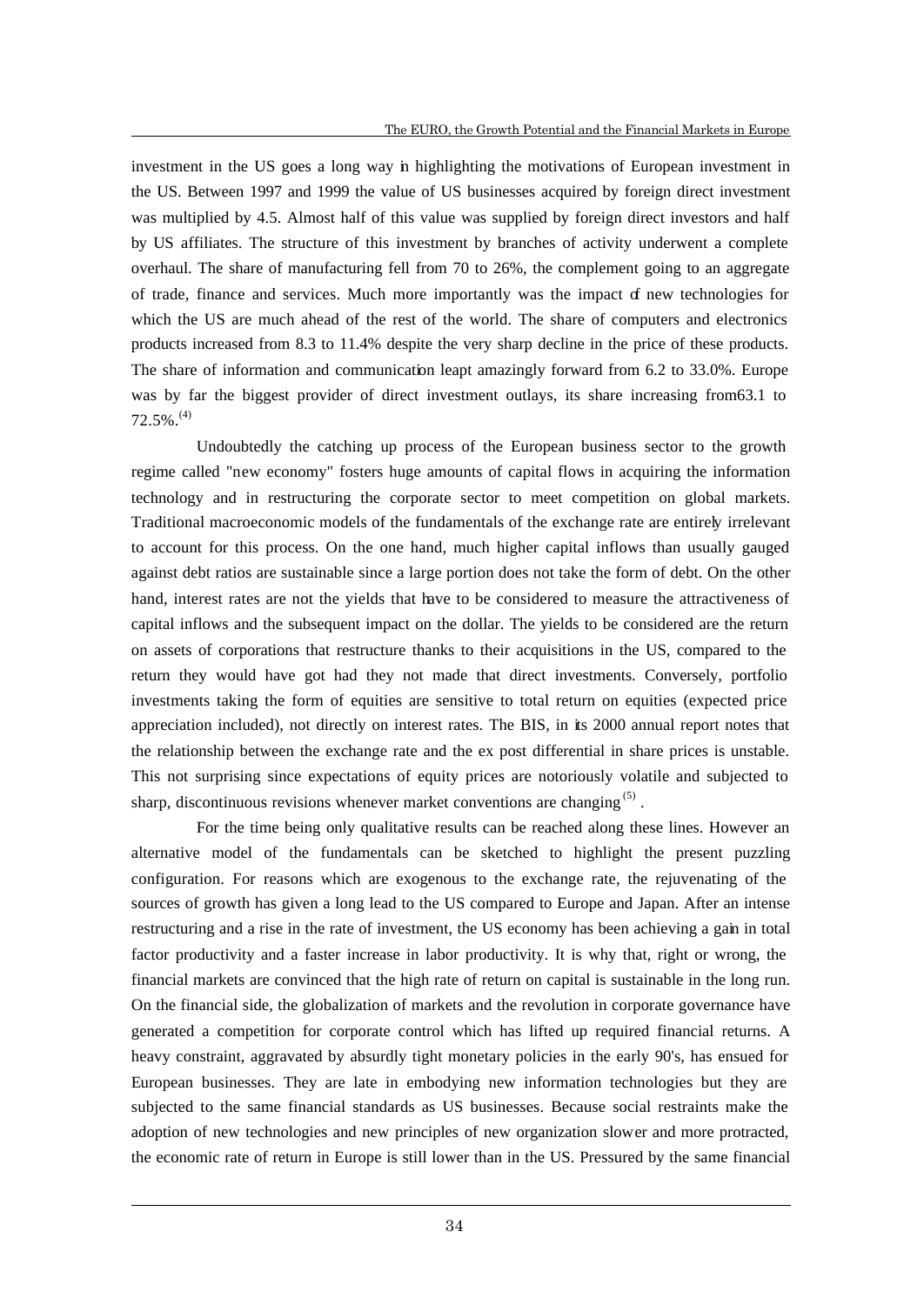requirements, European businesses have no other immediate means than external growth through the acquisition of productivity-generating assets in the US. Therefore the hard core of capital inflows into the US can be dubbed fundamentally determined, thus reflected in the equilibrium exchange rate. But, even if the present level of the dollar is more economically justified than spelled out by standard macroeconomic models, does it mean that it can be sustained for ever?

### **Looking Into the Future: The EURO and the Pattern of Capital Flows.**

The factors which impinge upon the exchange rate of the Euro against the dollar in the near future are so complex and so intermingled as to defy any pretension to make forecasts. Yet one can carefully expect that real cyclical factors will reassert themselves. A slowdown in the US looks long overdue, even if the US economy has defied standard macroeconomics for the last few years. A downturn in the US coupled with a sustained upswing in Europe, albeit the momentum is not so strong in EMU on the average, will move the relative output gaps against the dollar and push the Euro upward. How much is another matter. The precedent of the early 90's can be misleading. A decade ago the US went into a severe recession magnified by the unwinding of financial imbalances while real estate prices had undergone a slump. The heavy indebtedness had affected bank solvency and a credit crunch ensued. The Fed moved to engineer a precipitous recess in interest rates. Meanwhile the shock of German unification entailed a simultaneous tightening of monetary policy in ERM countries. It ensued that the theoretical Euro appreciated between the fall of 1989 and yearend 1990 form 1.05 to 1.40\$.

It is unlikely but not impossible that the financial imbalances accumulated in the US economy warrant such a dramatic reversal this time. Bank balance sheets are robust, although delinquency rates on credit are creeping upward, admittedly from very low levels. Corporations are much less in debt and households have gone into debt to finance a higher proportion of financial rather than real estate assets. Since financial markets are more efficient than real estate markets and since the central bank will surely not let equity markets go under for a long time, even if there is a Stock market crash, the recession( if any ) will probably not be deep and long enough to warrant a 30% depreciation.

Besides, the conduct of monetary policy by the ECB does not look trustworthy in the eyes of foreign investors. No one knows what its exclusive reliance on its inflation objective really means with regards to its reaction to a temporary spike in primary commodity prices. If market participants are convinced that a strong catching-up effort in productive investment is crucial for European growth, an overreaction to a negative supply shock might be detrimental for the Euro. There is undoubtedly a bias in the way uncertainties in the economic climate are interpreted about Europe versus the US. A likely reason for this market attitude is that the decision making process of economic policy at large is murky, the economic consequences of future institutional changes are impossible to assess, the erroneous belief that Europe is plagued with rigidities is hard to die.

Finally the earlier harbinger of instant portfolio shifts in favor of the Euro was made on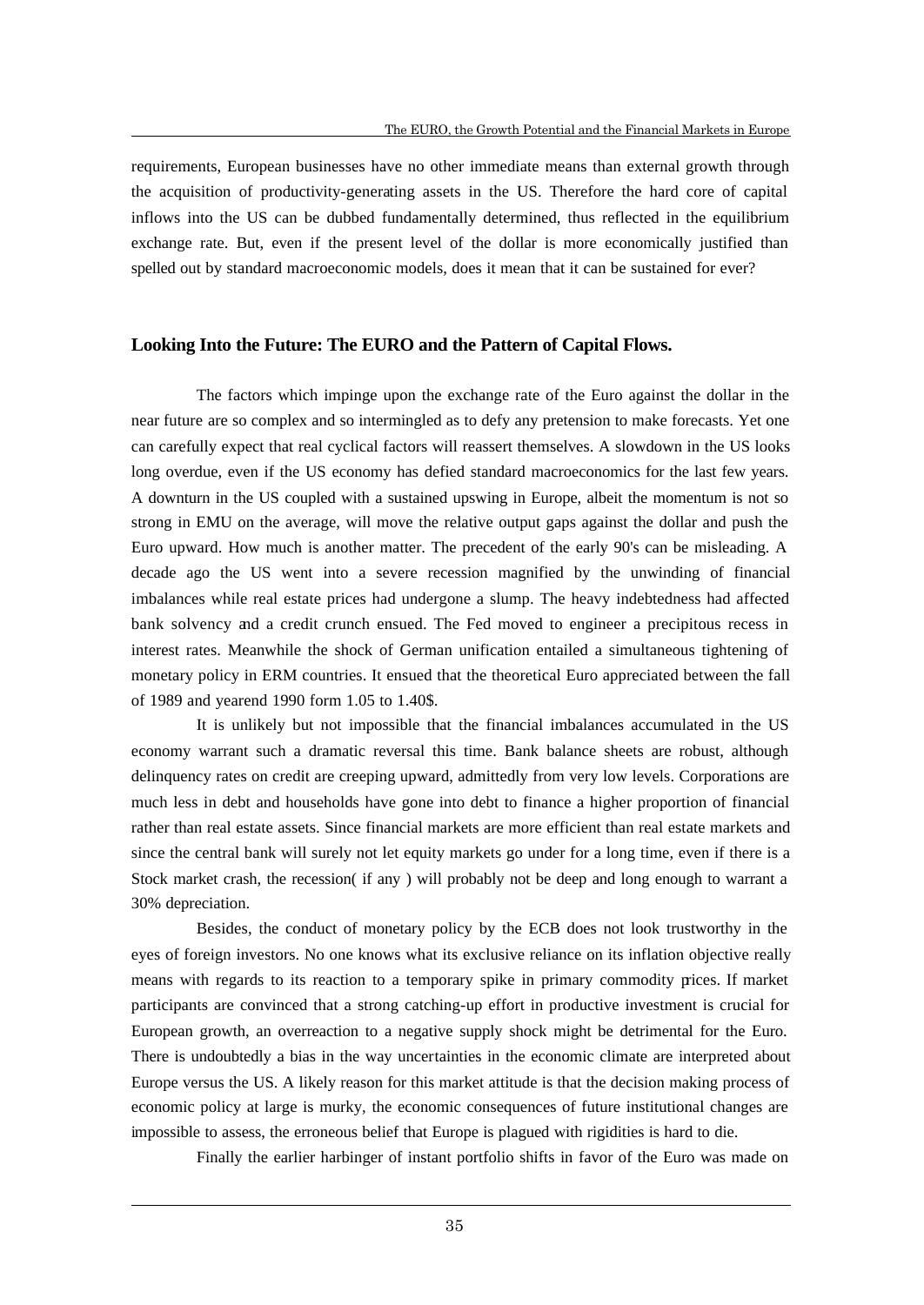the basis of static models. It was taken for granted in such scenarios that EMU would deliver instantaneously capital markets competitive with US markets. It is simply untrue. It takes time to make a broad and deep corporate bond market with a benchmark and a wide range of investment and non investment grades. It takes more time to integrate equity markets so that prices depend on sectors and businesses rather than on countries. Equity markets for high growth, high risk innovate firms are still especially segmented. The responsibility for managing European-wide market liquidity crises is quite unclear and does not specify an operational role for the ECB.

These financial features play against the Euro but are not to persist in the longer-run. The equilibrium rate of the Euro could be fostered by a change in the pattern of direct investments. The fast increase in the capital- labor ratio in the US is not going to last for ever. The rate of accumulation will decelerate and the profitability of investments will decline. The strong dollar will make foreign investment of US firms cheap and the balance of direct investment will be reversed. A pattern similar to the 60's could occur, leading to a downward pressure on the dollar as much as technology is transferred to other countries at the initiative of global corporations trying to keep their dominance on world markets. The big difference is the destination of those future capital flows. Apart from information and communication services and the biotechnology industries, Europe will not be the main recipient of direct investment. The bulk of them will flow to high growth emerging countries. Therefore an overhaul in exchange rates will arise, depending on the speed of convergence in total factor productivity with a likely rise of Asian currencies. The overall consequences for the Euro is impossible to assess since there will be countervailing forces. For the two coming decades, Europe will be a region with a relatively low potential growth but high saving and will accumulate ownership on foreign assets.

### **Note;**

 $\overline{a}$ 

- $^{(3)}$ CDC's briefs : taux de change et courbes de tau : l'euro ne répond plus aux variations du taux d'intérêt , by A.Sutan and Y. Tampereau, Research Department, Flash n°2000-147, August 23, 2000.
- (4) Foreign direct investment in the US , by N Howenstine and R. Troia, Survey of Current Business, June 2000.
- $^{(5)}$ BIS annual Report, chapter V Foreign Exchange Markets : equity marketts and exchange rates (p.97), 70 th report, June 2000.

<sup>(1)</sup> Le taux de change d'équilibre de l'Euro, par M.Aglietta, .Baulant,V.Coudert, Revue Economique, mai 1998

<sup>(2)</sup> The real effective exchange rate of the Euro and economic fundamentals : a BEER perspective, by S.Makrydakis, P.de Lima, J.Claessens, M.Kramer, ECB, roneo, march 2000.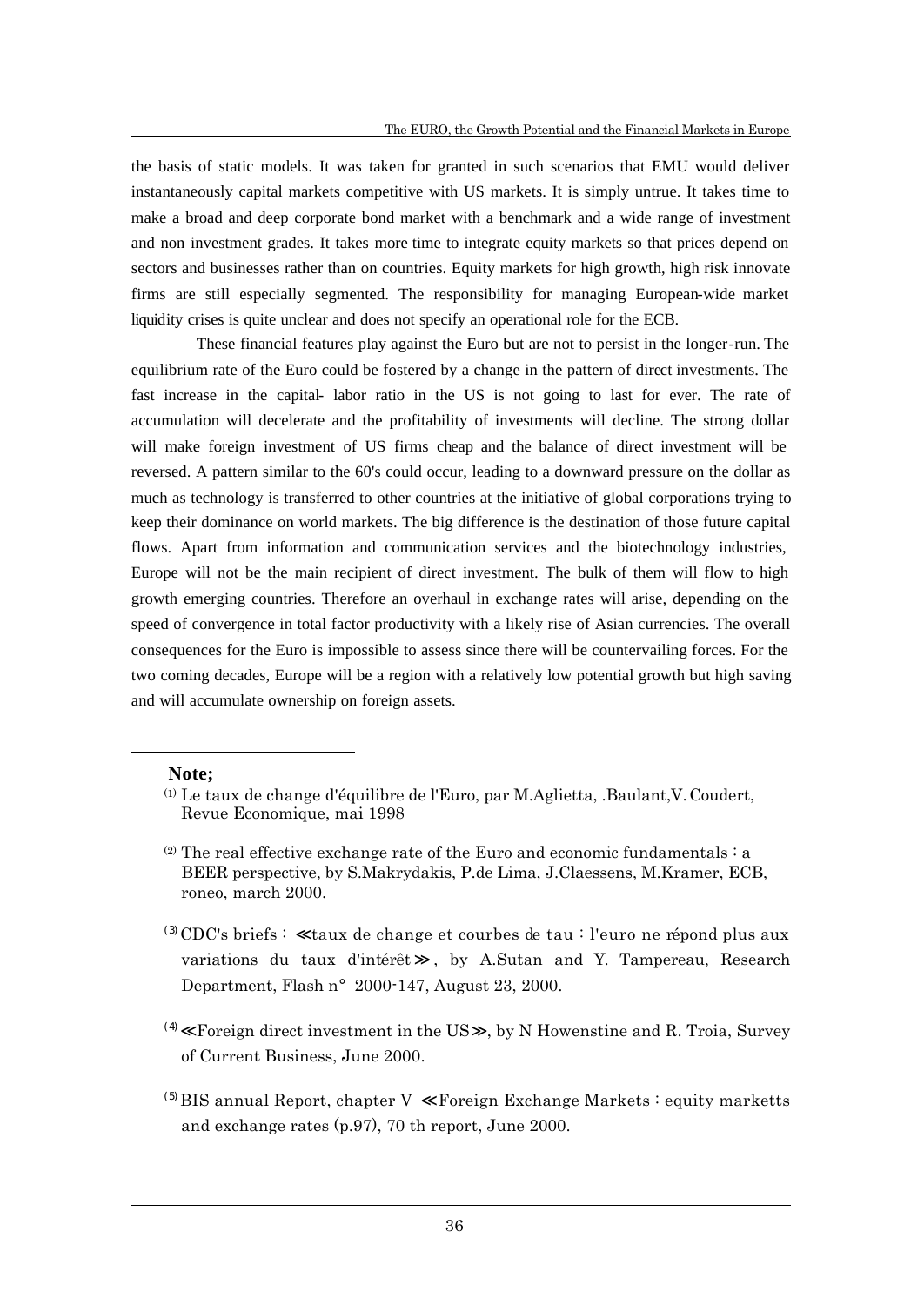

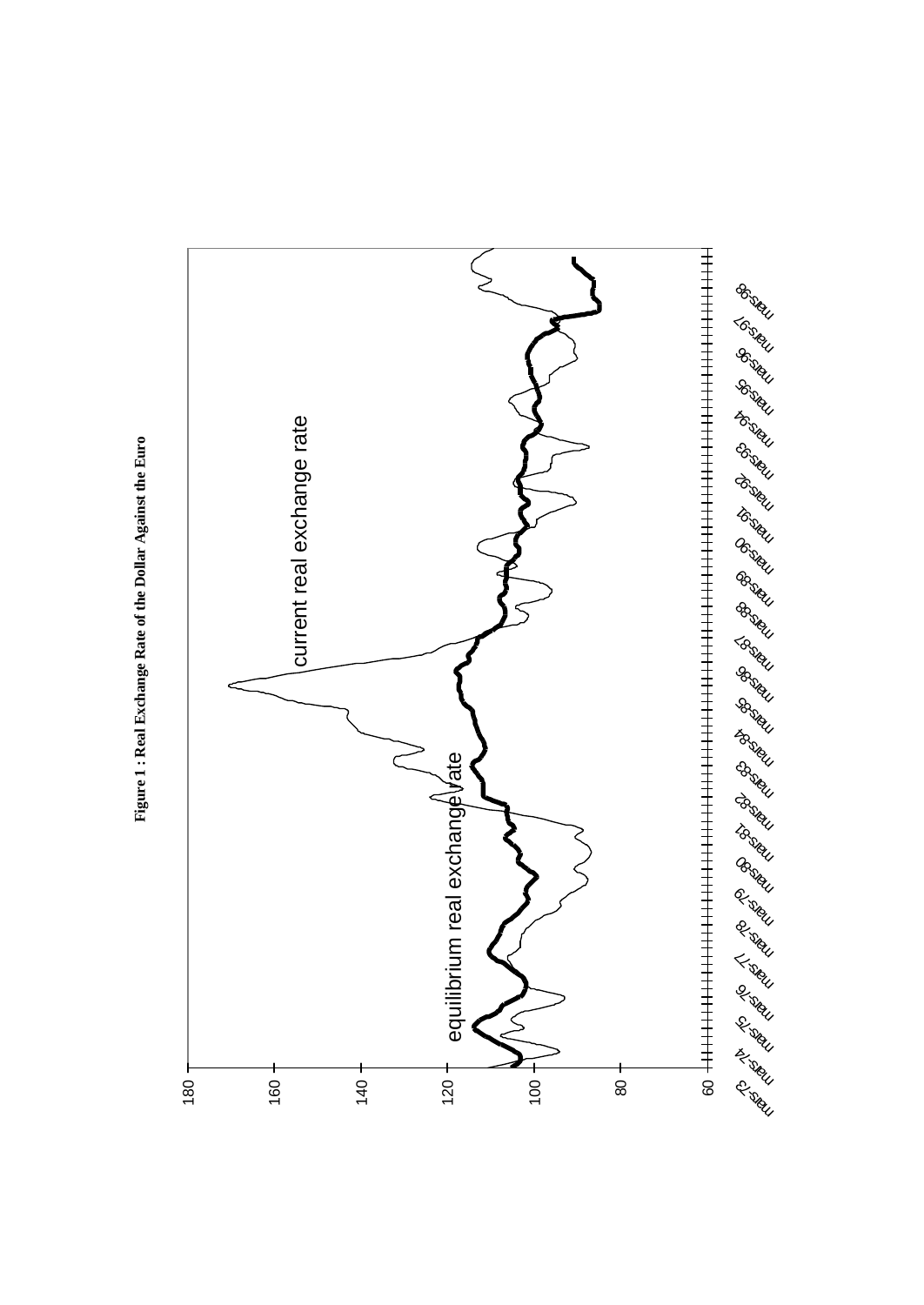

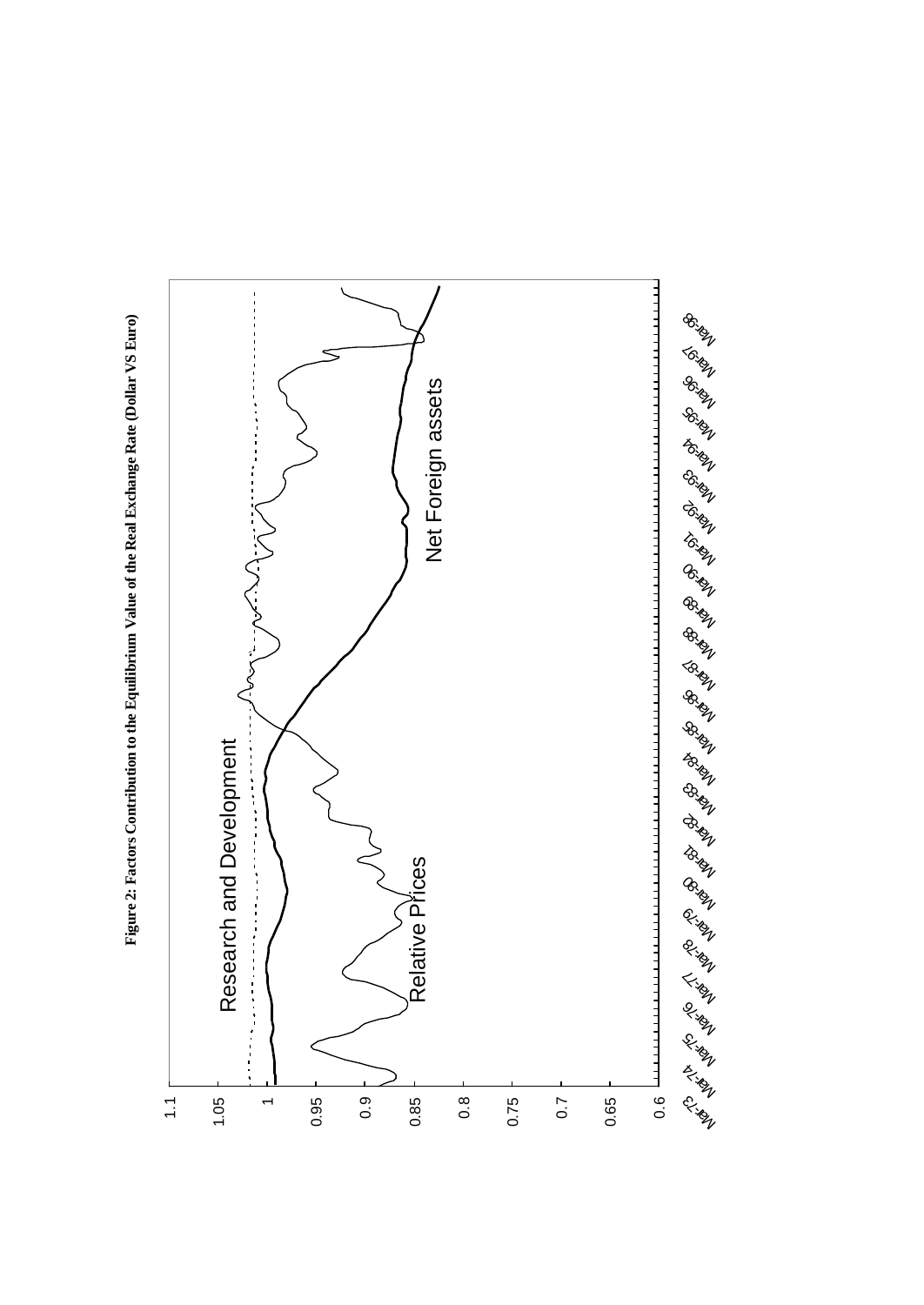### **The Enlargement of European Security Organizations**

### Dr Guillaume PARMENTIER Head of the French Center on the United States, Ifri

The borders of Europe are ill-defined in the present context of European construction. While during the Cold War, the limits of political Europe were clearly marked, at the expense of the political and economic freedoms of half of our continent, there is no theoretical reason today for the political concept of "Europe" not to coincide with Europe geographically defined, save for the fact that three states, Russia, Turkey and Kazakhstan, are divided between Asia. All European states have a right in principle to participate in European structures.

This is a main reason why enlargement has become such a thorny political issue for Europe and for the Atlantic partners. This is in turn why the problem is there to stay, since it will not in the foreseeable future find a solution which will satisfy all the interested parties.

The paper will examine how **NATO enlargement** was achieved in a limited way, and how this opened new issues, some of which intractable, such as Baltic candidacies. It will define the reasons why NATO nations chose to ignore what could have been deemed to be the principal reason for early enlargement: Balkan security, with clear consequences for the balance of Europe. The role of US domestic politics will be alluded to in some detail. The paper will also underline the hopes of the expansion of 1999 created in Central and Eastern Europe, and the benefits which pertained to US diplomacy from this feeling, at least in the short term. The contention of the paper will be that frustrations are likely to reemerge in the near future. The recent proposals for a "Big Bang" approach to future NATO expansion, as accepted in Vilnius in April 2000, by all the candidates, create the prospect of an indefinite delay in future enlargement, or of a breach between the present applicants, none of which is conducive to maintaining confidence.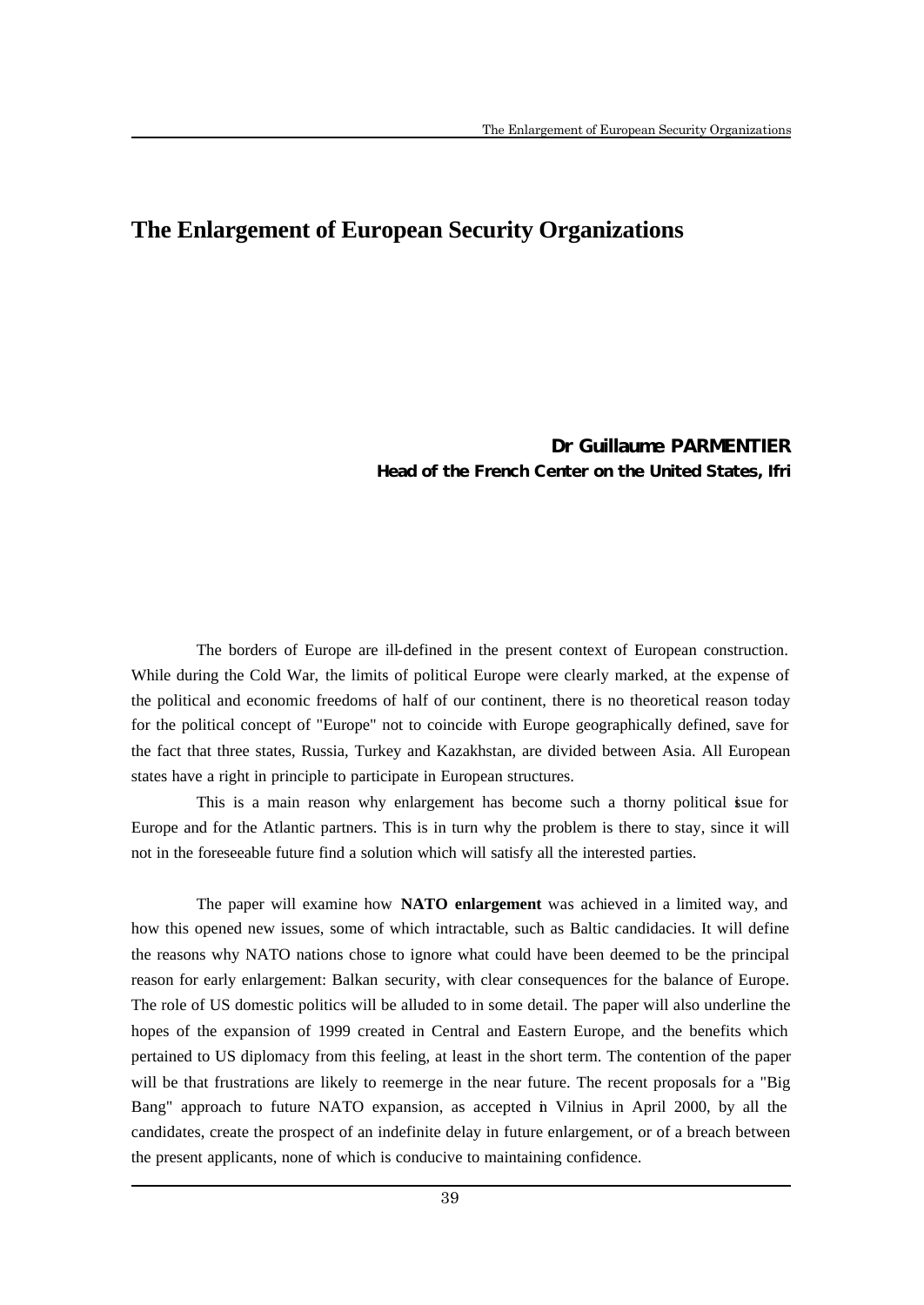**The enlargement of the European Union** is obviously of a profoundly different nature. For Central and Eastern Europe, it has remained a prospect, and a pretty frustrating one at that, with a constant postponement of the entry dates, even for the better-placed candidates. Certainly, there have already been beneficial consequences, as witnessed in the reconciliation between Hungary and Romania, the solution of awkward outstanding issues, such as that of the Danube dam between Slovakia and Hungary, or the assumption of economic responsibility for weak states such as Macedonia and Albania by the European Union. The choice of Estonia as an early applicant to the Union has also had a positive effect, and the decision by Estonia and Latvia to renounce their legislation limiting the rights of Russian-speaking residents can at least partly be ascribed to the beneficial effect of EU attraction.

On the other hand, the development of a European Defense and Security Policy, the "Saint-Malo process", is viewed with apprehension by a number of EU applicants, since it runs the risk of determining a process and creating working habits between members before their accession. Their recent association to some of the deliberations among present members has limited these fears, and the Helsinki choice of a "Big Bang" approach to enlargement, including Turkey, has made matters less difficult than had been the case before. On the other hand, many, if not most applicants feel that progress in this direction creates the danger of building insuperable obstacles to their accession. They already are asked to revisit their legal systems, their economic organisation and their social legislation on the basis of the "acquis communautaire", and are weary of being asked to meet added goals in other dimensions of policy at the same time: inevitably, the impression that the Union is "moving the goalpost" is not popular with them.

Enlargement of both the EU and NATO is therefore of considerable importance to European security, but it will in the nature of things be an unsatisfactory process, in which dissatisfaction will go on. On the degree of frustration felt by applicants, and on the number of unsatisfied countries will the process eventually be judged.

40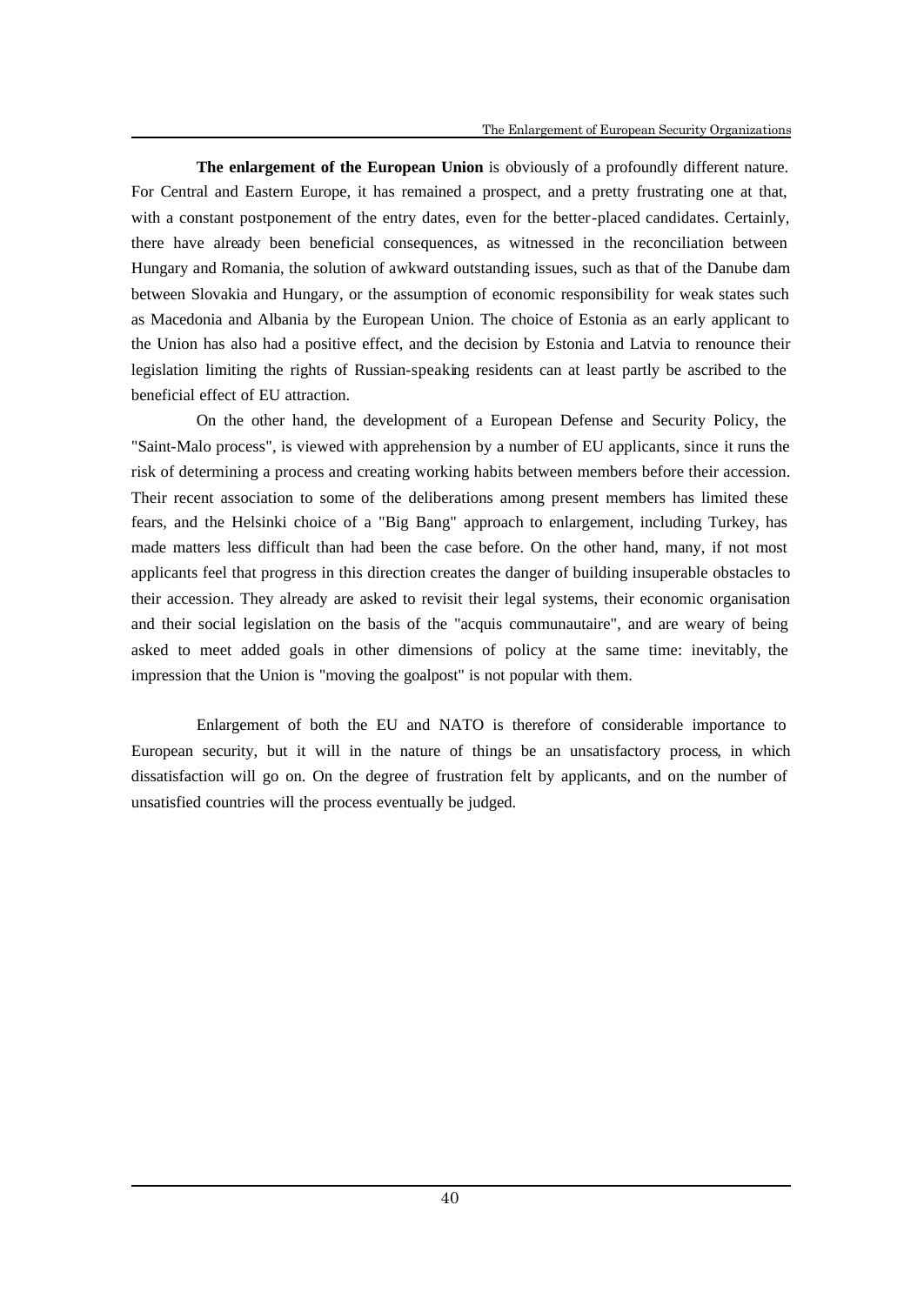# **The Expansion of Regional Organizations and Implications for Regional and Global Security Comments on Parmentier's presentation**

### Dr Sadaharu KATAOKA Research Fellow, European Studies and African Issues, JIIA

The year 1999 was an epoch-making year for the postwar European security system. A series of major events occurred in this year: the 50th anniversary summit meeting was held in Washington; the updated Strategic Concept was adopted; Poland, the Czech Republic and Hungary officially joined NATO; Operation Allied Force was carried out in Yugoslavia over a period of 78 days; the Istanbul Summit of OSCE was held and the Charter for European Security adopted; the CFSP of the EU evolved; and the notion of a common European security and defense policy (ESDP) was launched at the Cologne Council in June and the Helsinki Council in December.

Since the collapse of the Cold War structure, we have already seen much evolution and development in the European security system. In spite of this assessment, we have to also reaffirm that the cornerstone of European security has not changed, which means that it is still nuclear deterrence that provides the *de facto* support for the European security system. Through this nuclear deterrence the balance of conventional force is maintained in Europe.

The great lesson that we have to learn from the crises in Bosnia and Kosovo is that power is needed to handle such situations. The preventive diplomacy efforts of the UN, the OSCE and the EU were powerless after all. (Nevertheless, we have to appreciate the OSCE's efforts, and especially those of the OSCE Mission in Kosovo before and after the NATO raids).

This fact shows that the threat or use of force was more easily carried out in regional conflicts because of the collapse of the Cold War structure. The reason the former state members of the Warsaw Pact want seriously to become members of NATO is that it is the only organization that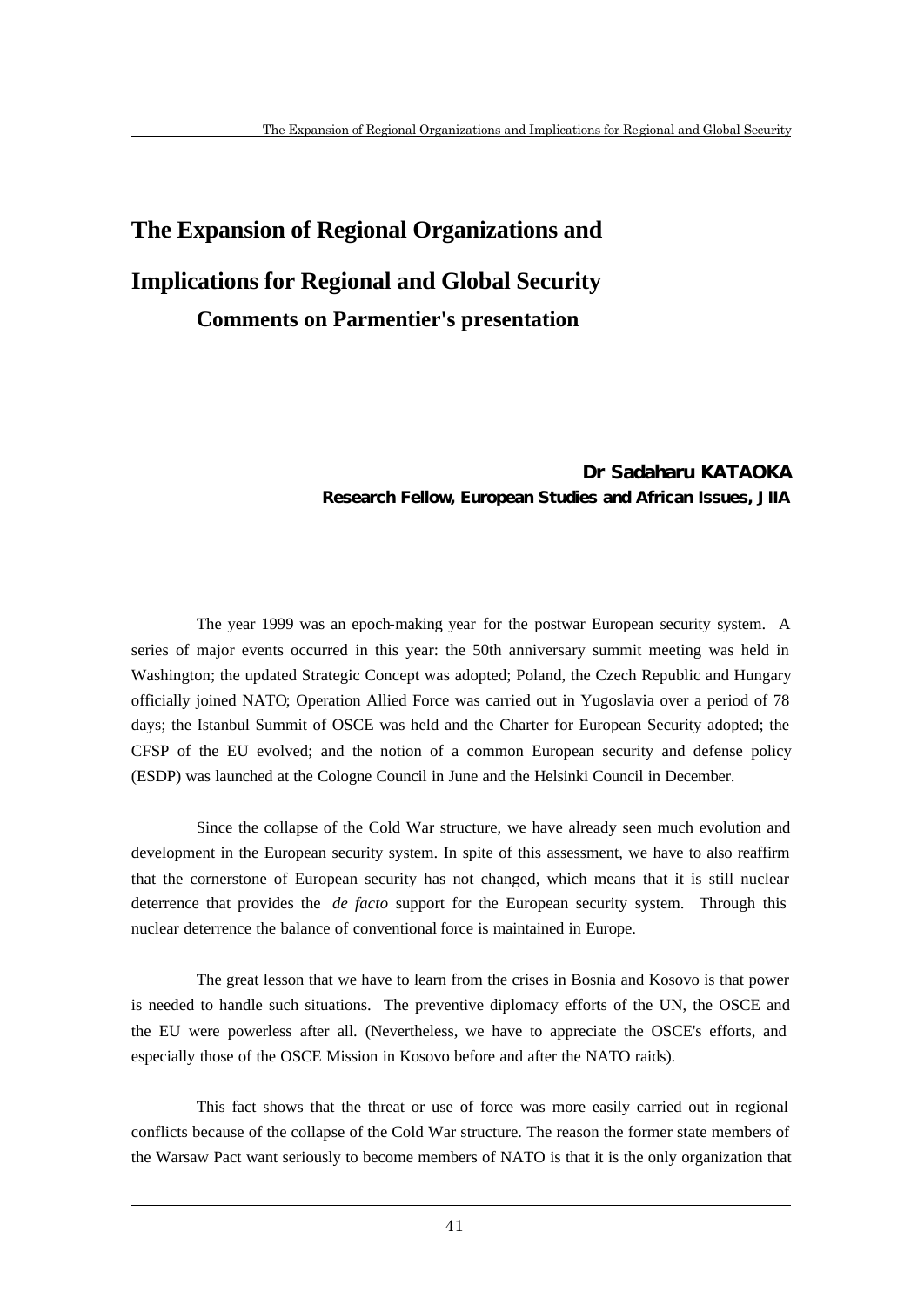possesses this power.

 $\overline{a}$ 

(The mandate of the OSCE KOSOVO Verification Mission, which was withdrawn in early 1999, specifically stated that it should, to the extent possible, assist UNHCR, ICRC and other international organizations in facilitating the return of refugees to their homes and the provision of facilitative humanitarian assistance. In Kosovo, the OSCE developed an innovative and close relationship with the UN, as the OSCEMIK formed an organic part of the overall framework of the UN. On 1 July 1999, the decision was taken to establish an OSCE Mission in Kosovo, as a distinct component within the overall framework of the United Nations Interim Administration Mission in Kosovo (UNMIK). The OSCE Mission, within the overall framework, took the lead role in matters relating to institution- and democracy-building and human rights. It cooperates closely with relevant organizations in the planning and implementation of its tasks. It undertakes a number of tasks that are unprecedented in the context of the OSCE - the training of a new police service and of judicial and administrative personnel, for example. In those tasks, as well as in the promotion of human rights, in the building of a society where power is shared and where the judiciary, the media, non-governmental organizations and political parties play independent roles, the objective is to bring about mutual respect and reconciliation among all ethnic groups in Kosovo and of establishing a viable multi-ethnic society where the rights of each citizen are fully and equally respected. The Mission maintains close links with KFOR, which provides a secure environment for OSCE activities in Kosovo. The Council of Europe offered to provide secondments to OSCE Missions, has contributed seconded staff to the Kosovo Verification Mission and provides experts to the OSCE Mission in Kosovo, on both short-term and long-term bases, in the fields of media affairs, police training, democratization, human rights and the rule of law.)

The European Union also has been playing a growing role in the sphere of security issues. The Maastricht Treaty of 1992 created the Common Foreign and Security Policy. The Amsterdam Treaty of 1997 brought us the High Representative for CFSP - Javier Solana - as well as many other changes to make our external relations more effective.

European heads of government made a number of important decisions at the Cologne and Helsinki European Councils in 1999. The immediate goal is to have the ability by 2003 to deploy 50-60,000 troops, capable of the full range of what are known as the Petersberg tasks humanitarian and rescue work, crisis management, peace-keeping, and even peace-making.

Europe's ambition requires changes that are both practical and institutional. The greatest is to build up Europe's military capability to act autonomously where NATO as a whole does not wish to be involved. The relationship between the EU and NATO needs to be fleshed out, as does the relationship of those EU countries who are neutral and not NATO members.

Europe will need to tackle on the way a number of difficult issues: reconfiguring forces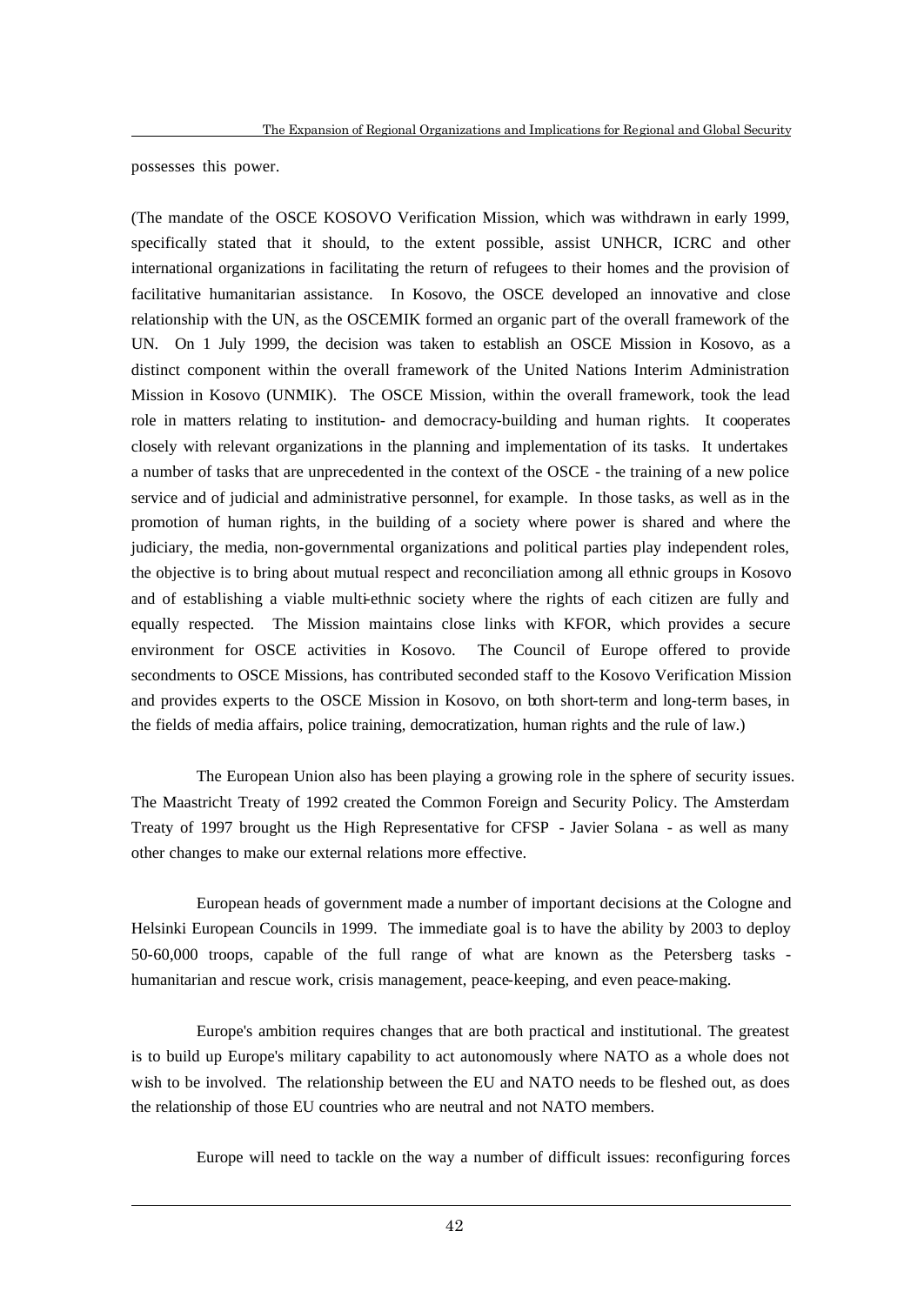for rapid deployment anywhere rather than for a static defensive battle; achieving the necessary transport capability; and reviewing the tradition of conscripted forces. There is a sense of urgency. The Union's experience in Bosnia and Kosovo shows how classic foreign policy is hamstrung if not backed up by a capacity to project force when and where it is needed. The French Presidency has made clear its determination to drive full throttle for that goal in the coming six months.

It is fallacy, though, to imagine the gradual Europeanization of NATO by the EU.

It is important to point out that the notion of the European Security and Defense Identity was always NATO's own military project, essentially designed to solve a number of structural and political problems within the Euro-Atlantic community. Since the crisis of Kosovo, the progressive creation of a stronger and more autonomous European security capability has emerged not just as a NATO military project, but also as an EU political project. As we know, the Cologne Council in June 1999 and the Helsinki Council in December 1999 launched the notion of a Common European Security and Defense Policy as an inherent part of the EU's long-term political agenda.

The idea that Europe should play a role in security more commensurate with its size and resources has been promoted in different forms on both sides of the Atlantic<sup> $<sup>(1)</sup>$ </sup>.</sup> . In the United States, the main focus has always been on burden-sharing in the Euro-Atlantic community. In Europe, much of the driving force has been generated by France, who is always advocating the creation of a more balanced alliance structured on two pillars. France always seeks to make the European security system more balanced. The notion of burden-sharing refers primarily to resources, leaving US political and strategic leadership unchanged. At one level, ESDI is merely the latest version of burden-sharing. However, the Franco-European project was predicated on the assumption that balance involved not only resources and military tasks, but also political influence and diplomatic leadership. ESDP therefore goes much further than ESDI in positing not only the necessity but also the legitimacy of some relatively autonomous measure of European security policy $^{(2)}$ .

I think that for the best solution for the European security system is for both NATO and the EU to need one another and to work more closely together. NATO is still the center of gravity of European security and it is the OSCE and the EU that supplement it.

On the other hand, the European security system, especially NATO, is facing a series of dilemmas in its relations with Russia and with non-members. How should it manage relations with Russia? This is still the biggest problem for NATO. NATO should also seek to consolidate its relationship with Russia.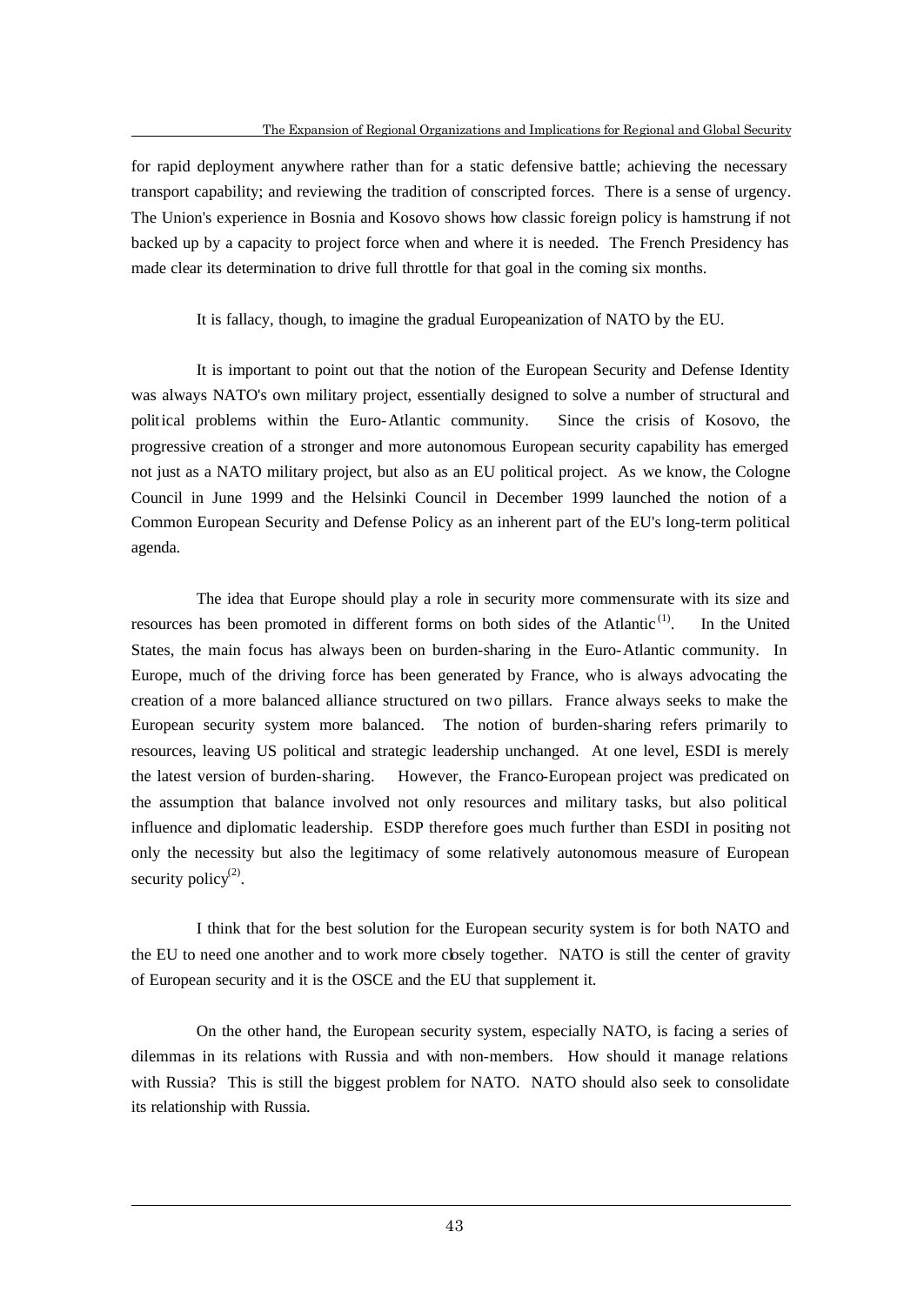### **Note;**

 $\overline{a}$ 

- (1) Stuart Croft, Jolyon Howorth, TerryTerriff and Mark Webber, "NATO's triple challenge",
- International Affairs, Volume 76 Number 3, July 2000, p.503-504.
- $^{(2)}$  Ibidem., p. 504.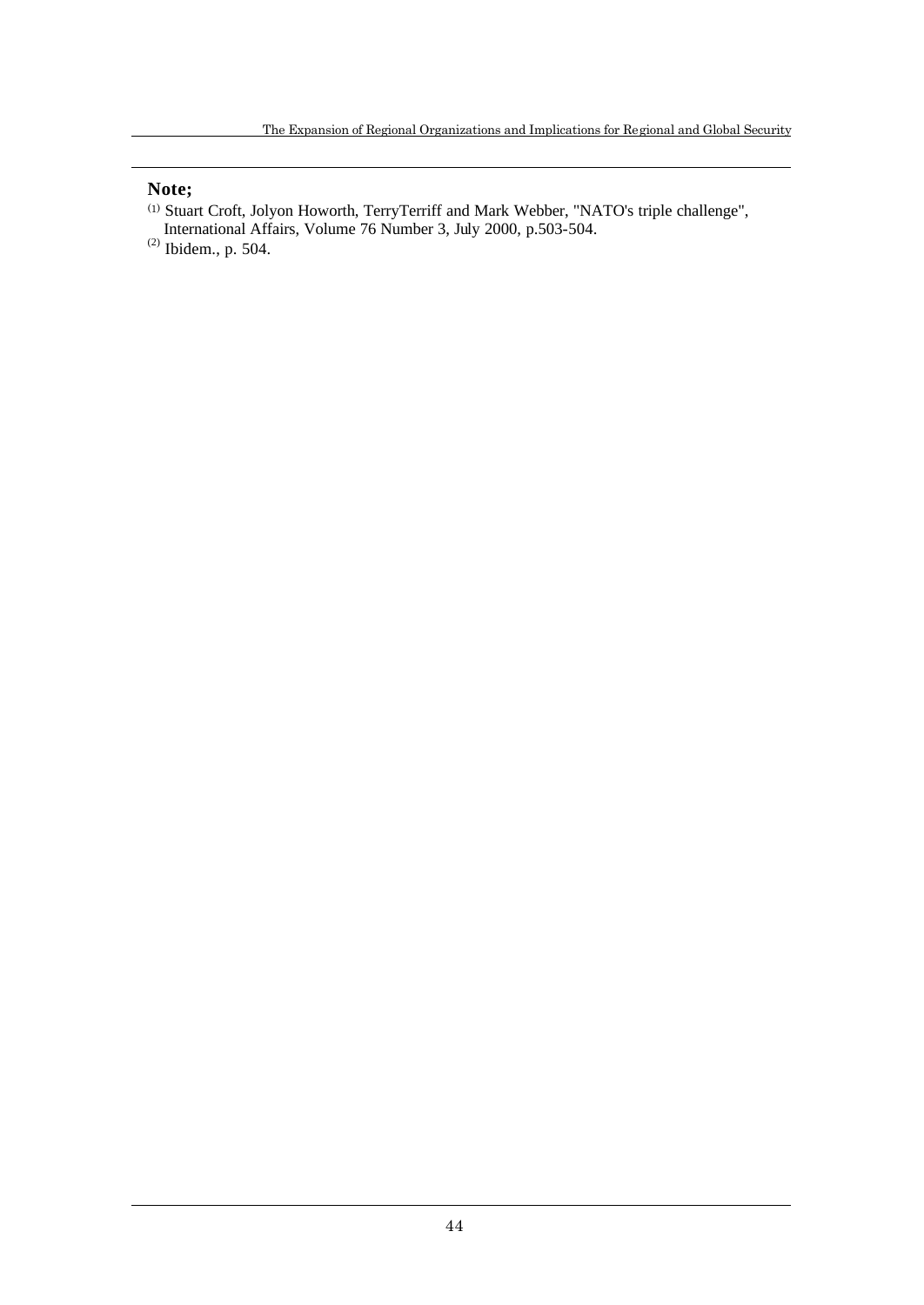# **The Expansion of Regional Organizations and Implications for Regional and Global Security**

**- Security Agenda in Asia -**

Prof. Satoshi MORIMOTO Professor, Faculty of International Development Takushoku University, Tokyo

### **1. Security Environment and Regional Security Cooperation in Asia**

(1) Ten years after the end of the Cold War, the international community is moving into the  $21<sup>st</sup>$  century. In the past decade, the international community has been trying to catch up with fast changes and to establish a viable theory for a new international world order in the post-Cold War era. However, drastic changes in the world have made it impossible for human wisdom to keep up with reality. The world has seen both competition and coordination, both hegemonic and nationalistic behavior by nations to enhance their individual power and influence, and also multilateral cooperation among nations to enhance political security and economic stability.

The East-West Cold War confrontation started when the Soviet Union sought world hegemony on the basis of communist ideology. During the half-century of the Cold War era, theory stayed ahead of reality. As proposed by U.S. diplomatic expert George Kennan, Western nations pursued a coordinated policy of containing the Soviet Union to win the Cold War. For the past decade, experts have been trying in vain to formulate a theory for a post-Cold War order comparable to Kennan's containment theory. U.S. political scientist Samuel Huntington's theory of "The Clash of Civilizations" attracted wide attention, but most experts agreed that it had many logical flaws and was far from viable. On the other hand, the UN is unlikely to become the exclusive principal base on which a new international order is established, although it is likely to continue to undergo a restructuring that strengthens its role and function. The international order that has emerged so far is built around nations that share common value systems, especially with the United States. Foreign relations seem to be controlled not only by value systems, but also by a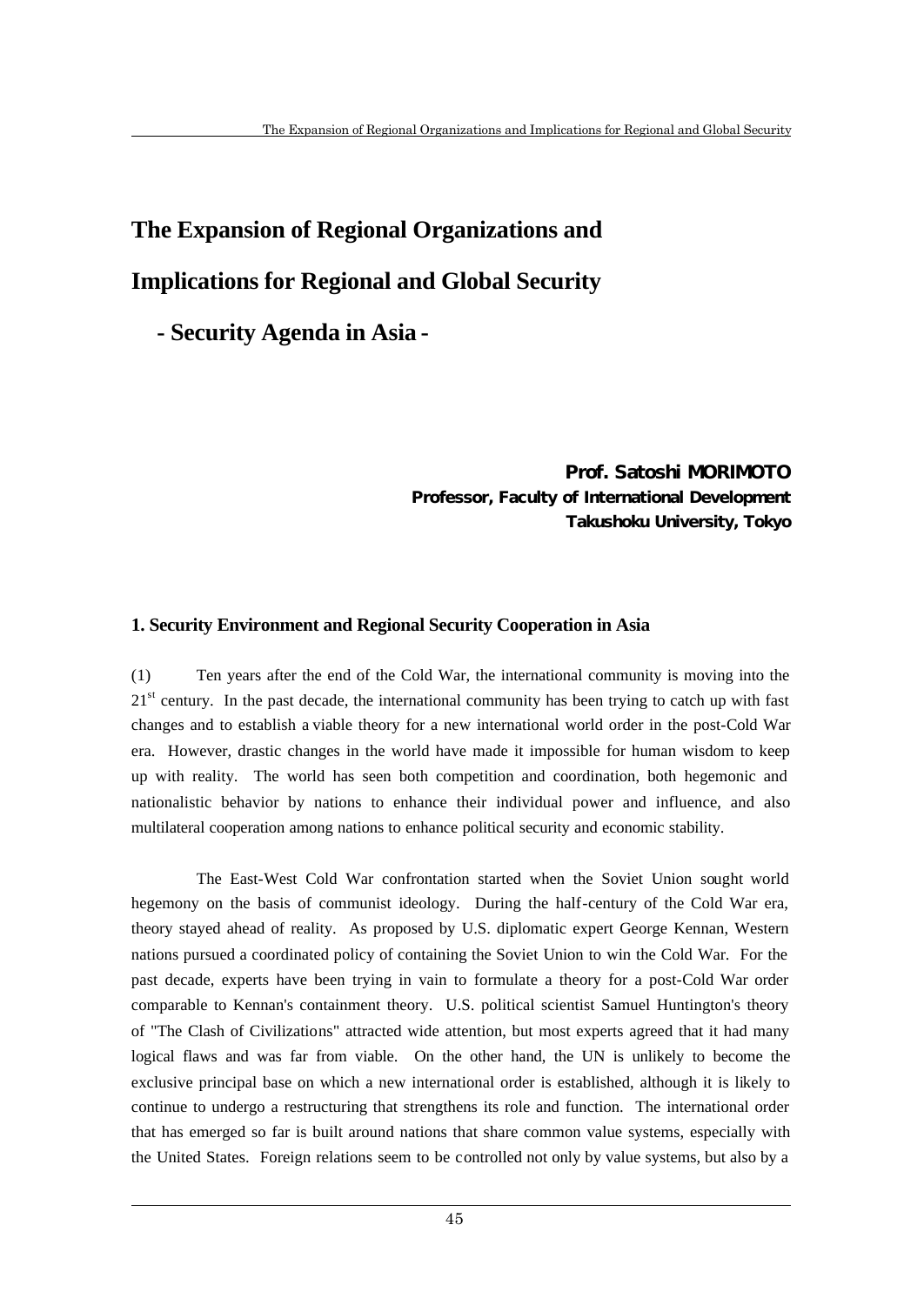combination of value systems and the national interests of each nation.

(2) Asia is now relatively peaceful and calm, although there is a broad consensus that the potential for uncertainty and instability is significant. There are two aspects to the region's dynamism in the post-Cold War period. The first is the dynamism of challenge, which means destabilizing factors. The challenges to peace and stability in the region consist of two types. One is inherent sub-regional problems such as the situation on the Korean Peninsula, the China-Taiwan relationship, China's future role and direction in Northeast Asia, the East Timor and Indonesia situation, the South China Sea issue in Southeast Asia, and the Kashmir conflict in Southwest Asia. Another type of challenge to peace and stability comes from common regional issues of a transnational nature. These include nationalism, the imbalance in military modernization programs, international organized crime, terrorism, ethnic conflict, narcotics trafficking, territorial issues among nations, the NMD TMD issue, the proliferation of WMD (especially the development and transfer of nuclear weapons and missiles), the international movement of labor and refugees, instability in areas adjacent to SLOC and piracy incidents, and the widening of the economic gap between post-modern, modern, and pre-modern states. An energy and food crisis due to increased population and economic growth is a potential destabilizing factor in the future.

The regional framework and organization for security cooperation has not been well developed due to the diversity of the security environment, national interests, and the policies of individual nations in Asia. However, since the end of the Cold War, Asia has faced the potential of instability in not only economic but also security aspects; most nations in the region share common concerns about instability and uncertainty and seek to manage them through dialogues and cooperation. The ARF was established in 1994 in order to improve multilateral security dialogues and cooperation among Asian nations and to prevent destabilizing factors from turning into armed conflict. Frameworks for multilateral security cooperation and dialogues for this purpose, such as ARF, ASEAN+3 and ASEM, have been developing significantly in recent years. Unfortunately, they lost momentum to some extent due to the economic crisis in 1997 and the nationalistic approach of some participants. Over the previous decade Asia enjoyed significant economic development and the expansion of democracy, respect for human rights, and common value systems, but since 1997 the economic crisis has severely tested the region's ability to maintain economic growth and development. The momentum and capability of Asian nations to deal with political instability and security disorder in the region has also been diminishing as domestic political turmoil in some countries during the past three years has made other nations more cautious. The possibility of regional consensus and agreement on CBMs and preventive diplomacy is also becoming remote because some nations still adhere to respect for sovereignty and non-interference and are reluctant to agree definitely on implementation of an Asian approach.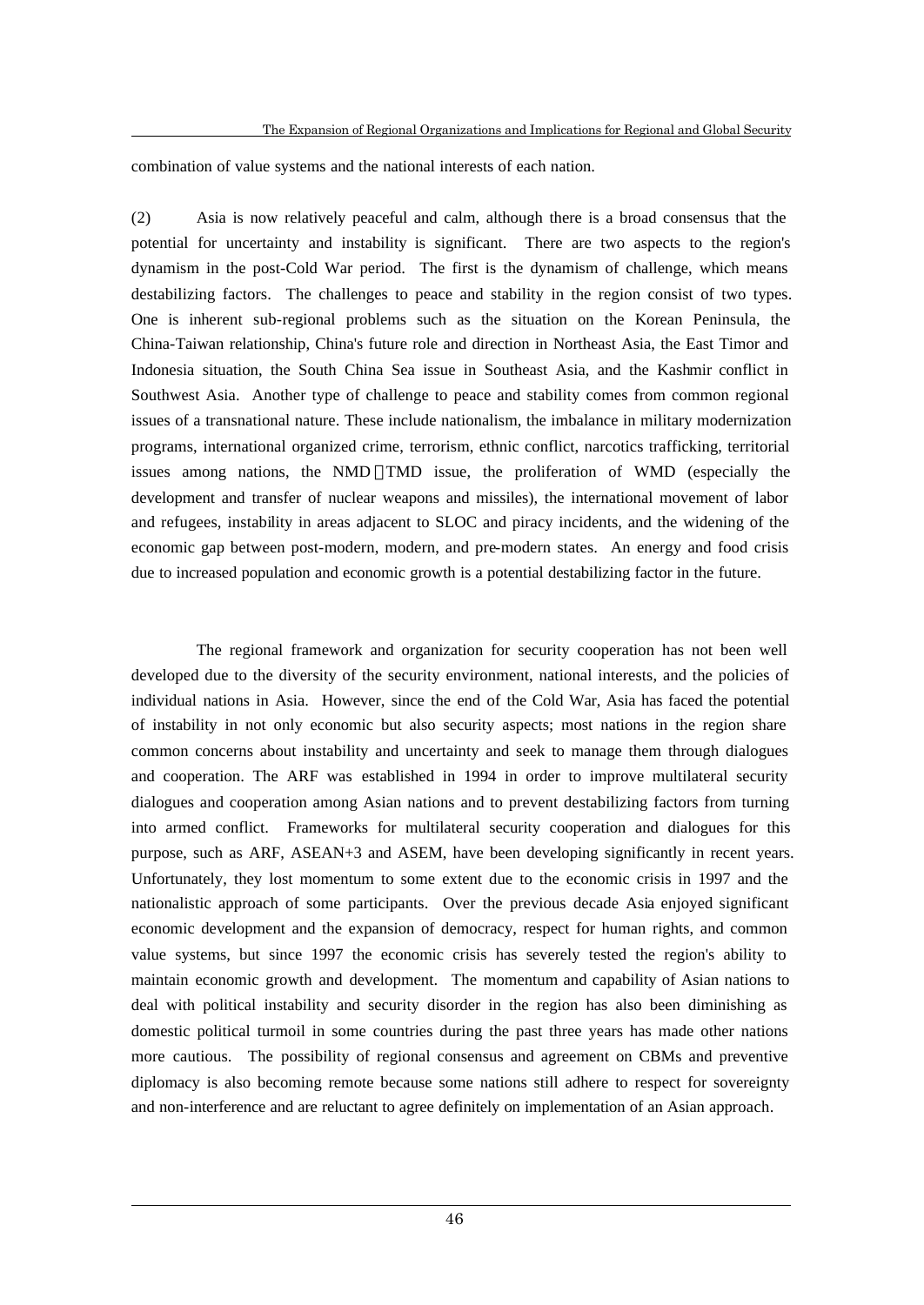(3) The other aspect of dynamism in the region is the positive factors of opportunity and expectation, of which there are three elements. The first element is the presence and commitment of the United States. The Japan-U.S. alliance is unquestionably critical for the peace and stability not only of Japan, but also of the entire Asia region. Japan and the U.S. have made significant efforts to maintain their alliance in the post-Cold War period, putting priority on exploring and promoting common national values and interests. During the Cold War period the Japan-U.S. alliance contributed to deterring Soviet military intervention in Asia and to transferring Soviet forces from Asia to the European front. While continuing to do this, the alliance has expanded its role to managing destabilizing factors in the Far East, including military confrontation and confusion on the Korean Peninsula and in the Taiwan Strait, and other incidents. Both Japan and the United States have made serious efforts to strengthen their bilateral security ties in the areas of Japan-U.S. defense cooperation, the effective use of U.S. bases in Japan, and the BMD joint research program. The Japan-U.S. alliance is the most significant factor for peace and stability in the region as a whole. It contributes to deterring and controlling military action in Northeast Asia by North Korea.

The second element of opportunity is the multilateral cooperation and exchanges among the nations in the region. This was manifested in the dialogues and the cooperative approach that led to the steady strengthening of APEC in matters of economic development and cooperation and of the ARF on political and security issues. In July 2000 the ARF held the seventh ministerial conference since its establishment in 1994, and there has been remarkable progress in dialogues and cooperation on regional security in the past several years.

Two major factors lie behind these developments in the security dialogue in Asia. The first is the region's economic development and growth, which has infused its countries with confidence and sparked moves to seek a collective identity for Asia as a whole. The second is the growing recognition of the many potential elements of instability that exist there and of the need to build a framework for dialogue within the region to prevent escalation of disputes into conflicts. An indication of this recognition was given at the second ARF conference, where agreement was reached on a three-step approach to the pursuit of regional stability through confidence-building measures, preventive diplomacy, and approaches to conflict resolution. Since then, multilateral security cooperation and dialogues have concentrated on CBM. A new focus is now expected to be conflict prevention, or 'preventive diplomacy'. CBM and preventive diplomacy in this region both exhibit some typically Asian characteristics, including a realistic and gradual approach toward consensus. Therefore, development is slow and it is still difficult to reach agreements that include binding obligations to comply. However, regional security cooperation through CBM and preventive diplomacy has played a significant role in promoting mutual understanding and confidence among nations in the region. These measures contribute to peace and stability in order to compensate, not to offset, the roles of the Japan-U.S. alliance.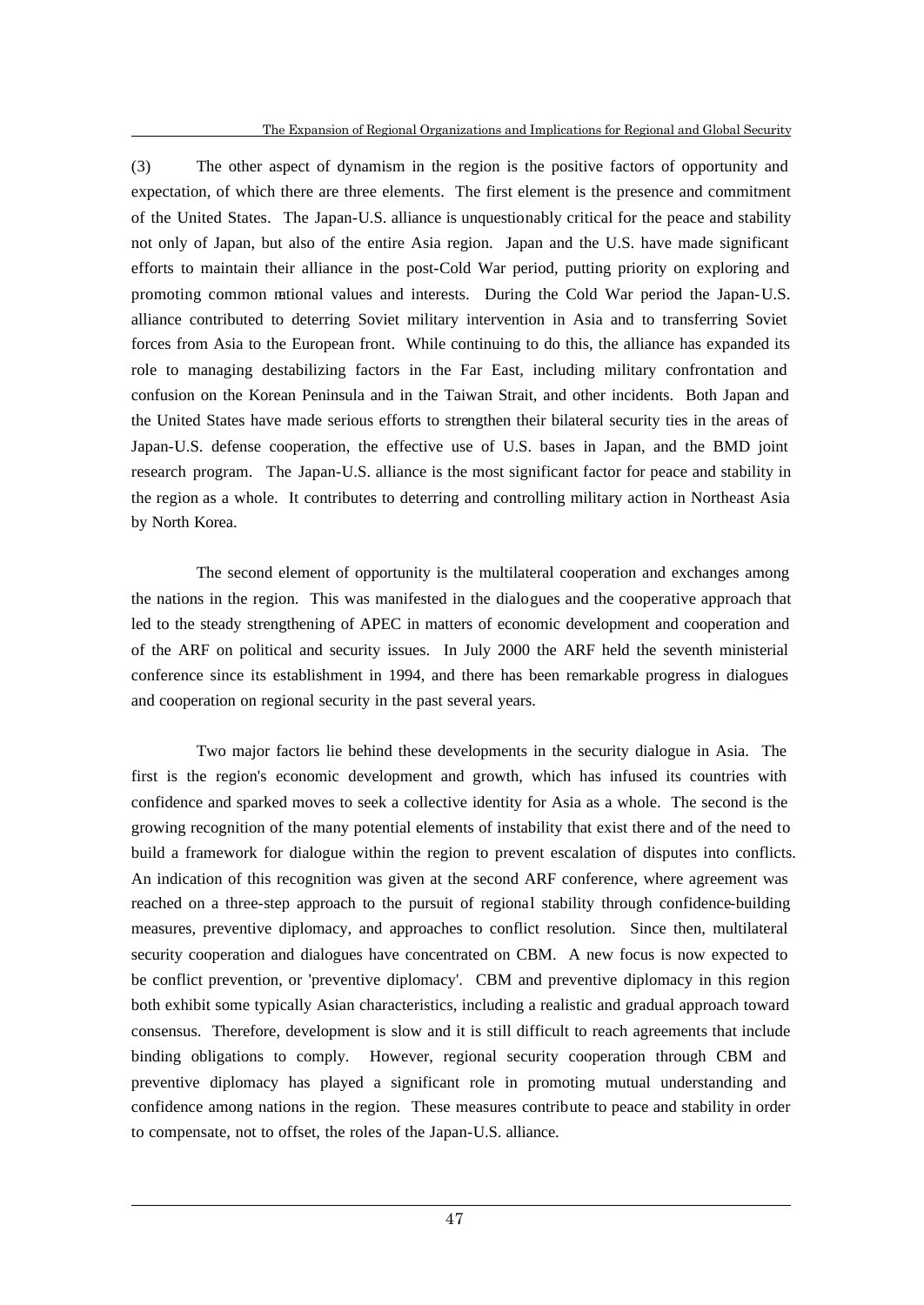Third, the improvement in the bilateral relationships among the four major powers in the region-the U.S., Russia, China, and Japan-is also a significant and positive indication. In the post-Cold War period, the relationship among the major powers has been characterized, in general, as a 'concert of power,' in contrast to its balance of power nature during the Cold War era. However, relations among the major powers still exhibit some elements of power sharing and a nationalistic approach, as most major actors put a higher priority on national interests than before. In any case, China's future and the relationship among the four major powers are still key factors in shaping the regional security structure and in securing peace and stability.

In particular, Northeast Asia is the only region in which the complexly interrelated interests of all four major powers overlap. On the other hand, each of the bilateral relationships between major powers has a different aspect and dimension. So far, the U.S.-China relationship has deteriorated due to issues such as Taiwan, the NMD issue, the NATO mishap at the Chinese Embassy in Belgrade, alleged spying on missile and nuclear technology developments, human rights, and the WTO, to name a few.

### **2. The common security agenda for Asia and Europe**

 $\overline{a}$ 

As Europe and Asia continue their development in the post-Cold War period, there are three factors that are of particular relevance with regard to the need for cooperative efforts between these regions in the political, security, and economic spheres.

The first is that in the course of their pursuit of globalism and regionalism, both Europe and Asia will find that they share common ground and are seeking similar interests. As both regions believe in democracy, promotion of the market economy, and the protection of human rights, they already share a sound base on which to promote further cooperative relations.

In particular, it is important to promote further mutual economic relations between these two regions, as this will provide European countries with the means for helping to develop the vast untapped potential of the Asian countries. At present, although the European economy is facing some problems, if it is able to promote mutual relations for economic growth in investment, trade, and joint development projects, such economic cooperation would in turn give a crucial boost to the European economy. As the regional structures of Europe and Asia have many similarities there is no reason for them to be mutually exclusive. Thus, in order to promote world economic growth and growth within the two regions, both Europe and Asia need to strengthen their economic links.

Secondly, they share similar security priorities. Needless to say, Europe and Asia each need to watch very closely developments in Russia, which is as a source of potential instability for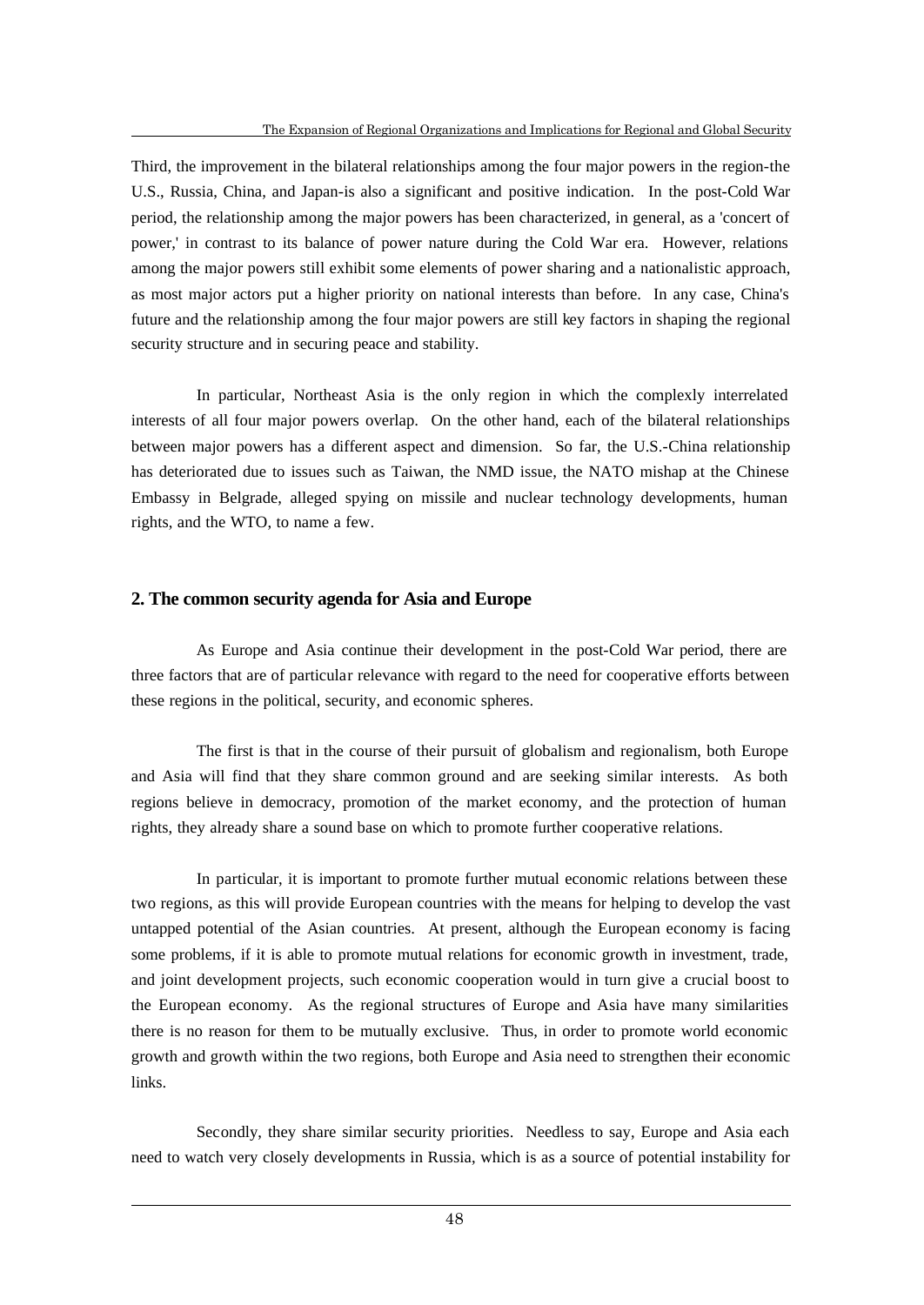both regions. The future direction of Russia is still the crucial factor for stability and prosperity in Europe, just as China is critical for Asia. Both nations have huge territories and powerful militaries. They share a common border and are suffering political, economic difficulties and domestic problems. Russia and China seem to be coming together to counter the U.S. uni-polar system in recent years. However, both major powers of Russia and China have to coordinate with and get support from the United States and international organizations if they are to ensure their own economic prosperity.

Russia's substantial support to China under the Sino-Russia strategic partnership, such as the transfer of sophisticated military equipment and technology, has serious implications for security in Asia.

Europe and Asia also each need to work to ensure a continued US presence. America's European and Asian policies are closely related and the U.S. presence in each region is mutually dependent. How to maintain this presence continues to be a top priority issue for both regions. In this context, attention must be paid to US security policy under the new us administration with regard to how U.S. will maintain or modify the force structure under new policy guidelines or strategies. Moreover, both Europe and Asia share similar concerns regarding the non-proliferation of Weapons Mass Destructor. Promoting the non-proliferation of WMD is vital to the stability of the region. In addition, both Europe and Asia share the same concerns over how to promote peacekeeping operations within the region by balancing their regional operations with those of international organizations such as the UN. As NATO continues to expand to the east, the European and Asian regional structures are likely to overlap. At that time, Central Asia and the Gulf States will be critical to the stability of both Europe and Asia.

At any rate, there is a need for further cooperation and increased dialogues in the political and security spheres between Europe and Asia. ASEM has been established for this purpose. ASEM has to be improved and reinforced in order to increase mutual cooperation between Europe and Asia not only in the economic area, but also in political and security areas.

Third, in the process of developing a new international order, Europe and Asia need to develop various areas for dealing with issues on a global regional scale and the activities of international organizations such as the UN as well as mutual cooperative arrangements such as those between the United States, Europe, and Japan. In particular, both regions need to address a wide range of problems such as the prevention of internal conflict, population and labor migration, human rights, the environment, energy, the North-South problem, and aid to developing countries. Cooperation in dealing with this wide range of problems is in the interests of each of the two regions. To promote Asian economic development, Asia needs to close the gap between Europe and itself, and this will require increased cooperation. Both Europe and Asia are rich and stable regions and in order for this situation to continue in the future, it is not sufficient to address only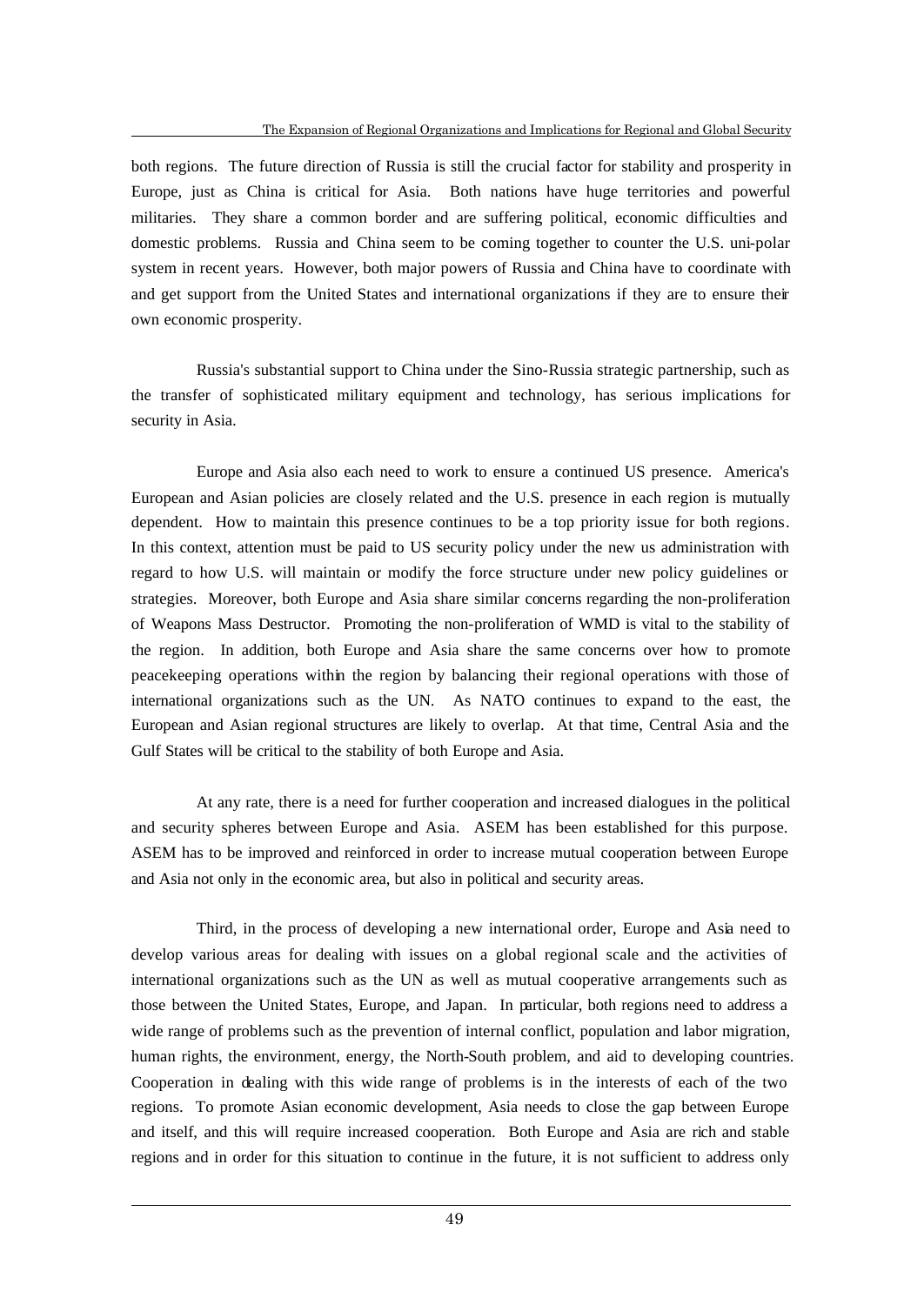regional problems, and cooperation should be promoted on a global scale. If Europe and Asia can do this successfully, they will help to break new ground, and international relations will be seen as entering a stage of new cooperative relations in the post-Cold War era.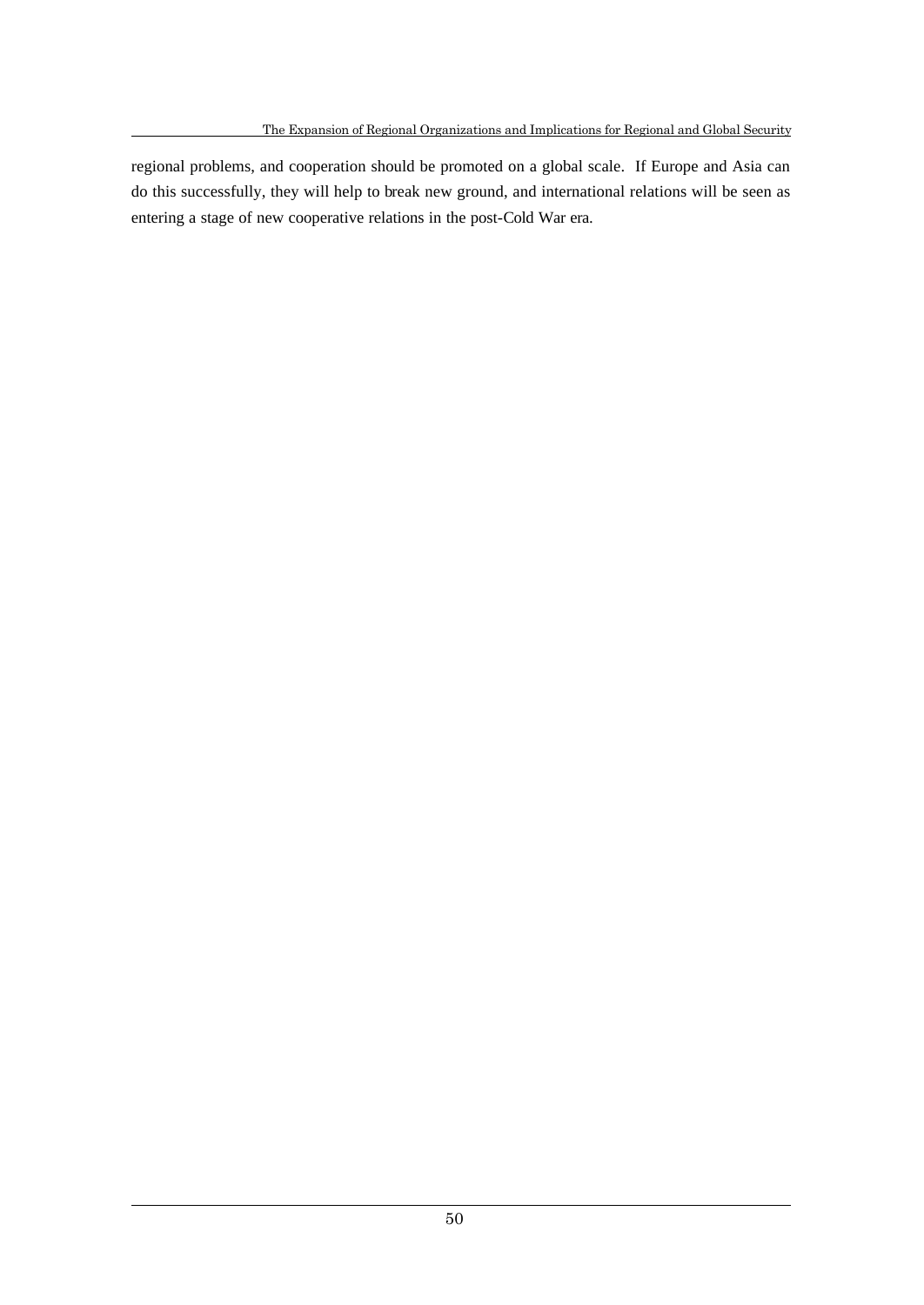# Introduction and Comments on the Paper

# **by Prof. Satoshi Morimoto**

Mr Masahiro OM JRA Director of Research Coordination, JIIA

### **Outline of the Paper**

 $\overline{a}$ 

The paper consists of two parts: the first half discusses the security environment and regional security cooperation in Asia, and the second half the Common Security Agenda for Asia and Europe.

1 The first half addresses three topics: a new world order in the post-Cold War era, destabilizing factors in Asia, and the positive factors of opportunity and expectation.

 a. In the view of Prof. Morimoto, the U.N. is unlikely to become the exclusive principal base on which a new international order is established. The international order that has emerged so far is built around nations that share common value systems, especially with the United States. Foreign relations seem to be controlled by a combination of value systems and the national interests of each nation.

 b. Prof. Morimoto then talks about the dynamism of challenge, or destabilizing factors in Asia. There are in Asia numerous sub-regional problems such as the Korean Peninsula, the China-Taiwan relationship, East Timor and Indonesia, the South China Sea and the Kashmir conflict.

There also exist common regional issues of a transnational nature. They include nationalism, the imbalance in military modernization, international organized crime, terrorism, ethnic conflict, narcotics trafficking, territorial issues among nations, the NMD/TMD issue, the proliferation of WMD, the international movement of labor and refugees, instability in areas adjacent to SLOC (sea lanes of communication) and piracy, and the widening economic gap among post-modern, modern and pre-modern states.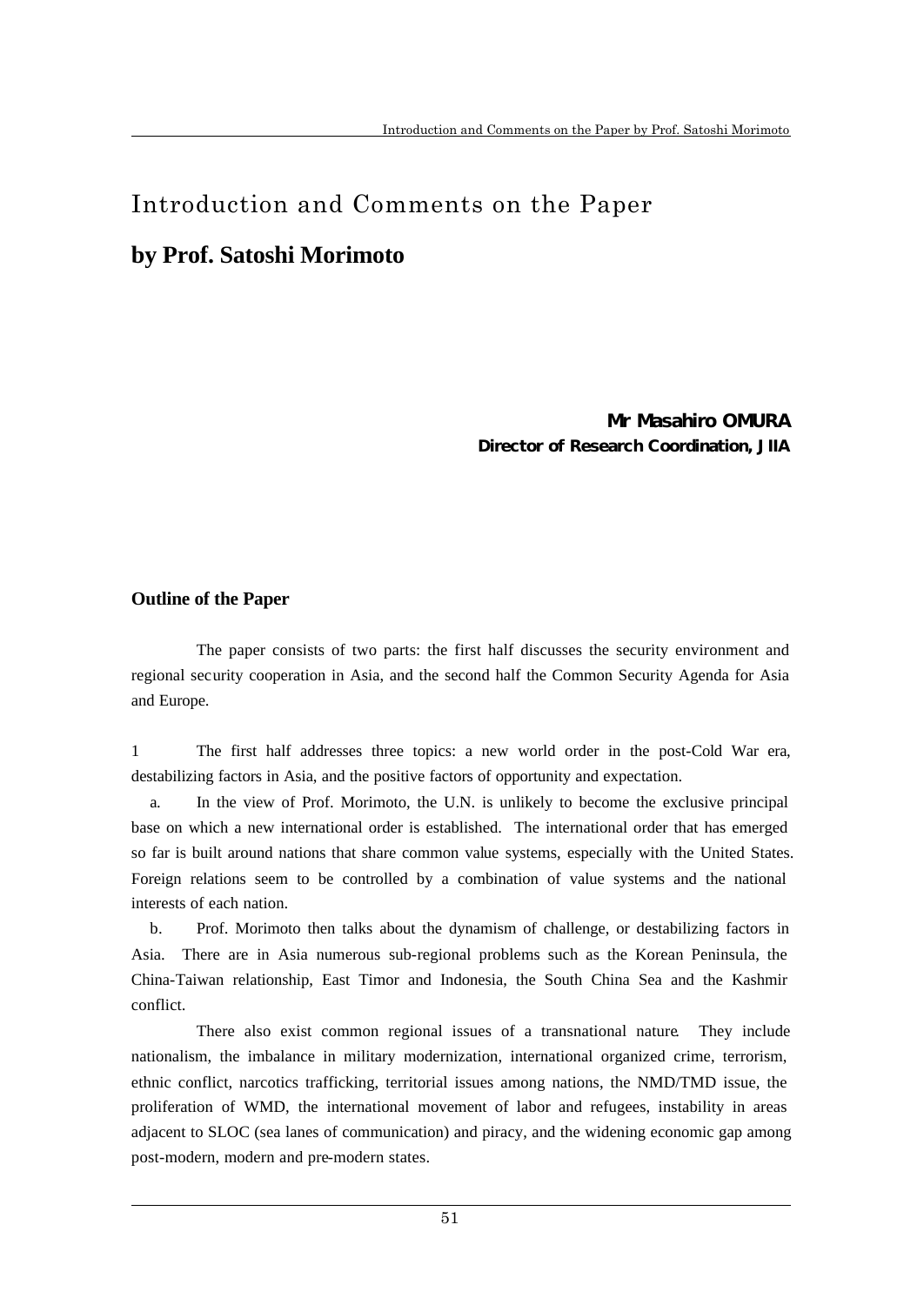Frameworks for multilateral security cooperation and dialogue, such as ARF and ASEM have been developing, but they have lost momentum to some extent due to the economic crisis in 1997 and the nationalistic approach of some participants. Thus the possibility of regional consensus and agreement on CBMs and preventive diplomacy is growing remote.

 c. There are positive factors of opportunity and expectation in Asia as well. The first positive factor is the Japan-US alliance. Japan and the US have made significant efforts to maintain their alliance in the post-Cold War period, putting priority on exploring and promoting common values and interests. The alliance has expanded its role to managing destabilizing factors in the Far East.

The second element of opportunity is the multilateral cooperation and exchange among the nations in the region. This is manifested in the dialogues and the cooperative approaches of the APEC and the ARF. Two major factors lie behind these developments in security dialogue in Asia. The first is the region's economic development and growth, which has sparked moves to seek a collective identity for Asia as a whole. The second is the growing recognition of the many potential elements of instability and of the need to build a framework for dialogue within the region.

In this connection, an agreement was reached by ARF nations in 1995 on a three-step approach to the pursuit of regional stability through confidence-building measures, preventive diplomacy, and approaches to conflict resolution. Since then, multilateral security cooperation and dialogues have concentrated on CBMs. A new focus is now expected to be conflict prevention, or 'preventive diplomacy'. CBM and preventive diplomacy in this region have been pursued in a realistic and gradual approach toward consensus.

The third positive indication is the improvement in the bilateral relationships among the four major powers in the region-the U.S., Russia, China, and Japan. In the post-Cold War period, the relationship among the major powers has been characterized, in general, as a 'concert of power,' in contrast to its balance of power nature during the Cold War era. China's future and the relationships among the four major powers are still key factors in shaping the regional security structure and in securing peace and stability.

2 In the latter half Prof. Morimoto discusses the Common Security Agenda for Asia and Europe. He emphasizes three factors of particular relevance with regard to the need for cooperative efforts between the two regions.

 a. The first is that in the course of their pursuit of globalism and regionalism, both Europe and Asia will find that they share common ground and are seeking similar interests. As both regions believe in democracy, the promotion of market economies, and the protection of human rights, they already share a sound base on which to promote further cooperative relations. It is important to promote further mutual economic relations between these two regions. In order to promote world economic growth and growth within the two regions, both Europe and Asia need to strengthen their economic links.

b. Secondly, Europe and Asia share similar security priorities. The future direction of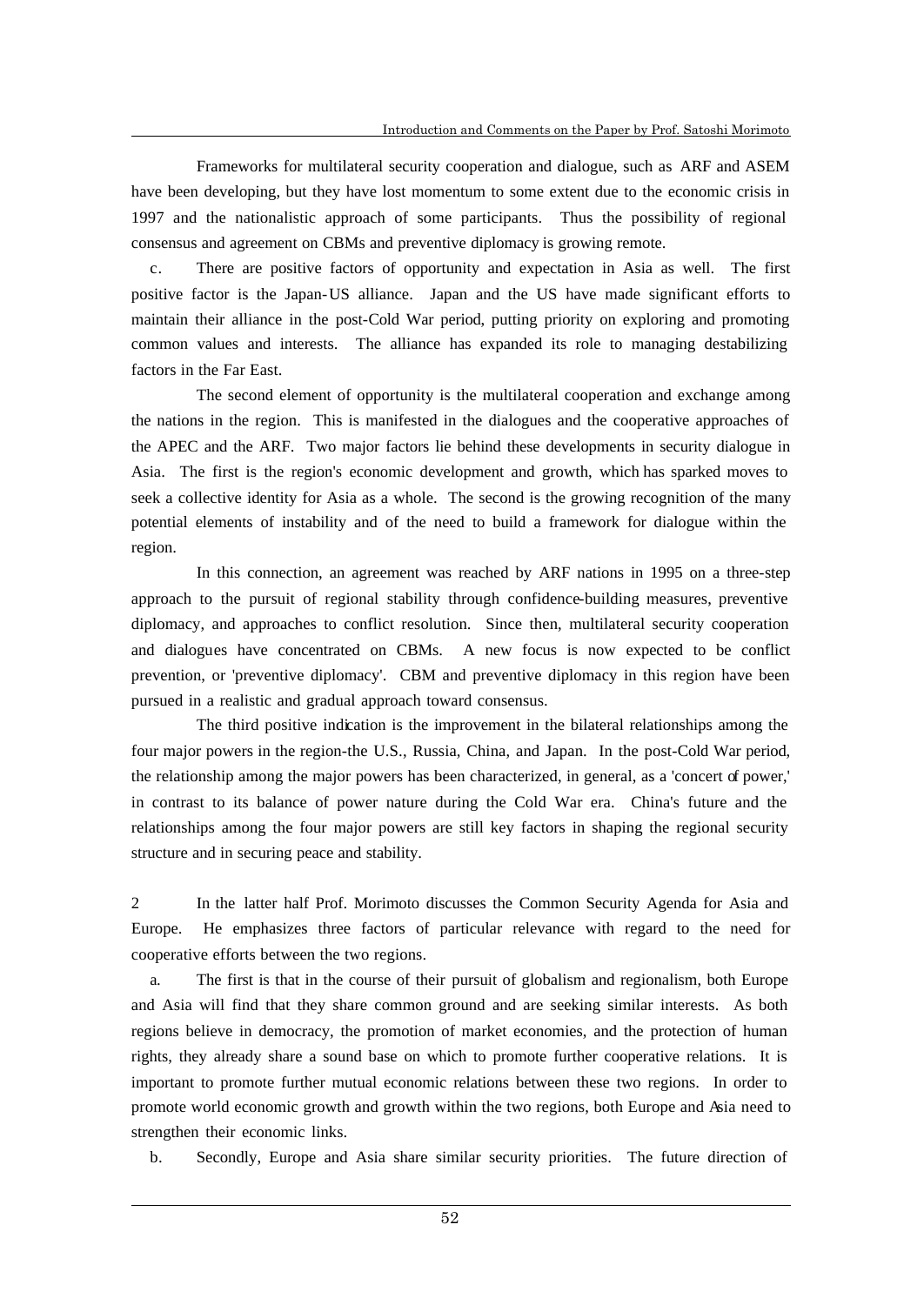Russia is a source of potential instability for both regions. China is critical for Asia. Russia and China seem to be coming together to counter the U.S. uni-polar system in recent years.

Russia's substantial support to China under the Sino-Russia strategic partnership, such as the transfer of sophisticated military equipment and technology, has serious implications for security in Asia.

Europe and Asia also each need to work to ensure a continued US presence. America's European and Asian policies are closely related and the U.S. forces in both regions are mutually dependent. In this context, attention must be paid to US security policy under the new administration.

Moreover, both Europe and Asia share similar concerns regarding the non-proliferation of weapons of mass destruction. In addition, both Europe and Asia share the same concerns over how to promote peacekeeping operations within their respective regions by balancing their regional operations with those of international organizations such as the UN.

ASEM has to be improved and reinforced in order to increase mutual cooperation between Europe and Asia not only in economic matters, but also in political and security matters.

 c. Third, Europe and Asia need to address a wide range of problems such as the prevention of internal conflict, population and labor migration, human rights, the environment, energy, the North-South problem, and aid to developing countries. Cooperation in dealing with this wide range of problems is in the interests of each of the two regions. If Europe and Asia can do this successfully, they will help to break new ground, and international relations will be seen as entering a new stage of cooperative relations in the post-Cold War era.

### **Comments**

 $\overline{a}$ 

Now I would like to add some brief comments of my own.

It seems to me that Prof. Morimoto's thinking is very close to the mainstream thinking on security in Japan after the Second World War. It is a realistic view with an emphasis on military analysis. He talks about Russia and China coming together to counter the U.S. uni-polar system in recent years. This view is clearly oriented on the national interests of Japan, putting emphasis on the bilateral relationship with the United States. As a recent trend the thinking embraces a comprehensive approach to national security.

When we look at the security situation in Asia during the last and next decades, we immediately notice several destabilizing factors, as pointed out by Prof. Morimoto. They include development and deployment of weapons of mass destruction, moves towards military buildup and domestic turmoil frequently associated with the suppression of democratization and human rights. These trends are also observable in other regions of the South. Such factors have serious implications for the peace and stability of the region and require concerted efforts by the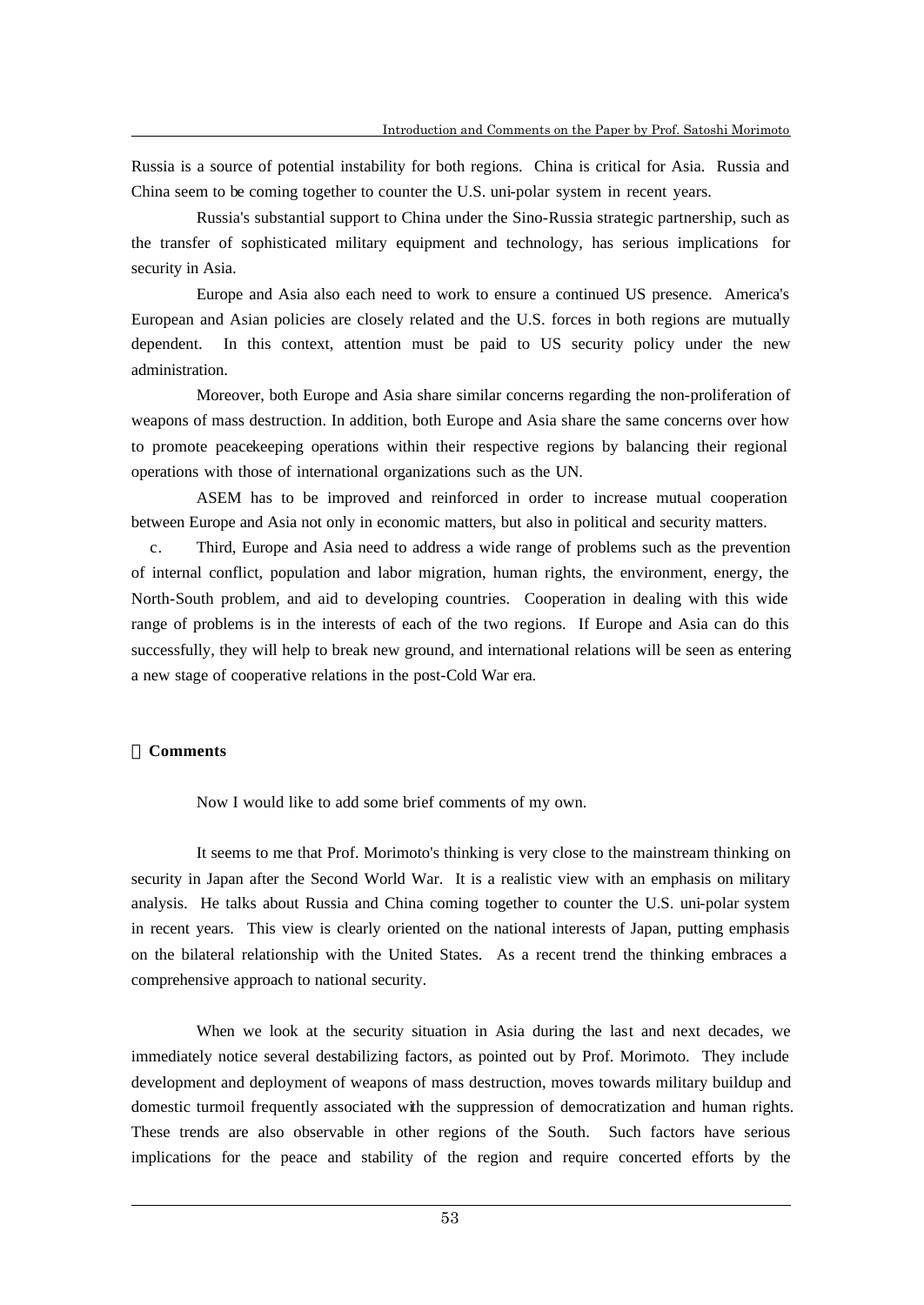international community to contain the associated risks.

The Government of Japan adopted the ODA Charter in 1992 incorporating four principles that have significant roles to play in dealing with the above-mentioned destabilizing factors. The four principles aim at the following:

(1) pursuing environmental conservation and development in tandem;

(2) avoiding the use of ODA for military purposes or for aggravation of international conflicts;

(3) paying full attention to trends in recipient countries' military expenditures, their development and production of mass destruction weapons and missiles, their export and import of arms; and

(4) paying full attention to efforts for promoting democratization and the introduction of a market-oriented economy, and the situation regarding the securing of basic human rights and freedoms.

Ten years have passed since the adoption of the charter, and there have been nearly a hundred cases where the charter has been implemented, according to a recent survey. One characteristic of the implementation is that the Government of Japan has taken a tough stance as far as the development and production of mass destruction weapons and missiles are concerned. This is evident in the cases of nuclear tests by India and Pakistan, for example. Japan has maintained a suspension of aid for two years and resumed only part of it this year after confirming a nuclear test moratorium by the two countries.

Japan also took a firm stance when China conducted a nuclear test in 1995. It suspended grant aid until China signed the CTBT in 1996.

There are other cases where Japan has taken a somewhat more flexible stance than other donors, including European countries. It would seem beneficial for both Japan and Europe to exchange views regarding the principles and implementation of development assistance in relation to non-proliferation and disarmament, democratization and human rights, among others. Such exchange might highlight our common efforts to realize a better security environment in Asia and other regions.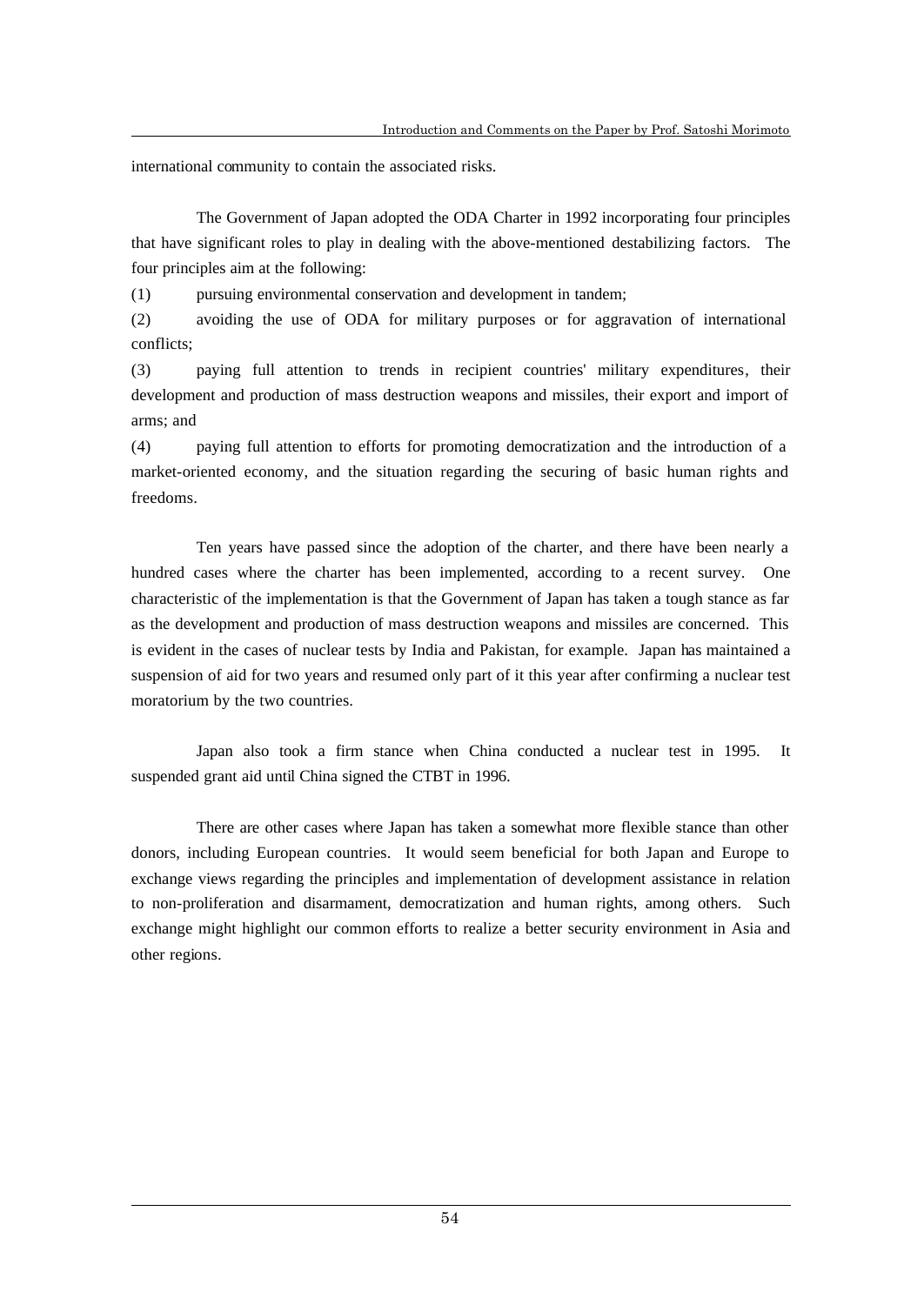# **Disarmament Process in Trouble**

Amb. Akira HAYASHI Ambassador of Japan to Italy former Ambassador of Japan to the Conference on Disarmament

### **1. Recent developments in disarmament**

 $\overline{a}$ 

(1) From the years immediately before and after the end of the Cold War until the mid 90s, important progress was made in various fields of disarmament and arms control. The INF Treaty was concluded in the theater missile field, STARTII was agreed upon to reduce strategic arsenals and agreement on further reduction talks was reached between the US and Russia (Soviet Union). The Chemical Weapons Convention was adopted and entered into force shortly thereafter, the NPT was extended indefinitely and the CTBT was adopted.

(2) This encouraging trend started to change rapidly after the adoption of the CTBT in 1996, practically the last achievement in disarmament in the 90s. The deterioration of the global security environment caused by such events as the enlargement of NATO, troubles over UNSCOM, the nuclear tests by India and Pakistan, the Kosovo situation and the missile defense debate are some of the main reasons for this stall of disarmament process.

On the other hand, the approaches and the interrelationships within the disarmament process itself have also made matters worse in recent years. A typical example is the deadlock of the Conference on Disarmament (CD), the sole multilateral negotiating body for disarmament, which has been unable to carry out any substantive work during these past four years.

Winter has come for the disarmament process and no breath of spring can be felt yet. According to the Tokyo Forum, the global regimes to stop the proliferation of nuclear weapons and other weapons of mass destruction are under siege.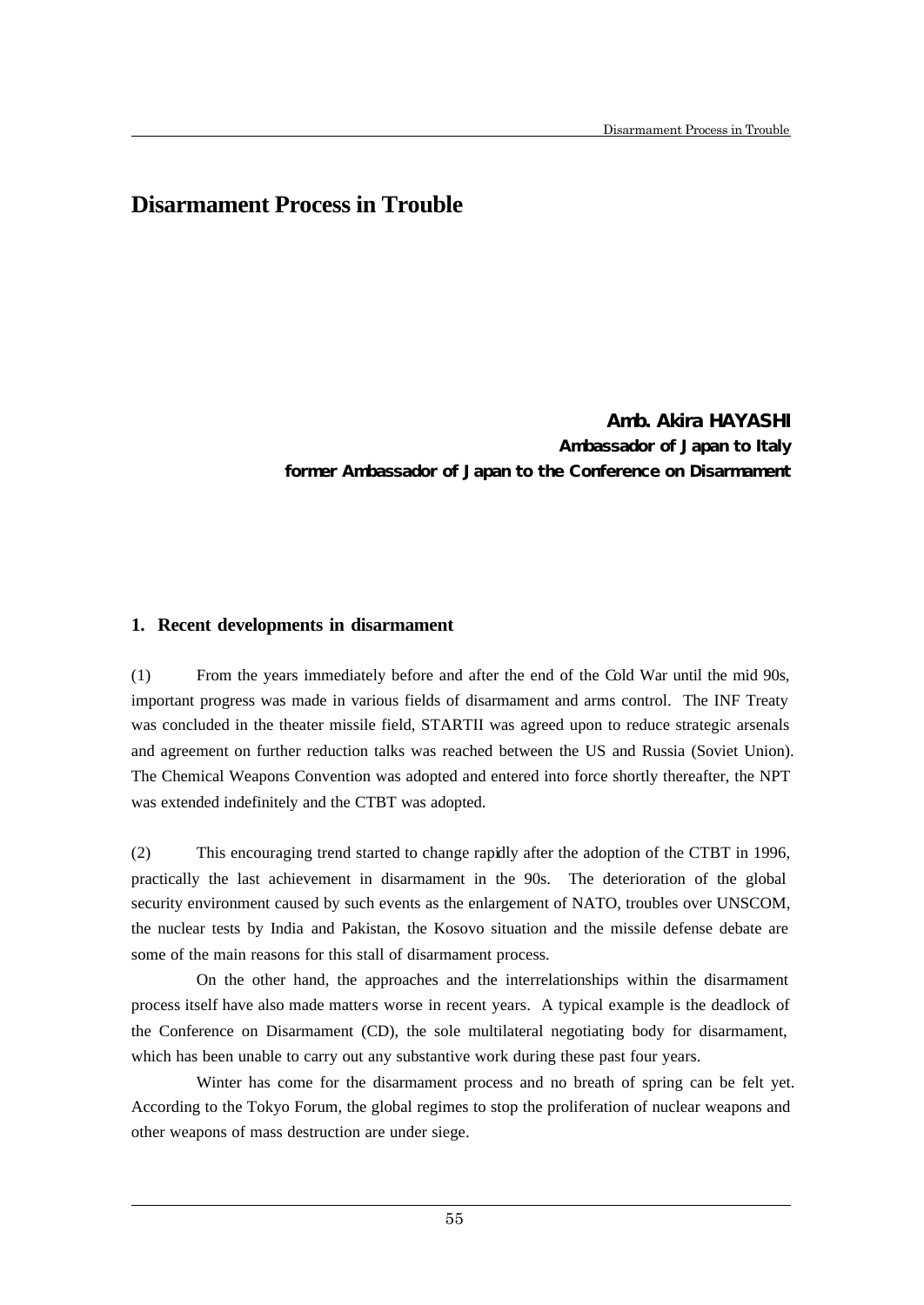(3) When it comes to disarmament, weapons of mass destruction are the main focus, and of these nuclear weapons are overwhelmingly important. Although the bilateral negotiations between the US and Russia are the center of the world's concern because of the size of the nuclear arsenals they have, here I would like to share some thoughts on how nuclear disarmament should be placed in global regimes of disarmament and non-proliferation, especially from the viewpoint of non-nuclear weapon states.

(The views expressed here are my personal views unless specified otherwise.)

### **2. Nuclear disarmament**

 $\overline{a}$ 

(1) At the Conference on Disarmament, nuclear disarmament is the biggest issue of concern. While the CD has not engaged in negotiations on the actual reduction of nuclear weapons, it has concluded successfully treaties such as the PTBT, NPT and CTBT (some argue that these are not treaties of nuclear disarmament, but they contain undeniably disarmament aspects). The next agenda item in the CD for nuclear disarmament and non-proliferation is FMCT. While the CD has agreed to establish an ad hoc Committee to negotiate on FMCT twice in the past, it has not yet been able to start substantive negotiations. The difference of views on how to handle in the CD nuclear negotiations in general has been the principal source of disagreement on the adoption of its work program, but now another issue of conflict has been added: missile defense.

(2) There exist roughly three positions concerning the nuclear disarmament in the CD. It might be more or less the same globally.

First is the position taken by the five nuclear weapon states. They claim that nuclear disarmament is an issue that concerns solely the nuclear weapon states and that it is not appropriate to discuss it multilaterally, let alone negotiate. In other words, "don't poke your nose into our business" is their response to non-nuclear weapon states. They agree to disclose information and to brief on progress (if any) but only to the extent they deem appropriate.

The second position is that there should be negotiations on nuclear weapons with the participation of non-nuclear weapon states in a time-bound framework, because the elimination of nuclear weapons is an obligation under NPT that includes both nuclear and non-nuclear weapon states. This is basically the common position of the non-aligned countries (NAM).

The third position is the one which non-nuclear weapon states of the Western and Eastern groups take, with some differences in nuance. They do not seek to carry out negotiations on nuclear weapons reduction in a multilateral setting, but argue that discussions should be conducted on nuclear disarmament, the most important issue in disarmament today, at the CD, which is the sole multilateral negotiating body for disarmament in the world, and that there exist subjects that can be and should be negotiated multilaterally. Although NAM countries have a common position, many of them do not think it feasible to achieve a time-bound approach and are prepared to join in this third path.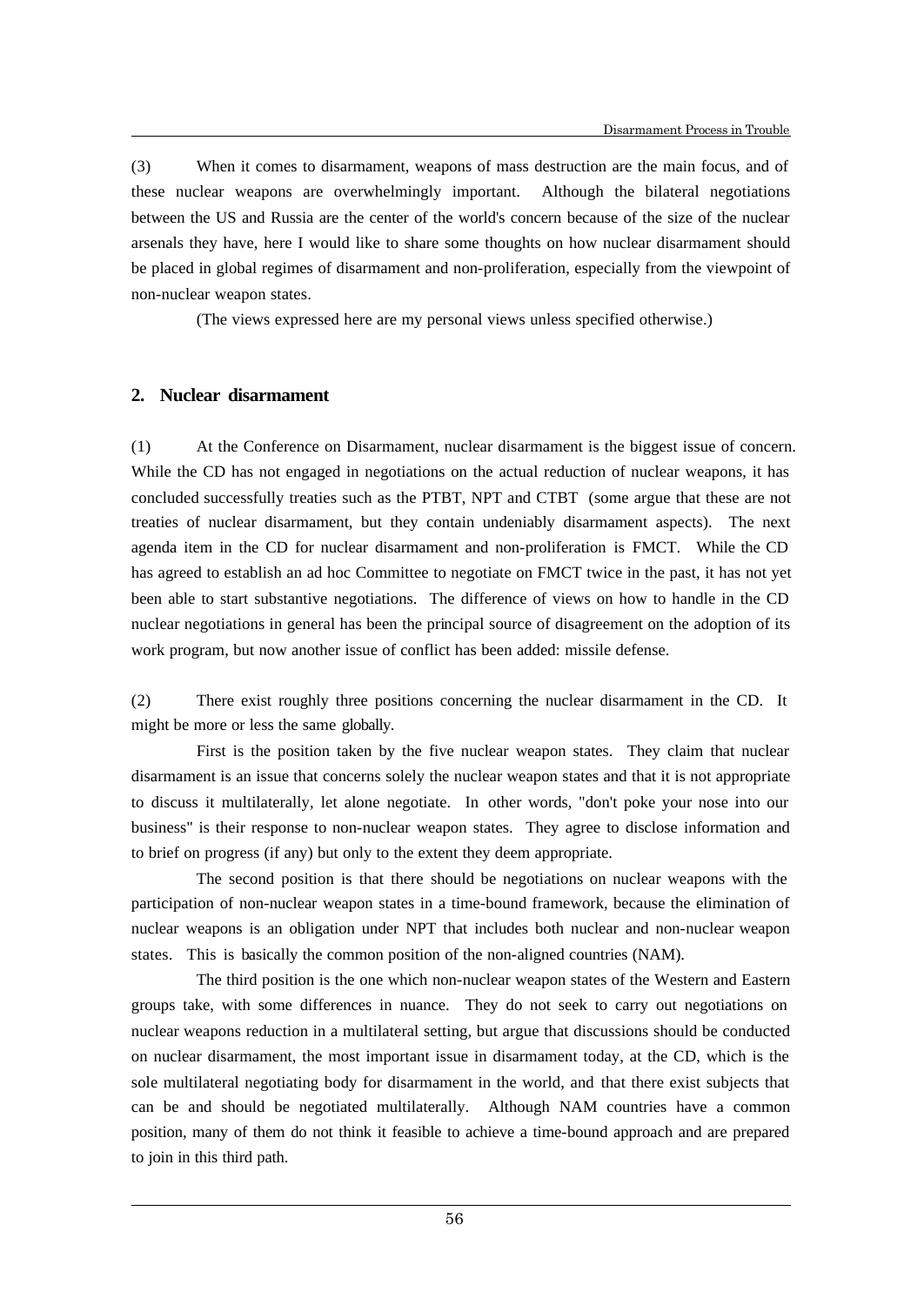(3) This group of moderates, consisting of countries from the Western and Eastern groups and non-extremist NAM countries, has a majority in number. The frustration of those countries, whether or not it is publicly and loudly voiced, is the inflexibility of nuclear weapon states in sticking to their basic position. Every time the moderates come up with some idea for compromise based upon a middle-of-the road approach, they encounter a negative response from nuclear weapon states, who say that it is a "slippery slope". The moderate countries believe that they are not asking something absolutely impossible for nuclear weapon states, knowing perfectly well the situations and circumstances of the nuclear weapon states. If such outright and categorical responses continue in the future, the raison d'etre of global regimes of nuclear disarmament and non-proliferation will be questioned.

(4) The above frustration is closely related to how non-nuclear weapon states perceive the NPT. The essence or the basic structure of NPT is a deal between non-proliferation and disarmament, that is, renouncing the development and possession of nuclear weapons forever by non-nuclear weapon states on the one hand, and possession of nuclear weapons by five countries for the time being and their eventual elimination on the other. The commitment to a future nuclear-free world is the reason why so many countries, a quasi-totality of the countries of the world, have acceded to the Treaty as non-nuclear weapon states. In that sense, the obligation of disarmament for nuclear weapon states is, apart from a meticulous and legalistic interpretation of words, the same as that of non-proliferation for non-nuclear weapon states. Therefore it is natural that accountability is strongly required in its implementation.

(5) It is true that at the beginning the NPT aimed principally at preventing an increase of nuclear weapon states as had been feared by President Kennedy. Since its inception in 1970, Germany and Japan have acceded to it, South Africa has abandoned nuclear weapons and joined, followed by Argentina and Brazil, and the former republics of the Soviet Union have also acceded to it as non-nuclear weapon states. Although four countries are outside the Treaty --and that is not at all unimportant-- it can be said that the goal of non-proliferation has been mainly attained. As a consequence, it is logical that attention is focused on the other commitment, that is, disarmament by five states. Against this background, the non-nuclear weapon states are fully entitled to raise their voice for more efforts toward nuclear disarmament. It should be added that they are more disappointed and frustrated at the fact that nuclear weapon states do not share this basic view of the rules of the game than at the slow progress in the reduction of nuclear weapons. Had nuclear weapon states not conceived when the Treaty was signed that the day would come for them to cash the check? Did they believe the Treaty would linger forever at the stage of pursuing only non-proliferation?

(6) As a result of the accession by almost all the countries that could possibly be expected at present, another aspect of the Treaty has become very relevant: the effective implementation of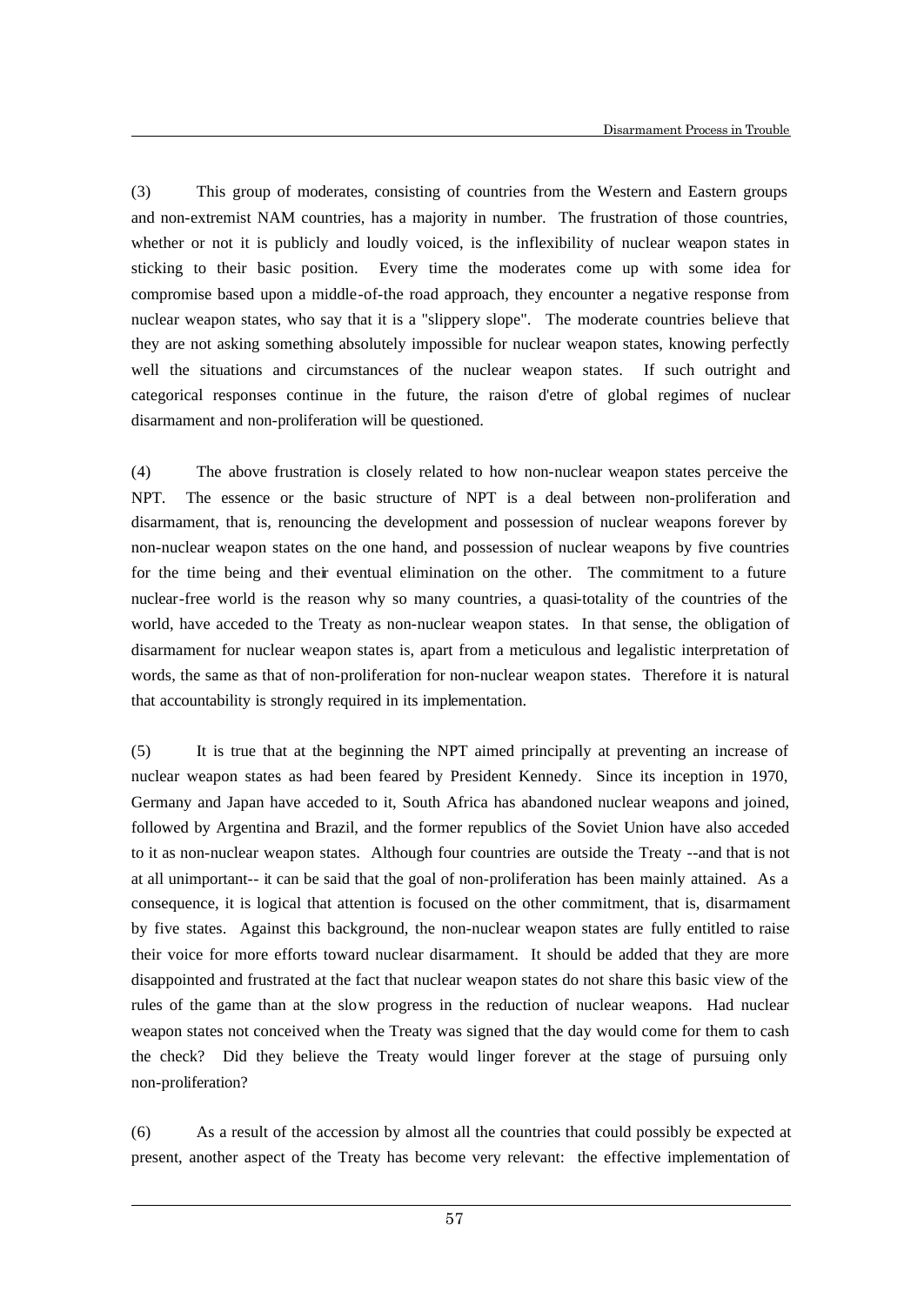the Treaty. When the dynamic phase of enlarging participating states ends, the following phase will be the good administration and implementation of the Treaty. Considering more seriously the implementation, including dealing with problems of non-compliance, will and should become the primary concern for the Treaty. Here again, efforts for that purpose have met strong opposition from the five countries. They are concerned that the disarmament process will be inevitably taken up if the implementation is more thoroughly checked.

(7) The Review and Extension Conference of 1995 offered an opportunity to reexamine the Treaty, especially its implementation. The Conference agreed on, in addition to the decision on indefinite extension, two decisions -one on Strengthening the Review Process and the other on Principles and Objectives for Nuclear Non-Proliferation and Disarmament- and a resolution on the Middle East, as a package. These two decisions are extremely important because the implementation of the Treaty should be checked almost permanently by the strengthened review process which uses the Principles and Objectives as yardsticks. As the President of the Conference, Ambassador Dhanapala, stated at the end of the Conference, "permanence with accountability" was what most of the countries expected from those decisions. However, the newly started Preparatory Committee process 1997-1999 was disappointing and obtained few results.

### **3. NPT Review Conference 2000**

 $\overline{a}$ 

(1) It was anticipated that the RevCon 2000 would be extremely difficult. Some countries tried to lower expectations in order to avoid a failure of the Conference or rather to avoid being blamed for the failure, but low expectations would not help in any way the healthy implementation of the Treaty.

The Conference managed to adopt a final document after overcoming various difficulties.

(2) The Japanese Government's view on the results of the RevCon 2000 is as follows:

"It was the first Review Conference of the Treaty since the indefinite extension of the Treaty in 1995 and it was held at a time when the environment surrounding nuclear disarmament and non-proliferation had been extremely severe since the late 1990s. The achievement of the Conference was produced by the strong will of all the participating countries to make a final agreement possible. The Government of Japan welcomes and appreciates the results as they are very significant for maintaining and strengthening the nuclear non-proliferation regime and for promoting nuclear disarmament in the future". (partial quotation)

Foreign Minister Kono further said in his statement at the UN General Assembly:

"I highly appreciate the final document adopted at the 2000 NPT Review Conference this spring, since it contains practical steps to be taken in the future in the fields of nuclear disarmament and non-proliferation, including an unequivocal undertaking to accomplish the total elimination of nuclear arsenals."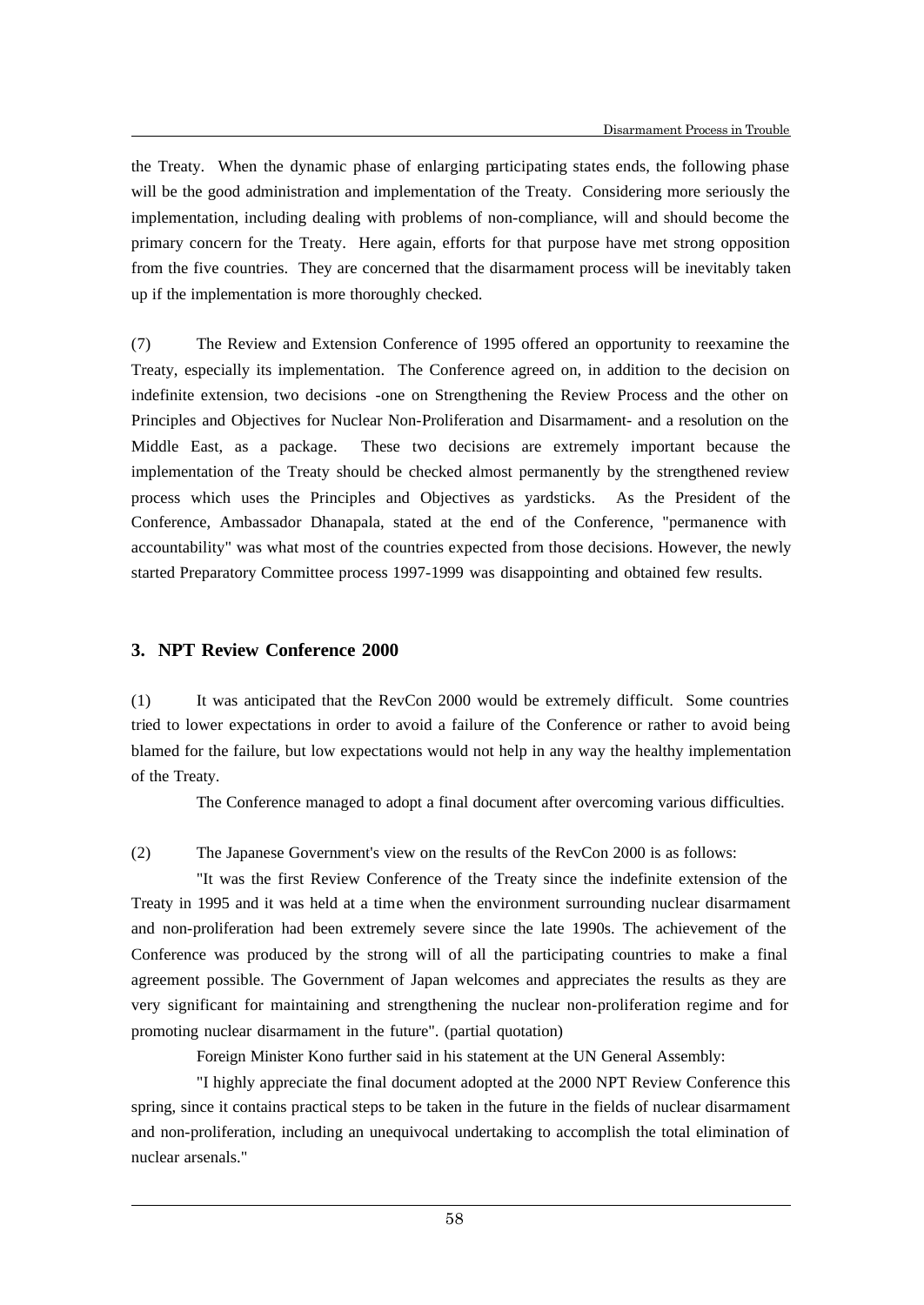(3) In my view, the Conference was successful in the sense that it did not totally fail by agreeing on the final document. The crisis over the NPT was put off to the future. Therefore, how to put the results into practice is important. From that point of view, it could be said that the danger signal is already blinking. At the resumed session of the CD after the RevCon, an agreement could not be reached on the program of work that included the establishment of an ad hoc Committee on FMCT and the establishment of a subsidiary body on nuclear disarmament, despite the agreement in the final document.

(4) It is very much expected that the international environment will be ameliorated and better and more effective implementation of the Treaty will be achieved in the coming years. If no tangible progress is made during the next five or ten years, meaning that if the RevCons in 2005 or at latest in 2010 does not produce reassuring results, then it would not be too pessimistic to foresee that the global regime for non-proliferation will be tremendously disturbed.

### **4. Missile defense problems**

 $\overline{a}$ 

(1) The NMD program of the US has important implic ations for the international security environment and, more specifically, for nuclear disarmament and non-proliferation. Russia and China have reacted very negatively to the prospect of national missile defenses. Several European countries also view them with concern.

Impacts have been seen in such cases as the commencement of START III negotiations, the ratification of the CTBT by the US and China, and the adoption of a work program at the CD, including the start of negotiations on FMCT. The development of the NMD program might affect the entire process of nuclear disarmament between the US and Russia and might also bring about an increase in the nuclear arsenal of China.

The decision by President Clinton to postpone a decision to deploy a National Missile Defense has given us breathing space to consider once again its implications and possible ways to deal with it.

(2) Before stating the position of the Japanese Government on this issue, it might be useful to touch briefly upon the TMD (Japan calls it BMD) on which Japan is conducting joint technological research with the US.

- Japan decided to initiate Japan-US cooperative technological research on NTWD (Navy Theater Wide Defense), a type of TMD. No decision has been taken on its development and deployment, which will be considered separately and subsequently on the basis of its technical feasibility and in accordance with Japan's future defense structure.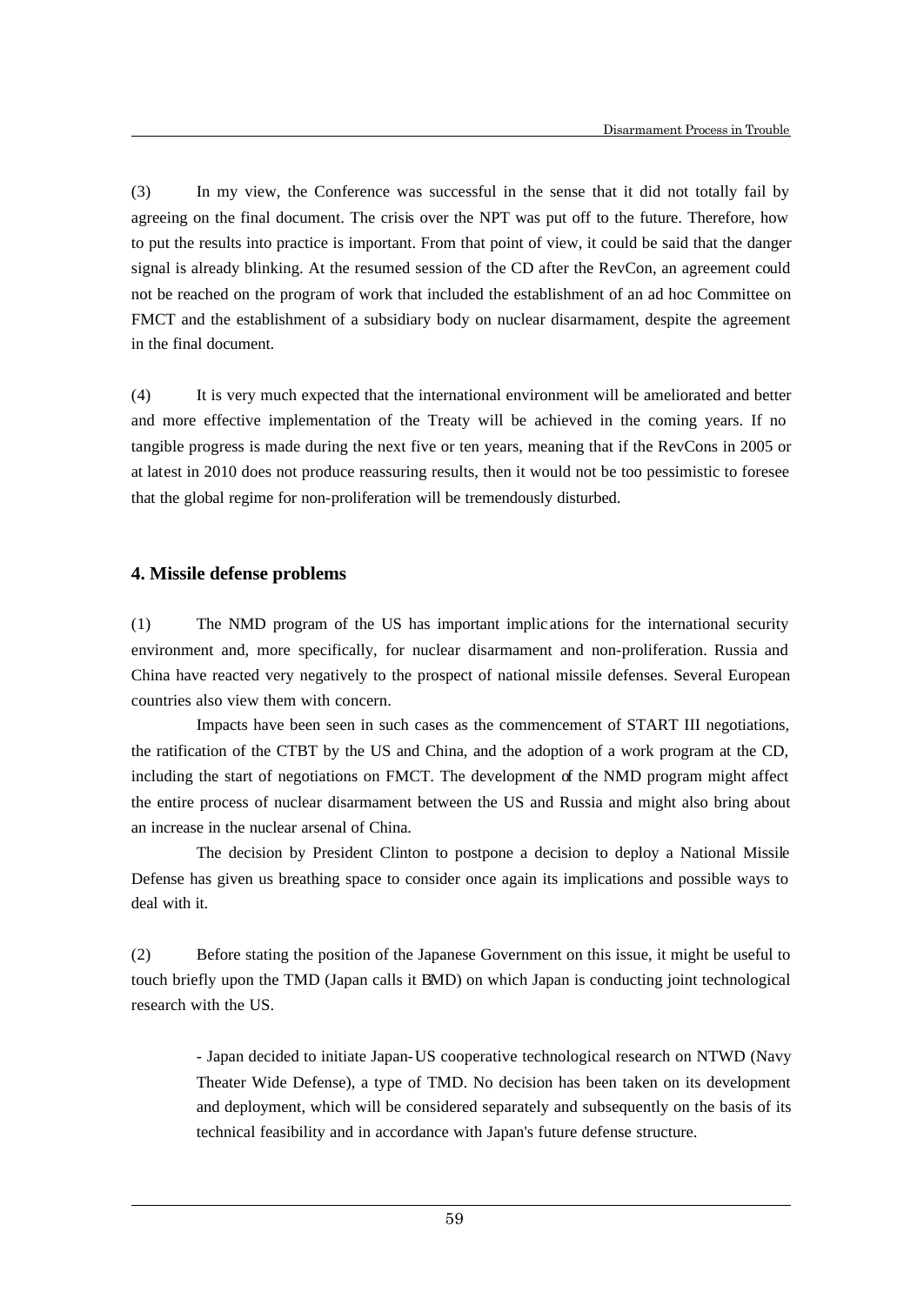- Japan's military capability is exclusively defense-oriented. It does not have offensive capability. For such a country, the only available means to defend itself from possible missile attacks is to have shields against them.

- TMD (BMD) is not a missile defense covered by the ABM Treaty between the US and Russia. It does not affect the strategic stability specified in the ABM Treaty.

### (3) The position of the Japanese government could be summarized as follows:

Since the US government has been examining the feasibility of the NMD program, it is difficult for Japan to take a specific position on this issue. With this reservation, Japan understands that the US sees the recent proliferation of ballistic missiles as a new threat, and that it has been exploring the program to respond to this threat. Japan hopes that the consultations between the US and Russia on this issue will be successfully concluded, and that the consultations will be completed in a way that will contribute to ameliorating the international security environment and to strengthening the arms control and disarmament regime.

Foreign Minister Kono said at the 55th session of the UN General Assembly on President Clinton's decision, "I also appreciate the postponement by the US Government of its decision to deploy a National Missile Defense, as a result of prudent consideration with an emphasis on further dialogue on this important issue."

(5) This Japanese view might not be straightforward or very clear. The conflicting circumstances in which Japan is placed do not allow the Government to be very eloquent on this issue.

Japan is committed to the joint research on TMD without, nevertheless, making final decisions on its development and deployment. The difference between TMD and NMD is of a technical and strategic nature and not easily comprehensible to the general public. A critical view on NMD might risk to lead people to question why Japan carries out research on TMD. Being an ally of the US is another consideration. The inhibition to say something that might trouble the US, especially on defense matters, seems to be much stronger in Japan than among US allies in Europe.

On the other hand, Japan is concerned with the possible serious impacts on the achievements in nuclear disarmament to date as well as on future developments, as a country vigorously promoting nuclear disarmament. Furthermore, an eventual increase in China's nuclear arsenal triggered by US NMD would be a direct threat to Japan's security and be a serious concern.

(6) NMD has too many problems to be actually pursued, in my view. First of all, it would inevitably challenge the concept of nuclear deterrence, which was and still is the guiding principle of nuclear strategy, without providing any alternative. The US claims that NMD is not something that would affect nuclear deterrent, but it is undeniable that the nuclear deterrent capability of Russia and China would be affected. In the case of China particularly, their actual deterrent vis-a-vis the US will become almost nil even in the first phase of the program. Furthermore, it is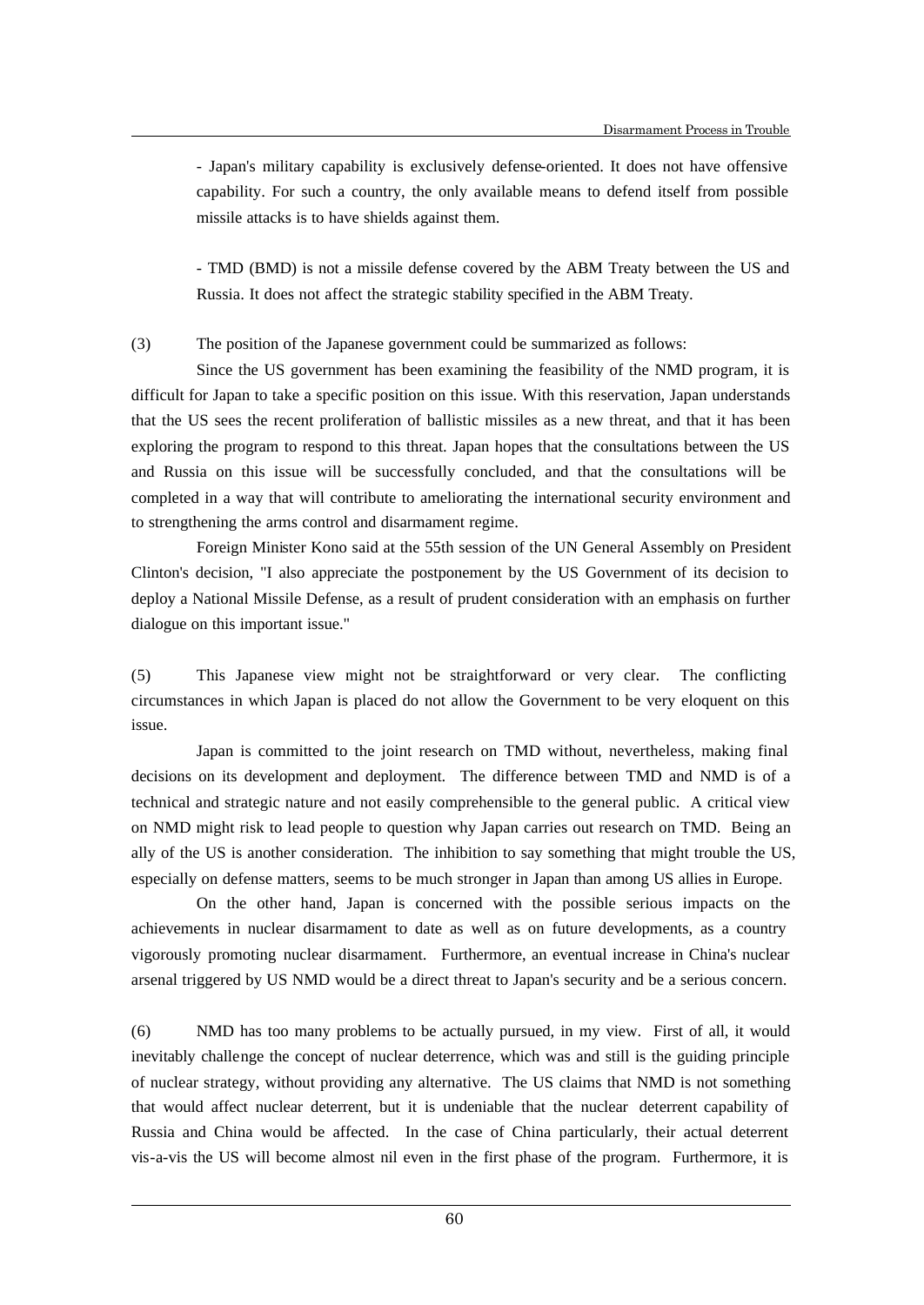hard to believe that a missile defense system that costs several tens of billions of dollars or perhaps more is only for the purpose of defending against a few missiles that might or might not be launched from certain countries of concern. It is more natural and logical to think that, if a system is successfully developed, it will be used for more serious threats.

An argument for de-coupling is also raised. Will Americans feel more prepared to come to help in overseas conflicts or become less interested in them once their own land is secured from missile attacks? The answer will depend entirely on the specific situations they face, and either scenario is possible.

(7) Of course, missile proliferation is a serious problem at present. While the necessity to cope with it is keenly recognized by most of the countries in the world, it is unlikely that NMD is the right answer because of various adverse consequences it would produce.

(8) The important part of NMD development relates to American domestic politics. It is hard to imagine that NMD will be renounced totally unless it is deemed technically infeasible.

It is difficult to find a quick answer to cope with this problem during the breathing space, but we cannot remain idle in view of the adverse effects to global disarmament and non-proliferation process.

Making efforts to seek effective means to prevent missile proliferation and encouraging the Americans to conduct further discussions with the Russians and Chinese are among the least that international society should be asked to do.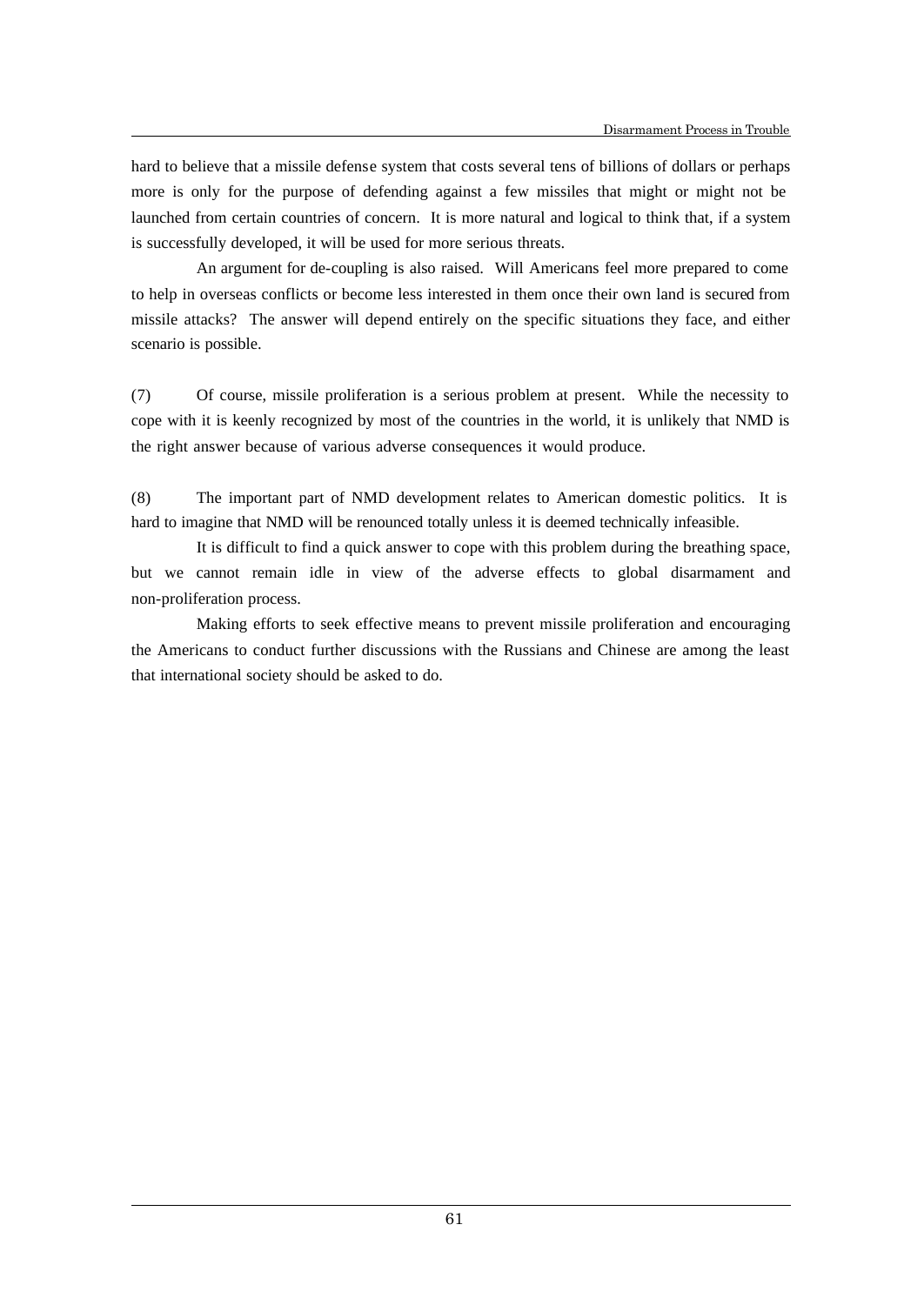# **The JIIA-Ifri 9th Joint Conference Japan-Europe Cooperation toward the 21st Century**

**25-26 September 2000, Paris Chaired by Dr Thierry de Montbrial and Amb. Hisashi Owada**

# **Agenda**

### **1. Energy Issues and Security**

|            | Presentation Prof. Hideya Kurata, Adjunct Research Fellow, JIIA and Associate |
|------------|-------------------------------------------------------------------------------|
|            | Professor, Tokoha-Gakuen Fuji Junior College                                  |
| Discussant | Prof. Français Godement, Senior Associate, Ifri                               |
|            |                                                                               |

# *Asia) - European perspective*

 Presentation Prof. Anita Tiraspolsky, Research Fellow, East European Post-Soviet Economies, Ifri

Discussant Mr Seiichi Kondo, Deputy Secretary General, OECD

## **2. Economic Issues and Security: the issue of integration and mutual dependence revisited**

### *The aftermath of the financial crisis in Asia*

 $\overline{a}$ 

Presentation Mr Seiichi Kondo, Deputy Secretary General, OECD

Discussant Dr Française Nicolas, Senior Economist, Ifri

### *European monetary integration and its impact on the international financial system*

 Presentation Dr Michel Aglietta, Scientific Adviser, Centre d'etudes prospectives et d'informations internationales (CEPII)

 Discussant Mr Shinichi Yoshikuni, Chief Representative in Europe, London Office, Bank of Japan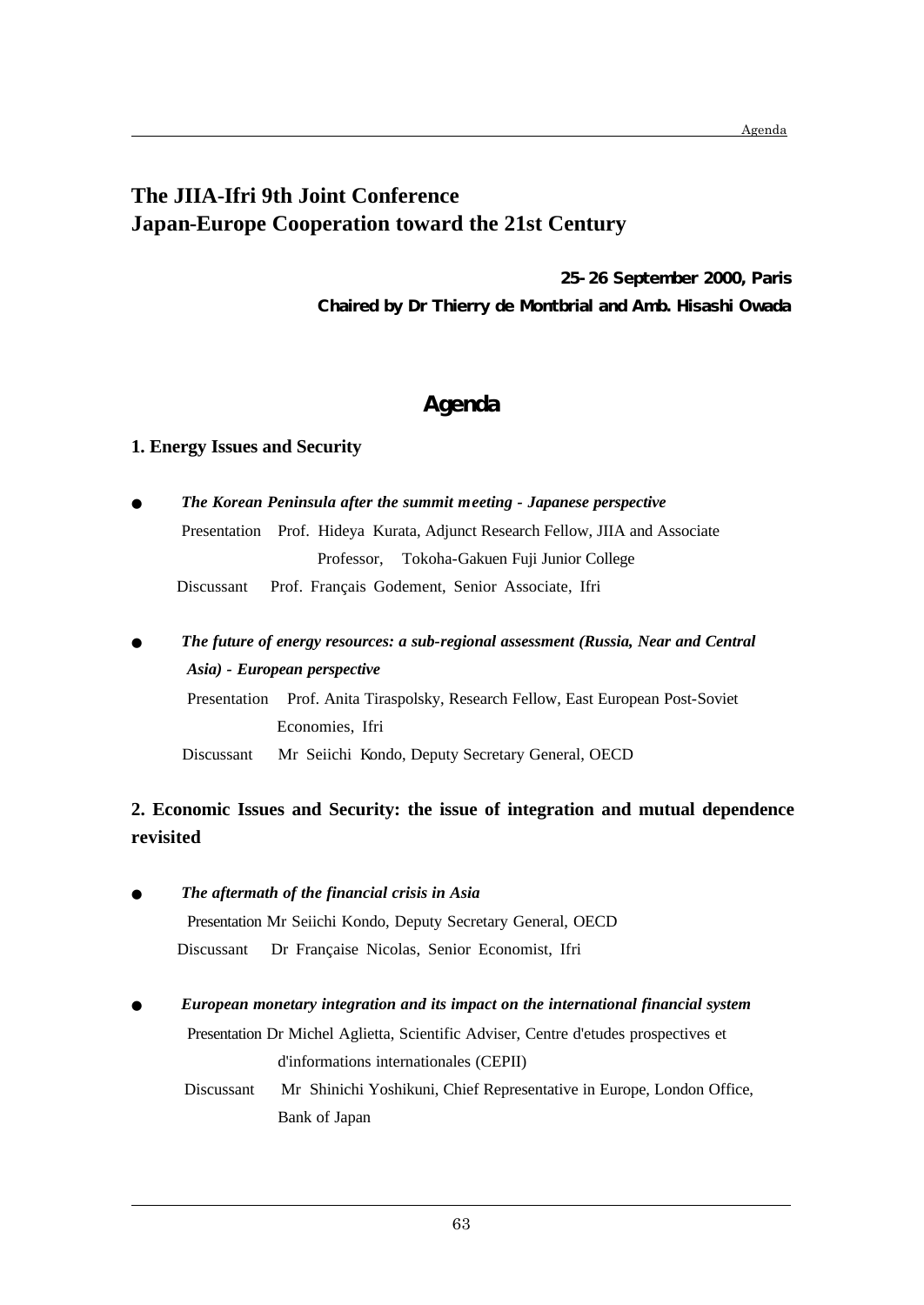### **3. Security Issues in Asia and Europe**

### *The expansion of regional organizations and its implications for regional and global security*

Presentations Dr Guillaume Parmentier, Head of the French Center on the United States, Ifri

> Prof. Satoshi Morimoto, Professor, Takushoku University (paper only) Mr Masahiro Omura, Director of Research Coordination, JIIA

 Discussants Dr Sadaharu Kataoka, Research Fellow, European Studies and African Issues, JIIA

> Dr Isabelle Cordonnier, Senior Analyst, Delegation for Strategic Issues, French Ministry of Defence

### *The disarmament process and NMD/TMD*

 $\overline{a}$ 

 Presentation Amb. Akira Hayashi, Ambassador of Japan to Italy and former Ambassador of Japan to the Conference on Disarmament

Discussant Mr Patrick Allard, Policy Planning Staff, French Ministry of Foreign Affairs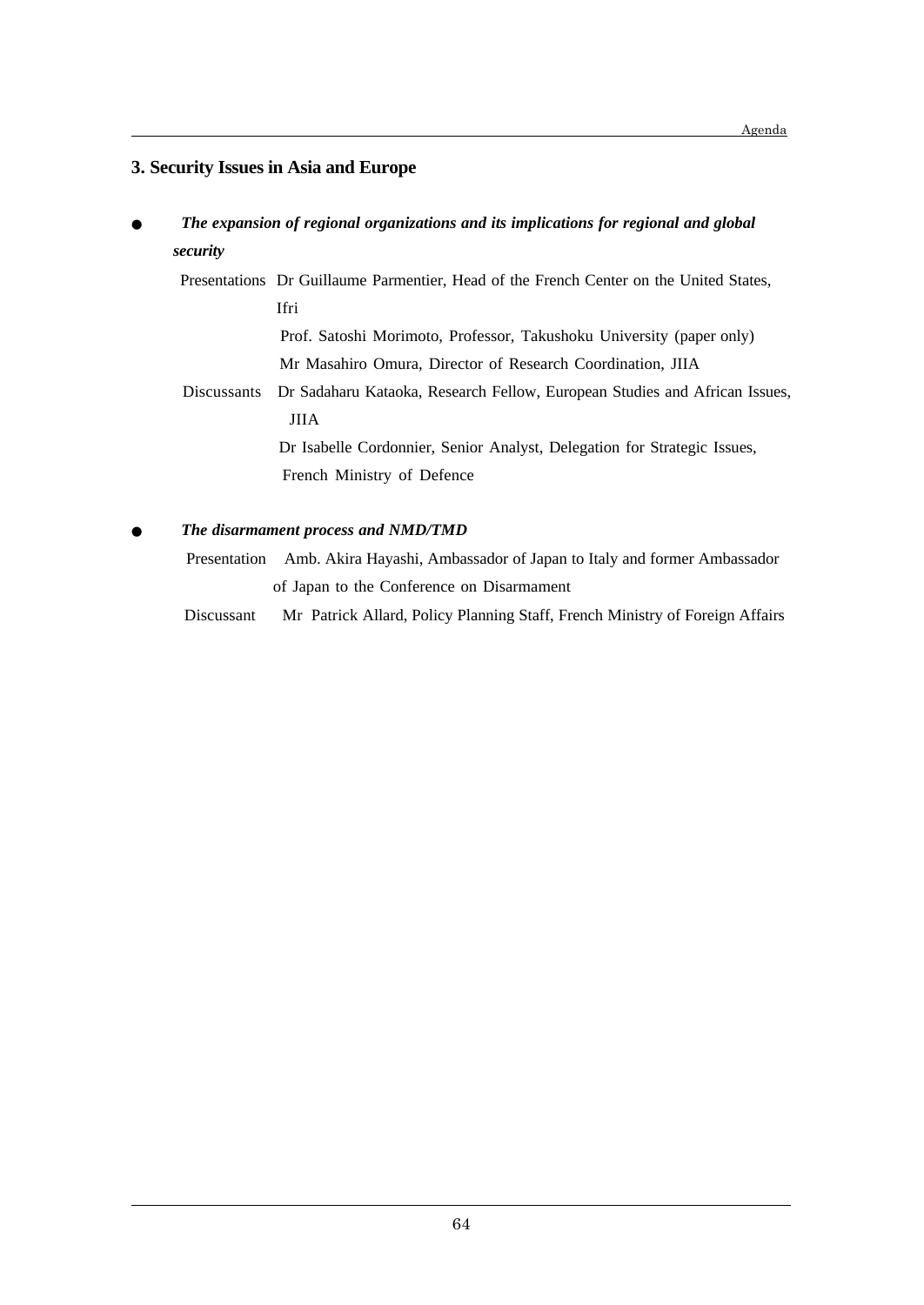# **List of participants**

### **JIIA Delegation**

### **Hisashi OWADA**

Head of the delegation, President of the Japan Institute of International Affairs former Ambassador to the United Nations

### **Akira HAYASHI**

Ambassador of Japan to Italy former Ambassador of Japan to the Conference on Disarmament

**Sadaharu KATAOKA** Research fellow, European Studies and African Issues, JIIA

**Seiichi KONDO** Deputy Secretary General, OECD

**Hideya KURATA** Adjunct Research Fellow, JIIA and Associate Professor, Tokoha-Gakuen Fuji Junior College

**Masahiro OMURA** Director of Research Coordination, JIIA

**Haruhisa OYAMA** Chief Representative, Paris Office, Bank of Japan

**Shinichi YOSHIKUNI** Chief Representative in Europe, London Office, Bank of Japan

### **French participants**

 $\overline{a}$ 

**Thierry de MONTBRIAL** Director of Ifri

**Michel AGLIETTA** Scientific Adviser, CEPII

**Patrick ALLARD** Policy Planning Staff, MOFA

**Jean-Marie BOUISSOU** Senior Researcher, CERI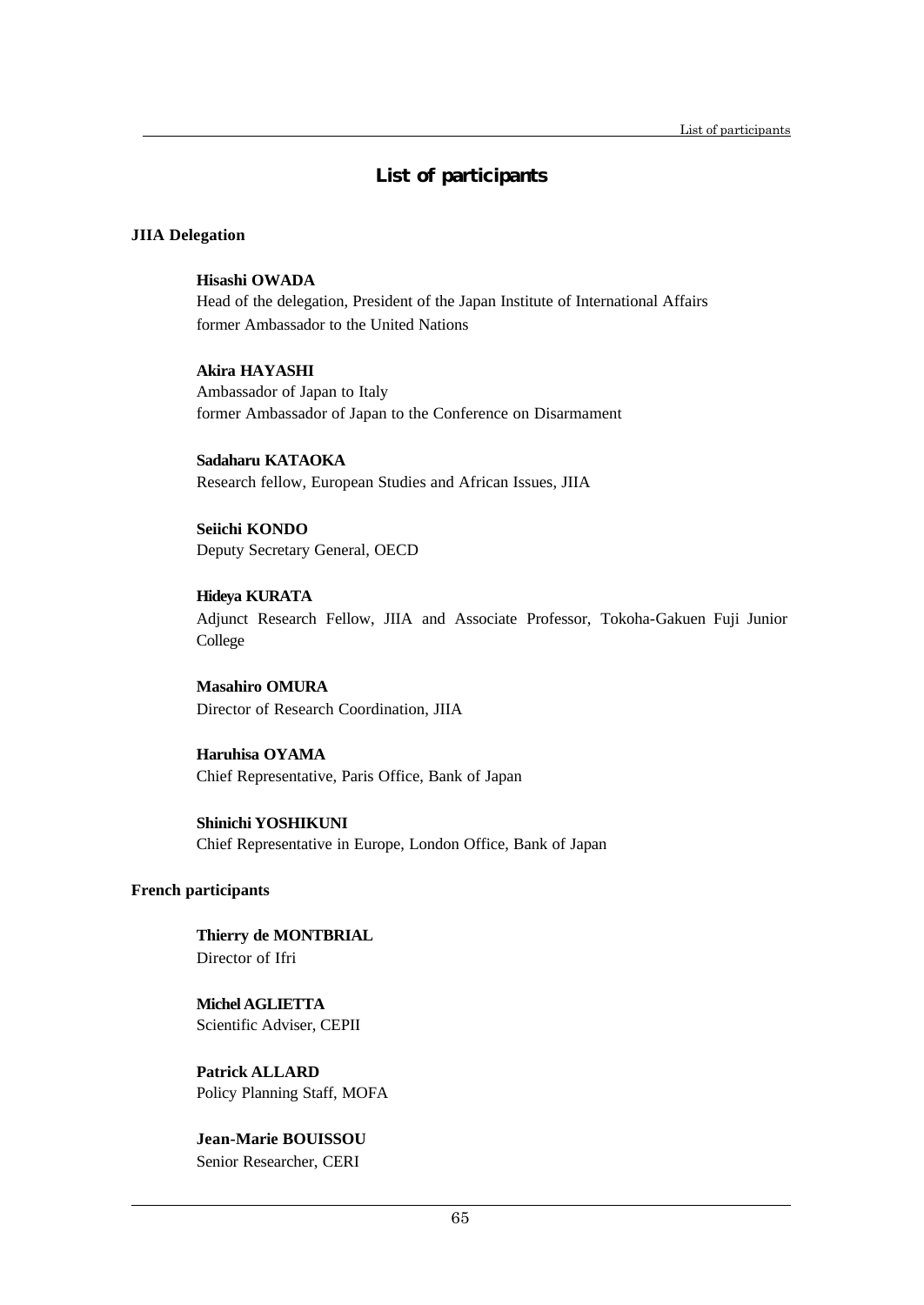**Isabelle CORDONNIER** Senior Analyst, DAS, Ministry of Defence

**General FRERE** Deputy Director, Delegation for Srategic Issues, Ministry of Defence

**Fran**c**ois GODEMENT** Senior Associate, Ifri and Professor, INALCO

**Benoit GUIDEE** Japan Desk Officer, MOFA

**Nathalie HOFFMANN** Analyst, Office for prospective studies, Ministry of Defence

**Pierre JACQUET** Deputy Director, Ifri

**Christian LECHERVY** Adviser to the Minister for International Issues, Ministry of Defense

**Fran**c**ois MISSOFFE** former Minister and Former Ambassador to Japan

**Fran**c**oise NICOLAS** Senior Economist, Ifri

**Guillaume PARMENTIER** Head of the French Center on the United States, Ifri

**Marianne PERON-DOISE** Senior Analyst, Delegation for Strategic Issues, Ministry of Defense

**Karoline POSTEL-VINAY** Researcher, CERI

**Nicolas REGAUD** DAS, Ministry of Defense

**Laurent SAILLARD** East Asia and Oceania desk - DREE - Ministry of Economy, Finance and Industry

**Veronique SELTZ** Economist, CDC-Marches